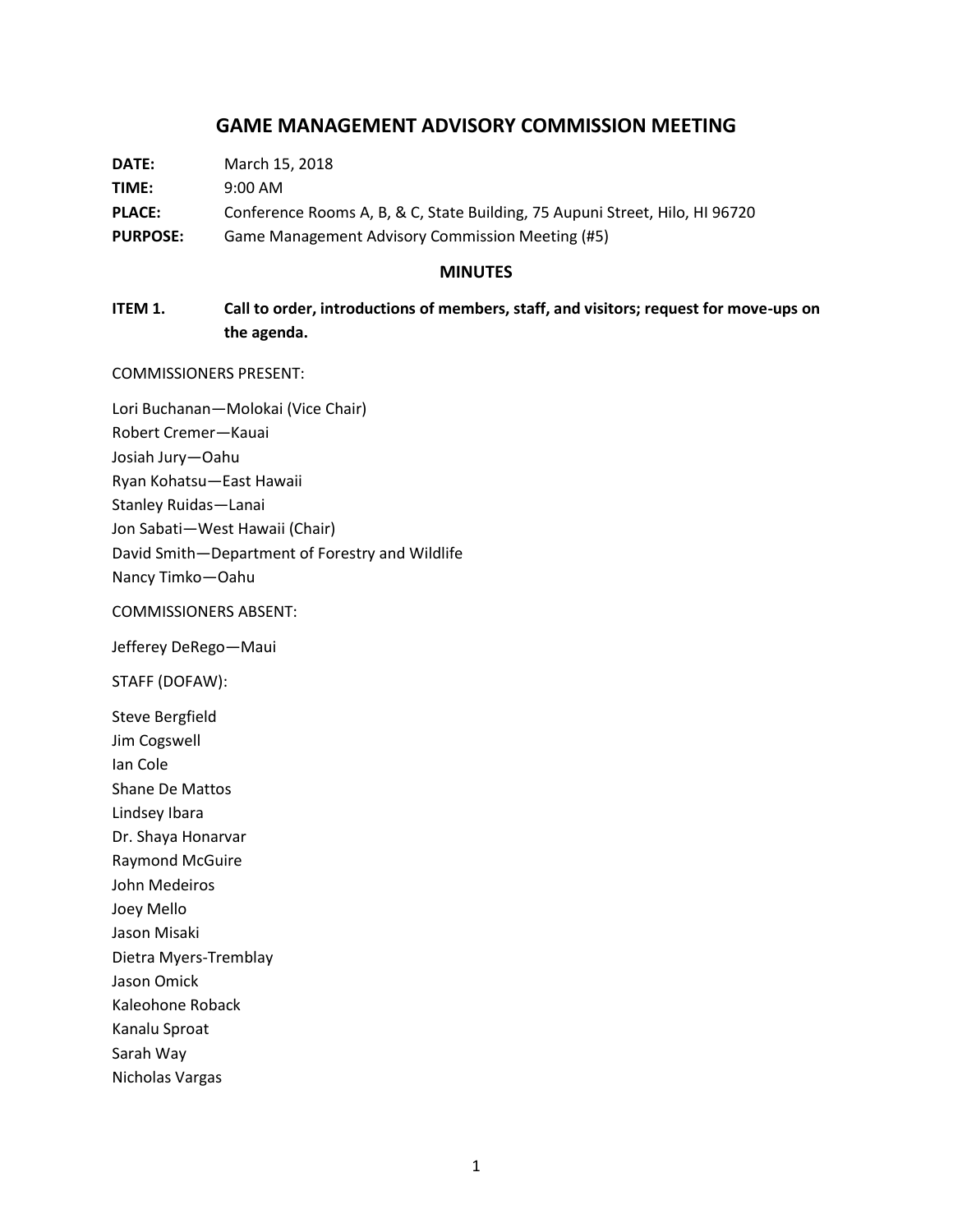### VISITORS:

Aaron Brown Bob Duerr Richard Hoeflinger Brian Ley Stanley Mendal Dennis "Fresh" Onishi (Hawaii County Councilman) Tony Sylvester Dwayne Yoshina Tom Lodge

Chair Sabati asks if there are any move-up requests. There are none.

# **ITEM 2. Action Required: Approval of minutes from Jan. 17, 2018 GMAC meeting.**

**Comm. Buchanan:** Mr. Chair, I wanted to go over the minutes and I wanted to make sure all the commission members had a copy of the minutes from staff. No?

**Comm. Smith:** I don't remember seeing them. Did they get emailed? They got emailed? Oh. I get a million emails. Sorry, I miss a bunch.

**Comm. Buchanan:** Okay, that's all right. Shaya printed it. It was about 45 pages long. Kudos to staff for pretty much taking verbatim minutes, which I love. I did want to make some corrections to the agenda and some clarifications. I was not present at that meeting, so I appreciated the minutes. Thank you, **Richard Hoeflinger (public):** Mr. Chairman, I'd like to ask: how does the public get access to what is a public document?

**Comm. Smith:** We post the minutes after, yeah? I don't think we post draft minutes.

**Richard Hoeflinger (public):** Where would we go to get that information?

**Comm. Smith:** It was probably posted on the website. What does the commission do?

**Comm. Buchanan:** Mr. Chair, can I answer that question? It's only in draft. After it's approved by this commission, it will be posted online and you can print out a copy.

**Richard Hoeflinger (public):** Where would it be posted?

**Comm. Buchanan:** Shaya, where would it be posted?

**Shaya Honarvar (DOFAW):** We're in the process of creating a section on the DLNR website, just like all the other commissions that we have. Once the minutes are approved, then we can post them there. However, if you would like to see the draft minutes, I believe that's also possible, and you can contact me. We have a couple of ways you can sign up to receive the agenda: we have the sign-up sheets up there, where you can sign up and I will send you the agenda, and then for the minutes you can personally contact me and then I'll send you the draft minutes. I can do that within 30 days after the meeting, once the minutes are done. We also have the state Calendar of Events. If you go on there and you type in "Game Management Advisory Commission," then the meeting will come up—not every meeting—but the upcoming meeting will come up, and then you can download the agenda from there. By law, we have to post the agenda six calendar days before the meeting, and we do that. We also have a sign-up mailing list that's on our website (DOFAW- Hunting). If you go there and you sign up to our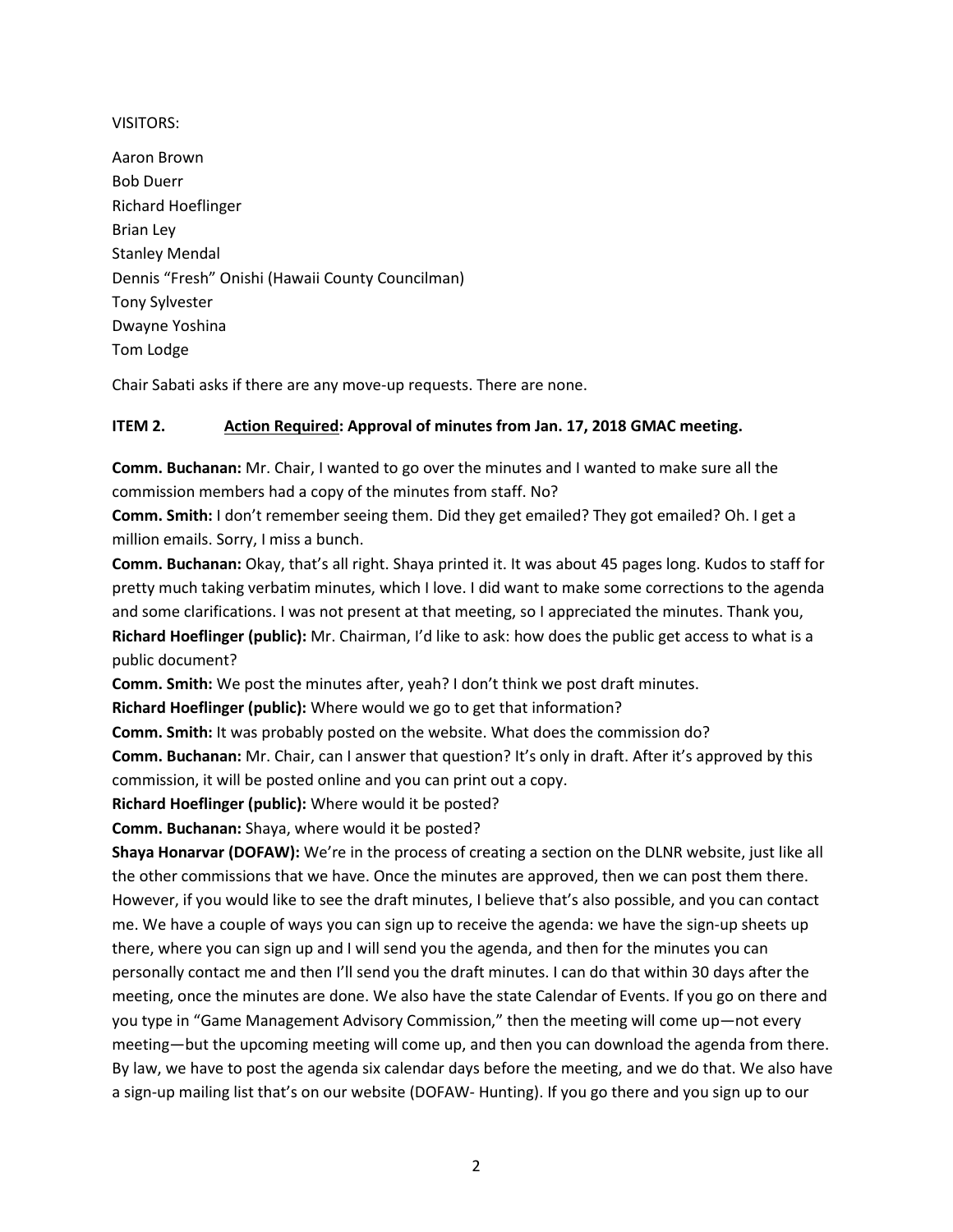mailing list, I will send every single hunting announcement, our newsletters, and the date and time of the GMAC meeting, too, every time it comes up.

**Richard Hoeflinger (public):** That will be a result of this sign-up sheet?

**Shaya Honarvar (DOFAW):** It will not be a result of this. This is only to get the agenda. I cannot mix the two. So, if you would like to have the other one, you have to go online and you push a button and put your name in the box.

**Richard Hoeflinger (public):** It seems to me that the minutes ought to be available by a link on the DLNR website or somewhere.

**Shaya Honarvar (DOFAW):** I agree with you. I'm in the process of creating that. **Richard Hoeflinger (public):** Okay. Thank you.

Commissioner Buchanan makes a motion to defer ITEM 2 until the end of the meeting. Commissioner Kohatsu seconds. There are no objections. Motion carries.

# **ITEM 3. Action Required: Form a permitted Interaction Group to start working on internal policies, practices and procedures for state GMAC. During this meeting, the members will be chosen (less than a quorum) and the scope of the investigation will be defined.**

**Chair Sabati:** Do I have any comments from the commissioners?

**Comm. Buchanan:** Mr. Chair, I think that was my item. I asked for it to be on the agenda, because I think under statute we are allowed to do that, and I think it's very important for this new board to have some structure, because we're going to change, and the commissioners will change on the board. It's going to be a document to follow on the proper procedures, such as: if the Chair is not here, the Vice Chair runs the meeting; if the Vice Chair is not here, then we can ask or assign membership to run the meetingthose types of policies and procedures. We don't have any right now, and we're going to start running into issues as we go along if we don't have a structure. So, under the law, we're allowed to form a permitted Interaction Group, so more than two commissioners can talk to each other on this group. That is why this is listed as an action item. That was me, putting this on the agenda, and I'm hoping you guys can support this, and I'll be one of the members who serves on that permitted Interaction Group. **Shaya Honarvar (DOFAW):** I just want to point out that the number of members has to be less than quorum, so only up to four people.

*Commissioners Buchanan, Jury, Kohatsu, and Ruidas volunteer to serve on this permitted Interaction Group.*

**Comm. Buchanan:** You might want to take public testimony on ITEM 3.

**Chair Sabati:** Do we have anybody who would like to make a comment or testify on ITEM 3, on the Interaction Group? None? Thank you.

**Tony Sylvester (public):** I have a question. Do you guys have counsel? Like Ige's office—how on the game commission, you have to have someone with corporate counsel, as legal representation? **Chair Sabati:** Yes, we do.

**Tony Sylvester (public):** Well, where is that person today?

**Comm. Buchanan:** Well, we do have our administrator here.

**Comm. Smith:** I am not counsel. I'm a member of the commission. I am not an attorney.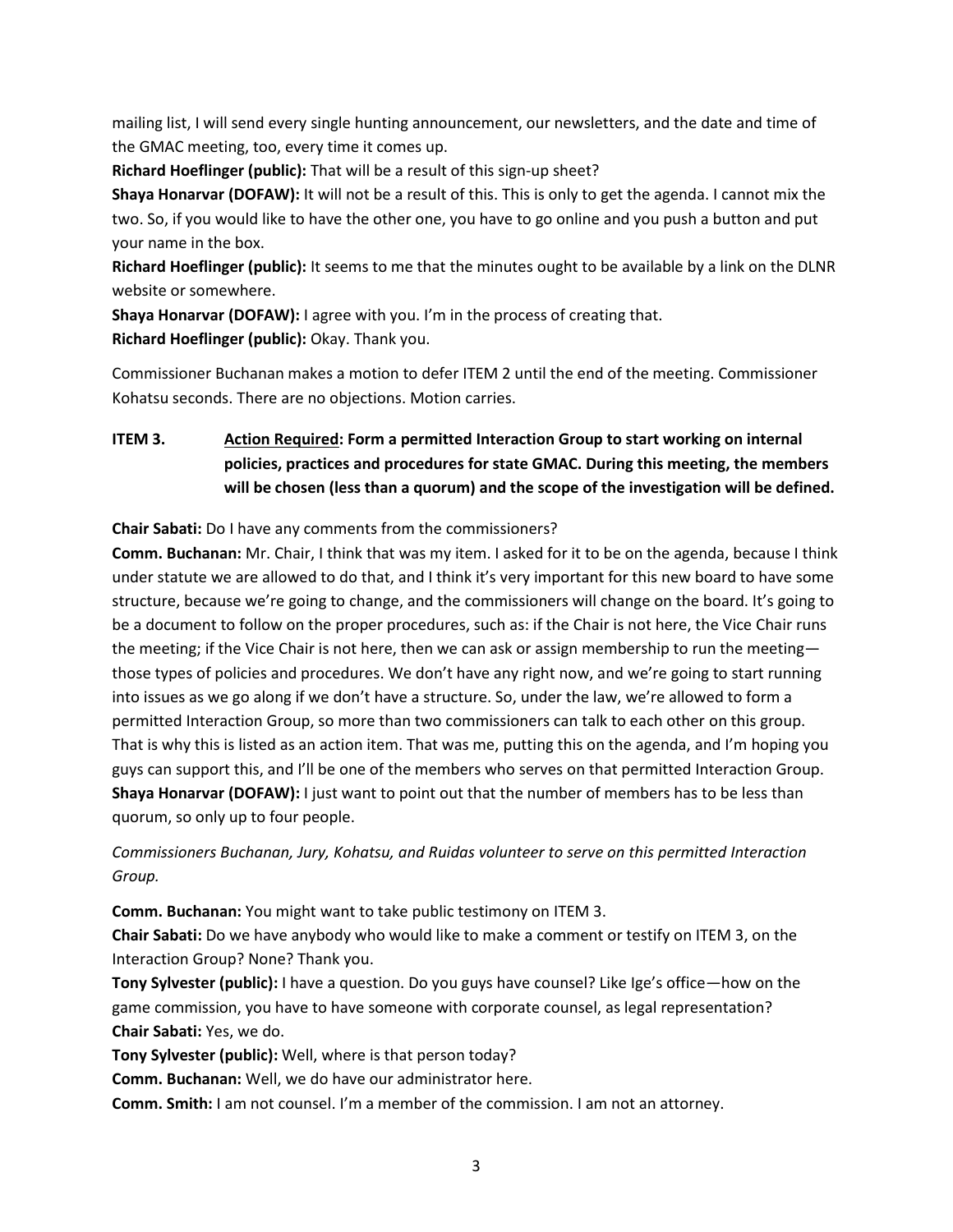**Comm. Buchanan:** And Shaya is our secretary. So, they're taking the minutes. **Shaya Honarvar (DOFAW):** Sarah is actually taking the minutes, and I just assist with the meeting.

Commissioner Buchanan makes a motion to form a permitted Interaction Group to start working on internal policies, practices and procedures for the state game commission. Commissioner Kohatsu seconds. All in favor. Motion carries.

# **ITEM 4. Action Required: A letter to submit to the Board of Land and Natural Resources regarding the Commission's advice regarding the Waianae mountains aerial shooting for the control of feral goats.**

## **Chair Sabati:** Josiah, can you lead on this?

**Comm. Jury:** Yes, thank you, Chair. This is the item from Oahu. This has been an ongoing concern of the public on Oahu, and it's been on many agenda items. After reviewing everything, and having the district representatives be involved with the issue and the concerns of the community, I feel like we kind of concluded with this letter—and a lot of you have the letter and have read the letter—and after gathering all the information on Oahu from the people, and from the senators and representatives, I feel that it's important that we move this letter through, to support and present it to the BLNR, if the commission approves. I'll be able to take any questions regarding the letter and what the issue is. **Comm. Buchanan:** We never opened for public testimony—but Mr. Chair, I have a question for Commissioner Jury. I don't know if everybody has a copy of the letter, so would you want to read it out loud into the record, and then we can open for testimony? **Comm. Jury:** Okay. Bear with me now:

"To: The Board of Land and Natural Resources From: The Hawaii State Game Commission

Regarding the Waianae Mountain Aerial Shooting Project

Dear Board Members,

Thank you for the opportunity to provide advice regarding the Waianae mountain aerial shoot plan. The first GMAC meeting was held in Honolulu, Hawaii on June 19, 2017. At the meeting, DOFAW staff presented the Waianae Aerial Shoot Plan for the control of feral goats in the Waianae and Makaha mountains. Commissioners, as well as members of the public, had raised several questions and concerns about the project. At the GMAC's next meeting, held on August 17, 2017, commissioners and members of the public had more questions and concerns about the aerial shoot plan. It was duly noted that for many years, recreational hunters—as well as cultural practitioners—opposed using aerial shooting from a helicopter as a management tool to control feral ungulates, specifically in the project for goats. Much of that time at the August 17, 2017 meeting was spent discussing it. DOFAW staff in attendance conveyed that they had been doing outreach in affected communities, but they have acknowledged that more engagement with the community was needed. Several suggestions to improve communication with affected people were given to DOFAW staff by commissioners and members of the public. DOFAW Administrator David Smith suggested the commissioners meet with their island's DOFAW staff to address commissioners' concerns. The commission appreciated his directive. At the meeting of August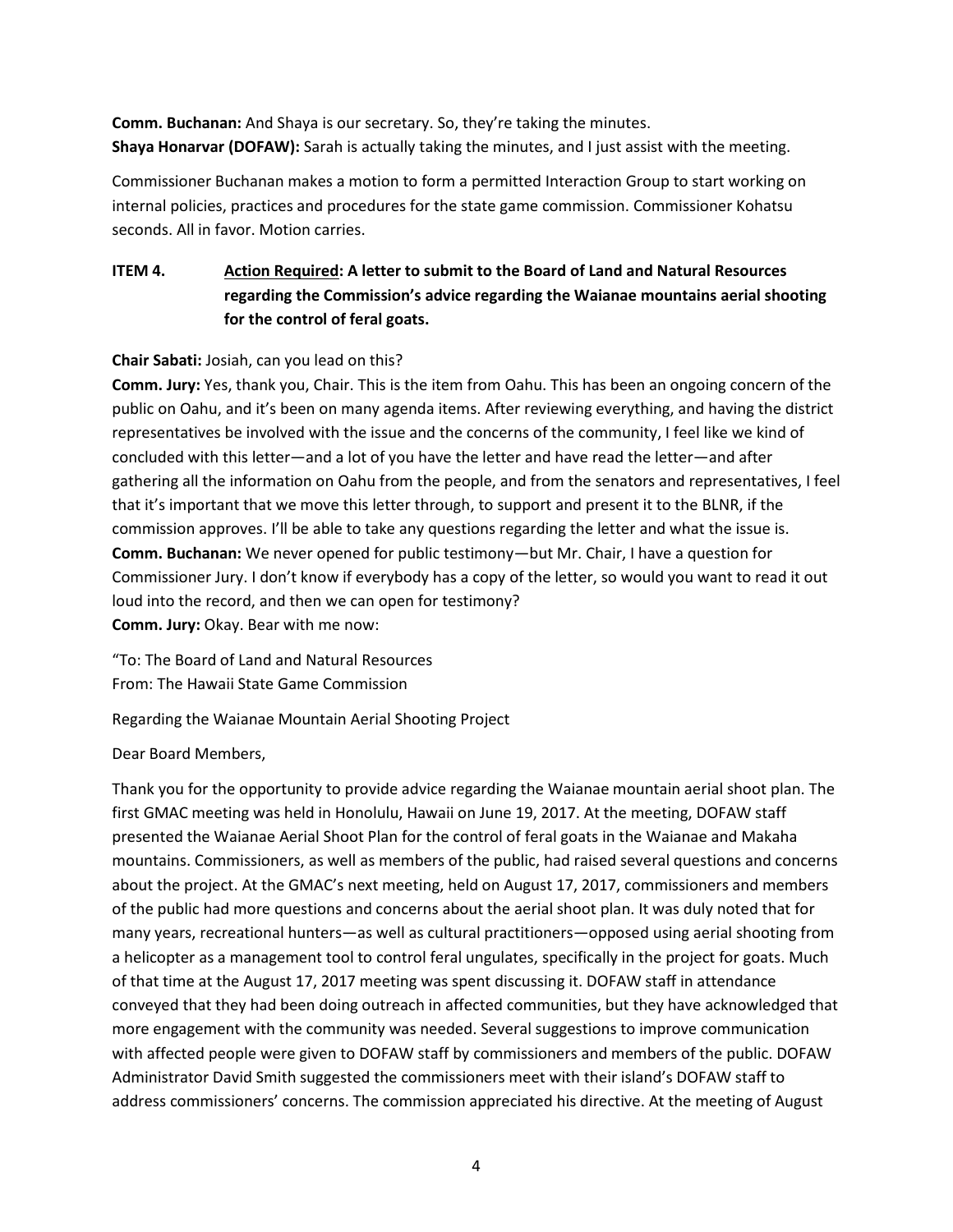2017, based on hours of testimony from the public and staff reports, commissioners concluded that subsistent and valid concerns still needed to be answered such as: is the project violating law with reference to native Hawaiian gathering rights; is affected people's right to due process being violated; what is the long-term management plan for aerial shooting in the Waianae and Makaha mountains? Commissioners voted to transmit a letter to the Board of Land and Natural Resources requesting that DOFAW put a hold on the Waianae aerial shoot plan for the purpose of reviewing DOFAW's policy and gathering more data and public feedback. Commissioners also voted to convey a meeting to specifically address DOFAW's aerial shooting policy. This later action to form a committee was not done after receiving advice to convey a formal Interaction Group at the future meeting. In days following the August 2017 meeting, DOFAW moved forward with the aerial shooting of goats from a helicopter in Waianae despite the commission's concern and recommendation. This was viewed by the commission as DOFAW's being disingenuous on our verbal agreements to work collaboratively. DOFAW apologized for the oversight and reiterated their commitment to meet commissioners' concerns by individual island staffers. Commissioners believe that the aerial shoot would cease while DOFAW and the GMAC worked on suggestions in the letter to the Board. However, DOFAW continued aerial shooting, sparking additional anger in the Waianae and the Makaha communities. Legislative Representative Andria Tupola, District 44, and Representative Cedric Gates, District 43, both hosted community meetings, and after meeting with DOFAW staff, made amendments to their plan. Ultimately at the last community meeting—which was eight so far that DOFAW has attended—Representative Tupola suggested starting all over again, as a suggestion. Therefore, in order for the GMAC to carry out its duties, stipulated in HB1041 with reference to assist the Department on policies, plans and procedures relating to the control of game mammals, including aerial shooting activities, by the Department and its contractors, the Hawaii State Game Commission strongly recommends and advises the Board of Land and Natural Resources to order an immediate stop to using the aerial shoot out of a helicopter as a management tool to control feral goats in the Waianae and Makaha mountain range. In addition, the commission would like to work collaboratively with DOFAW to create a game and wildlife management plan for those regions or districts throughout an open and transparent process of collaboration with affected persons. Thank you for your consideration, and we look forward to working together to enhance and maintain sustainable public hunting opportunities while preserving Hawaii's unique ecosystem.

#### Sincerely,

Josiah Jury, Oahu Representative, and Jon Sabati, Chair and Hawaii Representative"

**Comm. Buchanan:** Commissioner Jury? I would suggest one small amendment. It's on page two—when you talk about Representative Andria Tupola, it says, "ultimately at the last community meeting." I would suggest you insert the date of that meeting, which was recent, yeah?

**Comm. Jury:** Yeah. It was last week, Wednesday.

**Comm. Buchanan:** Okay. So, I would suggest you insert that date, so if we move to vote on this, it's with the amendment to insert the date after it says, "and ultimately at the last community meeting"—there's been eight so far—to put the date, March  $7<sup>th</sup>$ , 2018. Would you also suggest that the record shows twice that there's a reference to an Exhibit One? Exhibit One would be the first letter that we wrote.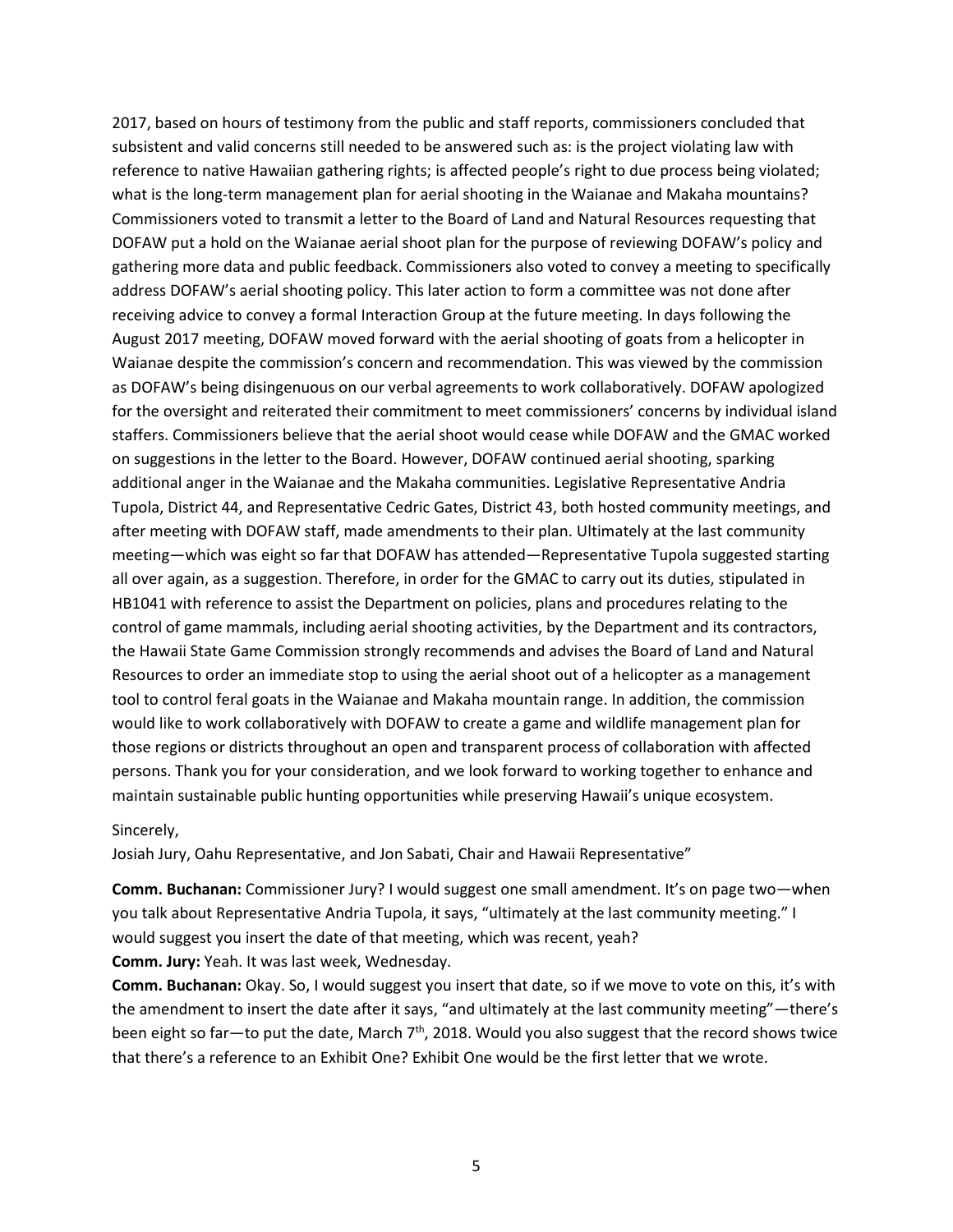**Comm. Jury:** Correct. "Exhibit One, let it be shown that it is the first letter that was written directly to the BLNR." Are there any other commissioners who have any suggestions, or amendments, or any questions about the letter?

**Chair Sabati:** Okay, I'd like to open this to the public.

**Tom Lodge (public):** Back when the commission was being discussed—this is between DLNR and Tony, myself, and other members of HNRA—part of the discussion in the creation of the bill, 1041, was the commission's responsibility for aerial eradication. Aerial eradication was a really big issue for us at the time. House Bill 0799, I think it was—the state thought that aerial eradication was done illegally, and they needed to change the law that would allow them to do that. So, for thirty years or so, they've been doing it. I get to that in HRS. 22:15 Part of that agreement in 1041, though, was that the commission would be involved in any discussion of aerial eradication anywhere in the state. So, I'm surprised that that eradication after the commission was already formed even went forward to begin with, and I'm hoping that this change will be forthcoming that you're suggesting—that DLNR takes it seriously, that you guys do have a job to do, and that you do represent the people who are involved in our community. So, I applaud this move, but I'm hoping that DLNR will take this seriously.

**Chair Sabati:** Thank you. Anybody else?

**Dietra Myers-Tremblay (DOFAW):** I just want clarification. You refer to HB1041, and I'm just curious: what year is that from? Because when I looked it up, it's not the bill that actually established the statute, that established GMAC. We were curious about some of the language you said—"assisting the Department on policy and plans"—because that language I don't believe is actually in the statute that established the commission. So, I would just make sure you're taking the actual language from the statute, because I think you're referring to this bill that didn't even pass.

**Comm. Jury:** I understand. I'm trying to look for it right now.

**Tony Sylvester (public):** Well, I wrote the bill that's in there.

**Dietra Myers-Tremblay (DOFAW):** Oh, okay. But this 1041, but that's not the bill that—

**Tony Sylvester (public):** That's what we lobbied for. I don't know where this changed, somewhere along the line.

**Comm. Buchanan:** Hang on, hang on. I'm sorry. Mr. Chair, the recorder cannot distinguish who is speaking. When they do the minutes—and I'm reading it—I need to know who said what, so please state for the record who you are before you speak. And then it is public testimony—Tony, you're welcome to stand up after. Mr. Chair, I have a question then for Dietra. Are you aware of that type of language anywhere now, in statute?

**Dietra Myers-Tremblay (DOFAW):** I'm looking at it right now. I just want to make sure that it matches, because the bill that you're referring to didn't even pass. Bill 1041 in 2015.

**Chair Sabati:** Do we have any more public testimony on this letter? That put a stop to that. Questions? **Comm. Jury:** Chair, I want to say that her testimony is noted, and we will make sure when reporting that bill, that we use the most updated version of the quote to reflect what was actually said. That's what you're saying, right?

**Dietra Myers-Tremblay (DOFAW):** Go to statute, yes.

**Comm. Jury:** Thank you.

**Comm. Buchanan:** Okay. Mr. Chair, in the letter—let's turn to the second page, because I do not want to defer this. I'd like to support our Oahu commissioner because, as you can see, this has been very long,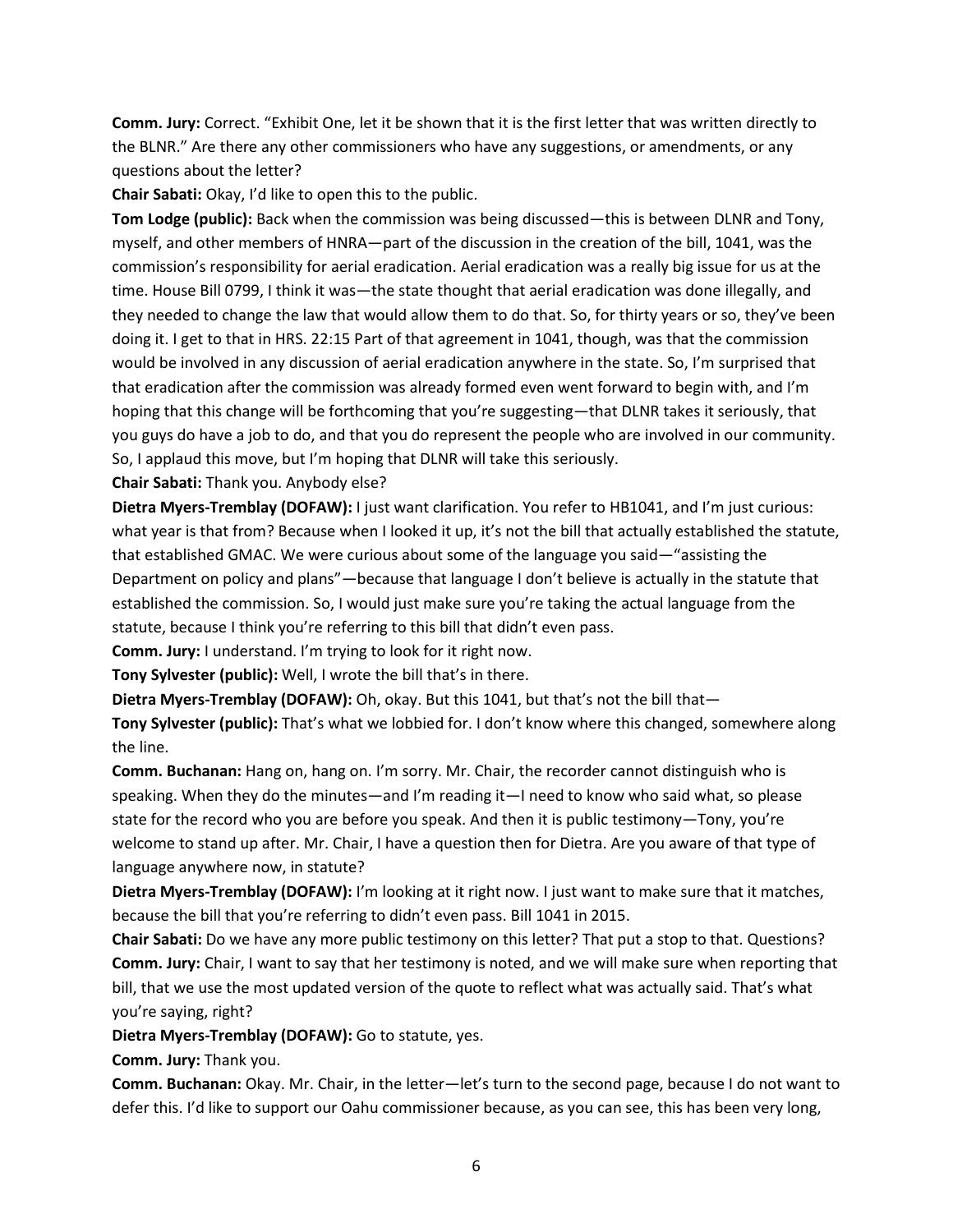and arduous, and ongoing for the community, so to put this off any further would be disrespectful. I would not want to do that to them. So, let's work through this right now, let's take a minute. Dietra, if you can maybe pull up the actual bill itself?

**Dietra Myers-Tremblay (DOFAW):** I'm pulling up the statute right now.

**Comm. Buchanan:** Okay, thank you. On the second page, where it says "therefore" and it's referencing the 1041, it says, "therefore in order for the GMAC to carry out its duties stipulated in 1041 with reference to"—and then it quotes—"assist the Department on policies, plans and procedures related to the control of game mammals, including aerial shooting activities by the Department and its contractors," I would suggest striking "including aerial shooting activities by the Department and its contractors," because that's where the contention is, and that's where you were saying that that never passed. And right now, to me that is moot.

**Tony Sylvester (public):** May I speak on that? I'm Tony Sylvester, and I wrote the bill. Robert Cremer, Tom, and myself had flown in to do our conversation when we put that in there, and that was stipulated to be in there—it was a deputy chair at that time that was working with us, too, so I would be quite shocked if that was removed somewhere between the bill reaching its final destination, I guess, after the governor signed it.

**Comm. Buchanan:** Wouldn't be surprising, though, yeah?

**Tony Sylvester (public):** Yeah. I would like you guys to look for it, I'm very interested in that.

**Dietra Myers-Tremblay (DOFAW):** I'm going to look it up right now. It is in there. What I suggest you to do is refer to the statute, section 183D-4.5. And the quote, the actual quote, is correct.

**Comm. Buchanan:** So, Mr. Chair, with the amendment in the fourth paragraph, first line, "in order for GMAC to carry out its duty stipulated in"—strike HB1041, insert 183D-4.5—and that might be the only needed correction. Is that good with you, Dietra?

**Dietra Myers-Tremblay (DOFAW):** Yes. And just another suggestion: whenever you're referring to a bill, make sure to put in parentheses what year that's from, because you just don't know what year to go to look at if it's the same bill number.

**Comm. Buchanan:** And that would be 2015?

**Dietra Myers-Tremblay (DOFAW):** So, I'd have to look up the bill number, but this was passed in… 2016? **Comm. Jury:** I think it's 2016.

**Dietra Myers-Tremblay (DOFAW):** But if you refer to statute, then you don't need to put that.

**Comm. Buchanan:** Do we need to put HRS 183D-4.5?

**Dietra Myers-Tremblay (DOFAW):** Yes. Those are my comments.

**Chair Sabati:** Do we have any more public testimony?

**Bob Duerr (public):** Hawaii Fishing News. Question: are we talking about a house bill or about HRS? **Chair Sabati:** HRS. Okay, if there's no other testimony, I will be closing it. Commissioners, a motion?

Commissioner Buchanan makes a motion to submit the letter that was read into the minutes to the Board of Land and Natural Resources regarding the commission's advice regarding the Waianae mountains aerial shooting for the control of feral goats, with three amendments: 1) on page two, paragraph three, say "ultimately at the last community meeting on March 7, 2018;" 2) on page two, paragraph four, say "therefore in order for GMAC to carry out its duty stipulated in HRS 183D-4.5"—and to insert the year; 3) clarify on pages one and two that the letter clearly alludes to Exhibit One, which is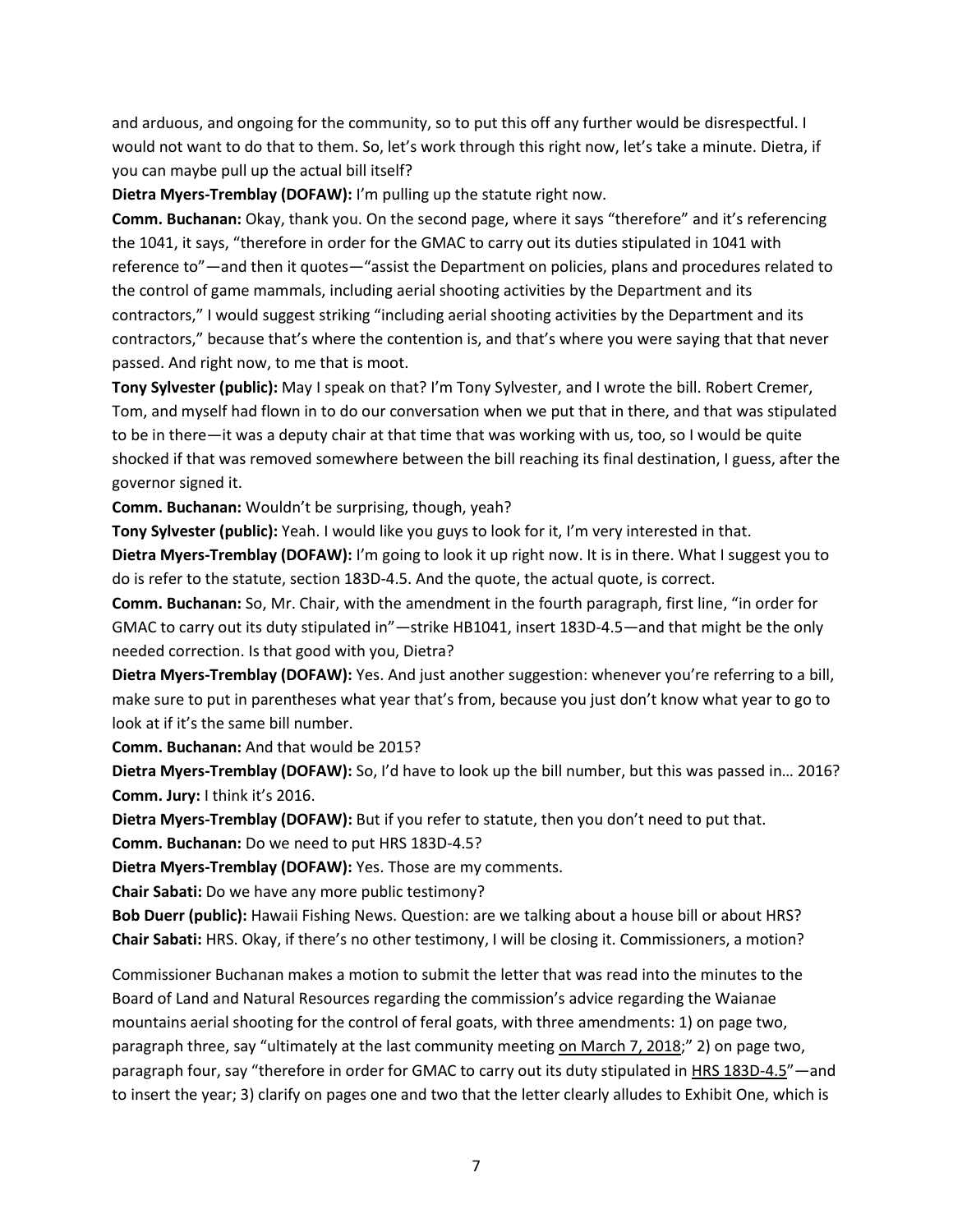the first letter sent to BLNR in an earlier meeting. Commissioner Kohatsu seconds. All in favor, except Commissioner Smith, who opposes. Motion carries.

# **ITEM 5. Updates on hunting-related legislative bills and a discussion of prohibiting wanton waste of game species taken off state land through rule-making or legislation.**

## **Comm. Buchanan:** That would be staff, yeah? Staff?

**Dietra Myers-Tremblay (DOFAW):** Hi. I used to work for the legislature for a drafting agency, so that is why I pay close attention to these things. In regard to bills relating to hunting that are still alive: there's SB2077, and that authorizes the Department of Land and Natural Resources to enter into the Interstate Wildlife Violator Compact for permit and financial assistance in the enforcement of wildlife laws. That's still alive. All other bills regarding apprentice hunting, and then some bills that got carried over from last year—they all died. The apprentice hunting license bill that made it the furthest—or was actually heard—was HB1970, and that was heard by the House, Water and Land. It then passed over to Judiciary, and Judiciary did not carry it. And it had a triple referral, so Finance would have heard it after that. So, it passed away, unfortunately. And then there's a couple resolutions that are introduced: there's two that are urging the Department of Land and Natural Resources to work with local hunters to accommodate traditional and customary native Hawaiian hunting practices, and change its policies based on the concerns of local hunters. And then there's a couple other resolutions, and both of those are requesting the Department of Land and Natural Resources, Division of Forestry and Wildlife to offer free online hunter education courses or accept the completion of certain online hunter education courses and partial satisfaction of those requirements to obtain a hunting license. Do you have any questions? **Tom Lodge (public):** The hunter education program right now allows online certification. I don't understand this bill.

**Dietra Myers-Tremblay (DOFAW):** Well, that's a resolution.

**Tom Lodge (public):** All right, I don't even understand that. Sometimes that happens, okay.

**Dietra Myers-Tremblay (DOFAW):** Yes. Sometimes, that happens.

**Shaya Honarvar (DOFAW):** It's actually not free. I believe you have to pay about \$20 to take the online course. There's a lot of people who want to take it online.

**Tom Lodge (public):** Many states have like a \$20 to \$30 fee to get their certificate. You can do the course for free, but to get the certificate, you've got to volunteer or whatever it might be.

**Shaya Honarvar (DOFAW):** So, there's an online portion, and then you have to take four hours inperson. So, that online one, you still have to pay for it.

**Comm. Cremer:** I have a question. What is the reason for our course, if you already took an online class, what is the portion of that four hours? Maybe Tom could answer that, or you, or

**Comm. Kohatsu:** Is somebody from Hunter Ed here?

**Comm. Buchanan:** Mr. Chair, you would have to ask the introducer of the resolution, because I don't think staff was the introducer of the resolution.

**Dietra Myers-Tremblay (DOFAW):** Correct. So, this year, the Division of Forestry and Wildlife did not introduce any bills. We can propose them to the chair, the chair then proposes them to the governor, and he can put them into the admin package, so we have that option. But we didn't propose anything, I just want to clarify that.

**Comm. Cremer:** My question was, what does that four-hour portion consist of?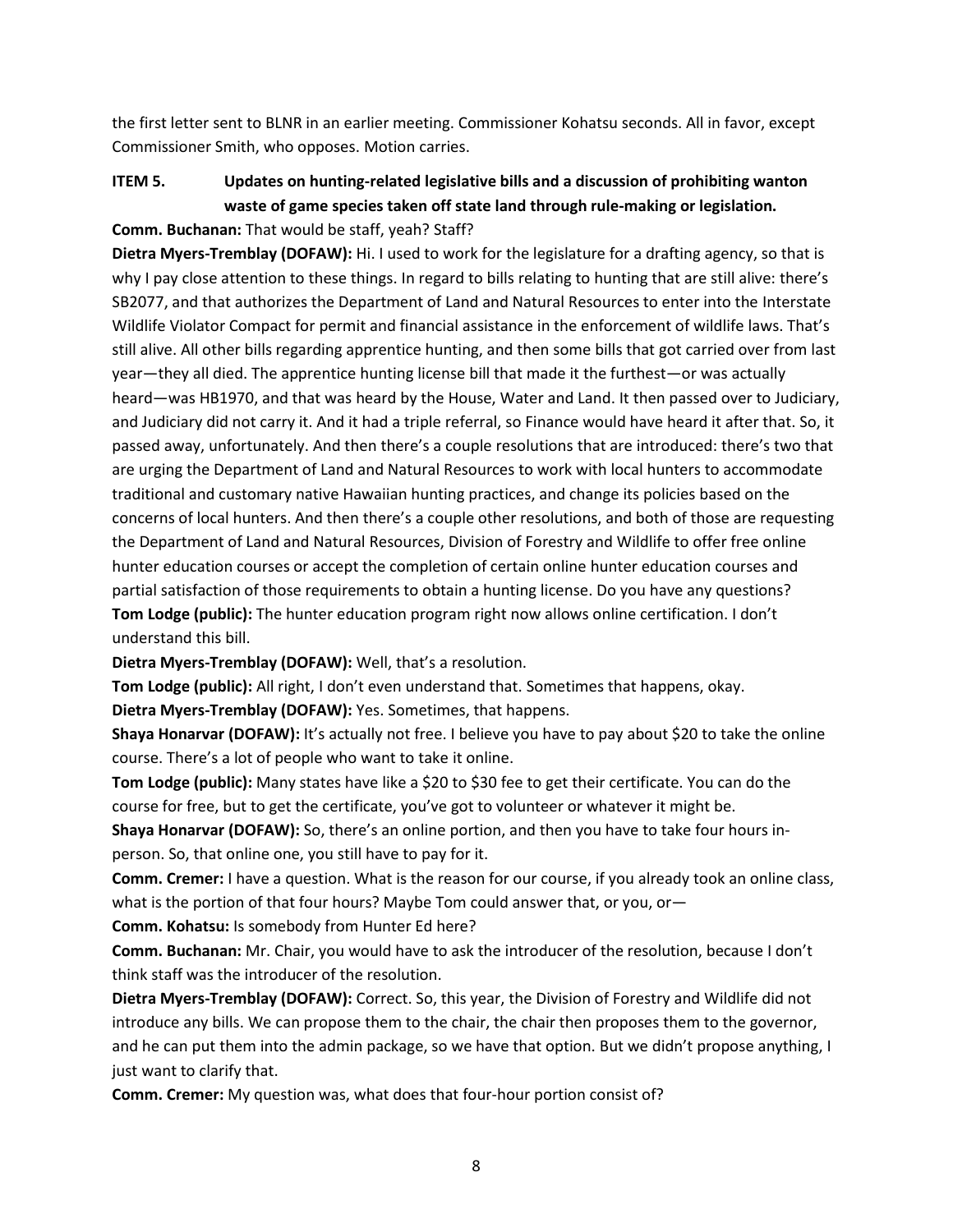**Shaya Honarvar (DOFAW):** So—I'm not speaking for Andrew Choy, the Hunter Ed Program Manager but my understanding is, the online portion is very basic. People on the mainland designed that and it talks about all the basic stuff, and the four hours speak mainly about Hawaii-related situations that a hunter needs to know while hunting in Hawaii. That was my understanding, but that's a good question. **Comm. Cremer:** Okay, my question to Andrew—maybe I'll email him—is, if we could make that online course closer to Hawaii so the person can just go in and take the test in front of the hunter education people, instead of being there for another four hours. What's the purpose of having an online course where you've still got to go there for four more hours, when we can have an online course where you go in, take your test, they correct the test, and you're done? Thanks, Shaya.

**Comm. Ruidas:** Cremer, maybe that's to prevent someone else from taking the test and showing up? **Comm. Cremer:** No, I mean they're going to take the test at the hunter ed class, so they are not going to take the test online.

**Comm. Timko:** There are states that provide the online hunting classes, but also require a field test, so even after they pass the online test—I believe it's Oregon—they actually have to go and do a field test. **Comm. Buchanan:** Dietra, you just gave us an update on SB2077, the Interstate Violator Compact? So, I would need to go online—we would all need to go online—and respond to that, since it looks like it's moving through—and I would have to go in and put in testimony to say, "Where's the due process for native Hawaiians within the Interstate Violator Compact?" Because I think it's unclear. Because it's a partnership, it's interstate, it would be—what, federal, state? I don't know how Hawaiians would fare within that, since their rights are distinguishable from the general public through the constitution.

**Dietra Myers-Tremblay (DOFAW):** Just to let you know: that passed the Senate, crossed over to the House—it has a triple referral—and it went through its first committee, Water and Land. So, it is now at Judiciary. Definitely go online, and look at the measure's status, and look at the most up-to-date bill. I find the website to be pretty easy to use.

**Comm. Buchanan:** Thank you. Mr. Chair?

**Chair Sabati:** Open to the public.

**Tom Lodge (public):** I believe every state that does online requires a field day for state-specific. Like, we have rules—our laws and regulations here are different than what they might be in Montana, and what have you. You need to have some idea what's going on in your state, part of the state-specific stuff. And with the exception of Texas, every state—in Texas, anybody under 17 requires a four-hour class. Otherwise, if you're over 17 in Texas, you can do an online thing and go straight through.

**Richard Hoeflinger (public):** Just go to the state of Texas, take the exam, and be done with it—you don't go anywhere. And it's absurd to have an online course and to have to drag your butt down somewhere to take an exam. That just says, "We don't trust you, you're going to cheat." That's the attitude Hawaii has in many of their rules and regulations. There's no trust in the people.

**Comm. Kohatsu:** Can I add to that discussion? I know when I hunt in other states, it is required of me to carry my hunter education certificate. You can buy the license even without it, but if you don't have the hunter ed certificate and the award and an enforcement officer stops you, you are in violation of some other state laws in other states. So, I believe that is how they enforce the—how we check someone coming in to a warm-body test. We check their ID because it's a legal document. In other states, they sell the license even though they haven't checked you on that, but if they were to ever check in the field,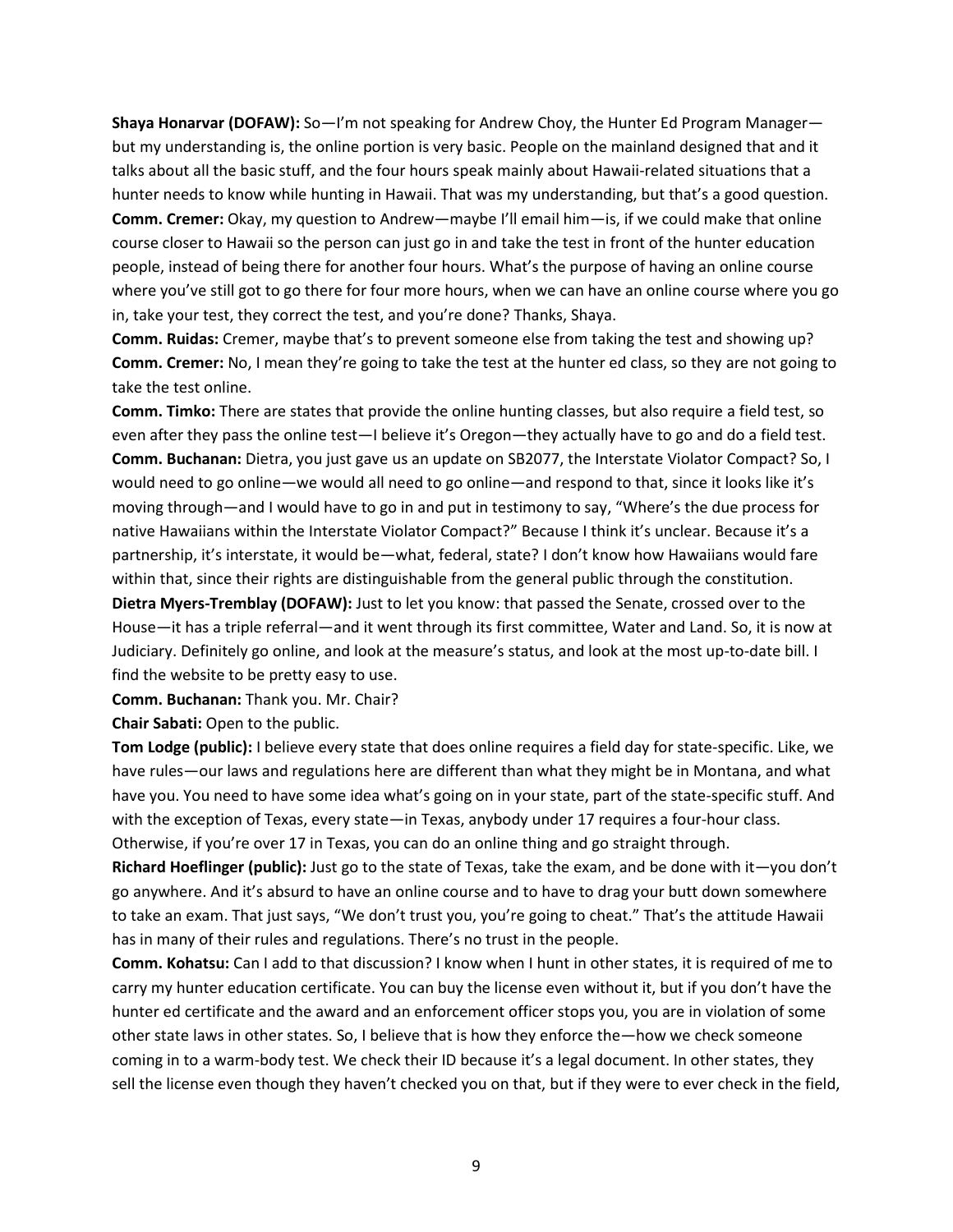you would have to produce these documents—they're required. That's another opportunity. So, why we wouldn't need a warm body here is, there's opportunities for other checks that other people use. **Richard Hoeflinger (public):** Basically, how people existed before there was this hunter education. **Chair Sabati:** Okay, moving on. Wanton waste of game species. Open for discussion.

**Tom Lodge (public):** In the late 90's, we submitted wanton waste bills. The DLNR resisted every one of our efforts in passing those bills, because it would cause extra effort on their part to haul the game out and distribute it to people. Whatever their reasoning was, the DLNR has resisted this all the way down the line. And wanton waste is the rule in pretty much every other state. You just can't shoot something, leave it there, and waste it. We support wanton waste bills, encourage ways to deal with handling game—that's what game management's about. I'm not for wanton waste, I'm for a bill that prevents wanton waste.

**Chair Sabati:** Any other public comment?

**Bob Duerr (public):** Question. Is there any statistics on how much poundage and what species the state has actually wasted?

**Chair Sabati:** Not to my knowledge, but we can refer to staff. Joey, you have any idea? None? No data's been kept, right?

**Tony Sylvester (public):** There should be data on the amount of sheep on Mauna Kea that's been eradicated, I've seen that in the past—the actual carcasses, how much is taken from hunting and from the eradication.

**Comm. Buchanan:** Mr. Chair, since you had that question from the public, could we get Big Island's staff to look if there's information on that? And then get Mr. Duerr's contact, and maybe they can forward the information to him?

**Chair Sabati:** According to him, he said all the information is carcass count. Is that correct? The only data available is carcass count for the eradication?

**Richard Hoeflinger (public):** I have that information; the information is available. You can do what I did, which is go through the semi-annual reports to the federal court: if you go through all 73 of those reports, you can put together the story on the number of animals that were removed from Mauna Kea since 1980, and you can subtract—you can get the numbers that were taken from public hunting, and the numbers that were taken from staff and contract shooting. The numbers are: 22,000+ animals in total were taken from the mountain, and about half of those were taken through public hunting. So, half of 22,000 is 11,000 animals that were taken by contract and whatever means that DLNR employed to do that. And the majority of those were left to rot.

**Chair Sabati:** Okay. Thank you. Any other comments or testimony?

**Comm. Kohatsu:** With that being said, I want to just follow up with this discussion, because this was my agenda item that I personally requested, and it's because of some recent events in the public eye. Hunting is always viewed in the public eye in a certain way, and my intent of including this agenda item was to protect the image of public hunting in the court of public opinion. And recent events with some animals being left on the side of the road and things like that—while they might be taken off of private land or might be somebody else's stuff, it's all speculation. What my intent was—with regard to our public hunting seasons and areas that we already hunt—this waste is not allowable. The opportunities for people to take game on a public state hunt and throw them away, or throw them somewhere else to be put in the public eye and have an incident should not be allowed, and isn't tolerated in any other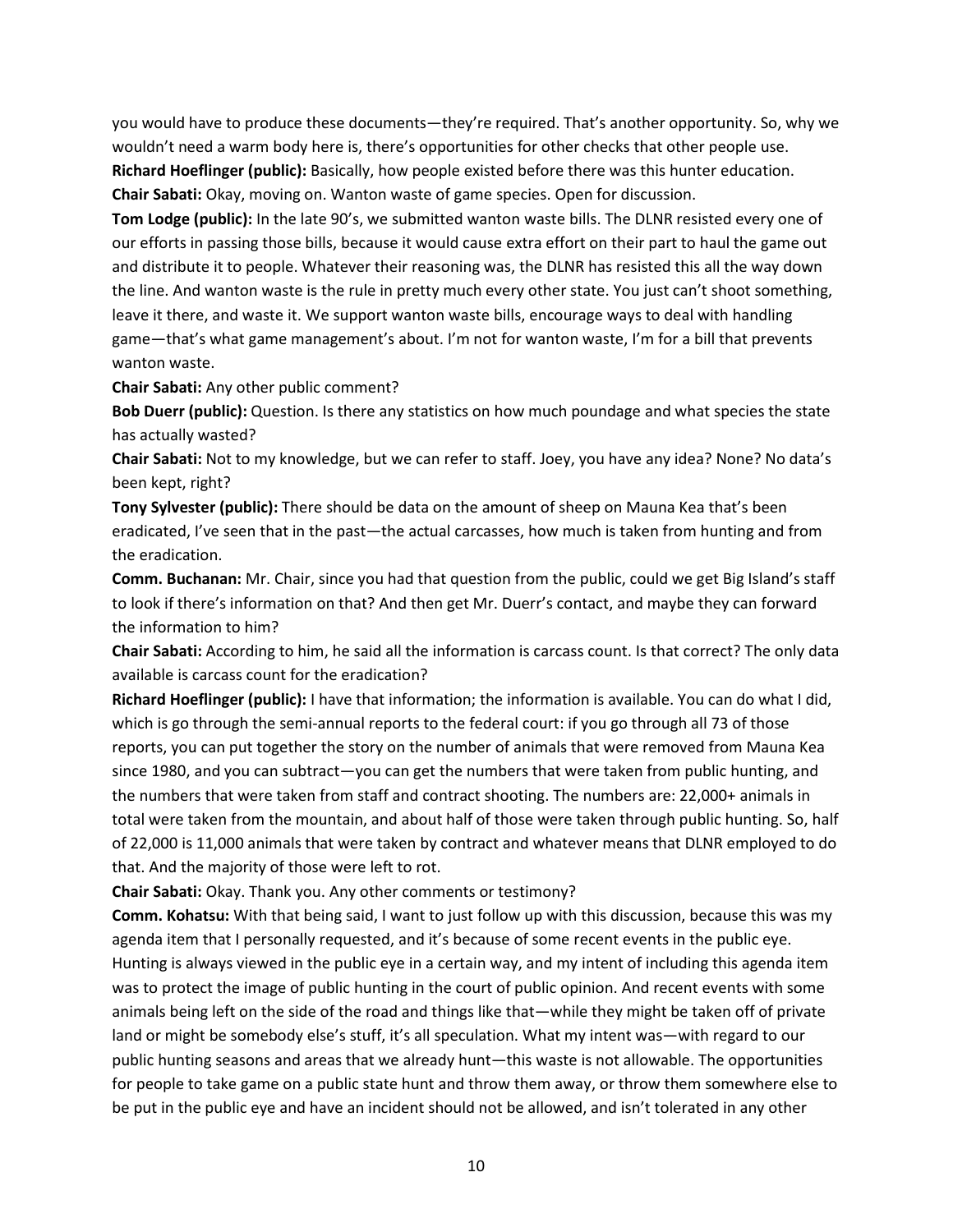state, anyway. So, what I would like is a discussion with the DLNR. How and where do you support: 1) that we don't waste our game that is within our state hunts; and 2) how and where is the proper place to put regulation for wanton waste? Is it an administrative rule, is it statute? Where do we begin? I don't know who to direct that to—DOFAW, maybe administrator—but we can start with: do you support it, not wasting our hunts? I mean, there's public testimony on eradication of this other stuff, that's one thing. But my original intent was stuff that we take on public hunts right now, and we can start there. **Comm. Smith:** All right, I think that's good. They're having problems in other states where guys are going out and shooting trophy animals and just leaving them. They're just shooting them to take a picture and they walk away—big grizzly bears, cougars and whatnot—and we definitely oppose that activity. That's something that's going on in both the U.S. and Canada, talking with the wildlife directors there. So, we would oppose any hunting activity that would wantonly waste game.

**Comm. Kohatsu:** Furthering that discussion, then: saying that you oppose it, I would assume the default is that you support maybe creating a regulation for this? Where would be the proper place to begin? **Comm. Smith:** Is that currently illegal? Can you do that, go shoot animals?

**Comm. Kohatsu:** No, it's not. Like right now, we see it in Lanai. You shoot an ewe to get an either sex tag. It's 9:00 the morning—these animals aren't rotten yet—these guys would come in, shoot the ewe, and throw it right in the dumpster at the DOFAW office—whole bodies, right inside of there. I saw it myself, and it's totally legal right now. It's crazy, but it is legal. So, where would we begin that process of maybe prohibiting those kinds of actions?

**Comm. Smith:** Right. I'm not a legislative expert, but I guess you'd have to get a bill submitted by the legislature to make it illegal—add it to the game rules, maybe 123? I don't know.

**Comm. Cremer:** For me, I think it's absurd that we don't have a wanton waste law in effect, and it's more absurd that you guys have always busted down when it goes to legislature. When you look at animals being wasted, it's a shame. People are out there trying to subsidize their living, already having a hard time, because areas are getting closed off, because of fencing and all that, and now we have to worry about what is getting wasted on our land. We need to have a wanton waste law in effect for Hawaii—I don't care what anybody says. In Alaska, you shoot an animal, you need to tag that animal, mark it on a GPS, and send it in as soon as you reach telephone service. Enforcement flies there with a helicopter, and checks what you got. There's no way of getting away from it, and I don't see how we cannot do that here. Majority of the states do it.

**Comm. Smith:** Really? Wait, wait. Every time you tag an animal, enforcement flies out with a helicopter to check you? I find that hard to believe.

**Comm. Cremer:** The moose and the big game.

**Comm. Kohatsu:** Not all the time, but if they were to catch you—

**Comm. Smith:** That would be very expensive.

**Comm. Cremer:** But think about this: if you tag an animal, you send in a GPS, what are you going to do? You're going to make sure you're not going to waste it, yeah? There's a difference now. I'm held to a standard, I've got to tag the animal.

**Comm. Smith:** I think part of the thing is, you've got to figure out what it is you're trying to accomplish. People that are hunting are not just shooting animals and leaving them, or, like you say, the blatant waste—I'm not sure what the deal is, what you have to do—trade in ammo, get another tag?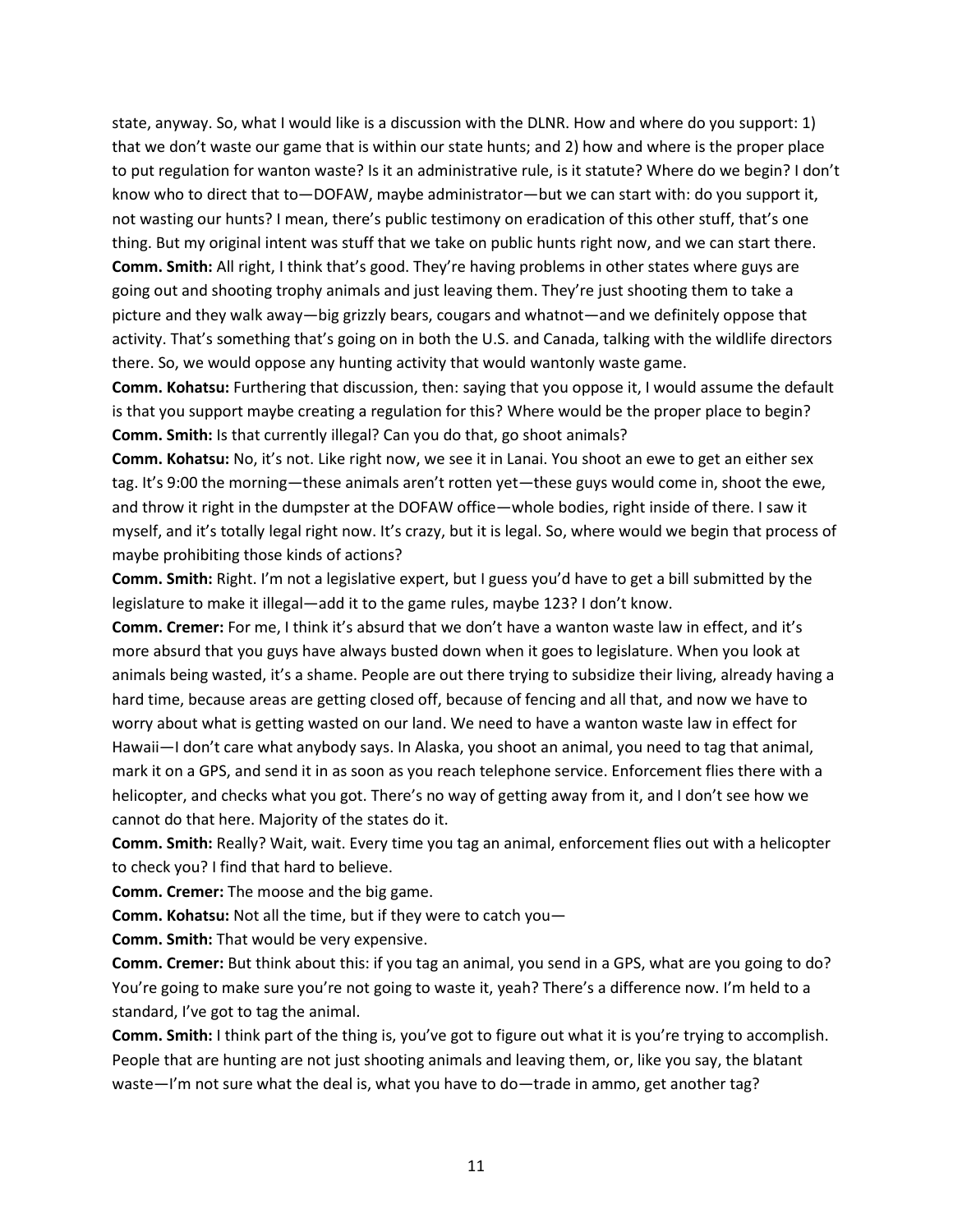**Comm. Kohatsu:** That was just a sample. There was an incentive drawn—it was a mix of population management and the popular hunt of the either sex tag. But in any case, what I was looking for in this discussion was a yes or no commitment from the Department on beginning the discussion to create this wanton waste regulation. Is that a yes or a no?

**Comm. Smith:** I mean, yes, we can discuss it. I don't know what you're trying to accomplish. What specifically is the problem we're trying to fix? I don't like just throwing new laws out there. **Comm. Kohatsu:** The problem we're trying to fix is preventing the waste—that's one, right? If we agree that that is unacceptable, let's have that commitment. Then two: it's a mitigation measure of protecting the image of public hunting in the public eye, because we do have these incidents happen. It'd be nearsighted—it'd be foolish of us not to address this, considering everybody else does. What I need—or what I feel the commission needs, and the hunters that we serve—is just a commitment from the Department that, "Hey, we'll start this discussion. Yes, we agree that the waste of game species within our public hunts is unacceptable and that we will be open to that." Up until this point we've had a history of trying to do this. Yes, it's modelled with all kinds of different people's opinions and whatever, right? But at the minimum, we do something, is all I'm asking, and whether we could have that kind of commitment, or at least the start—and on the record, to some degree, because the record before is just that we don't support it. "Why?" "Oh, because we've got to aerial shoot and leave them there," that kind of stuff. On a personal level, I don't care about that. All I care about, right now, at the minimum, is what we do as hunters. So, could we have that?

**Comm. Smith:** Well, we'd have to see the legislation before we'd say we support it. If it addresses hunters not wasting game that they shoot in lawful public hunt, yeah, we would support that for sure. **Chair Sabati:** May I make a comment? Adding to what Ryan said: I think another view is, I'm trying to make a distinction between hunters and poachers. On the west side, we have problems with poachers. What they do is, they take the animal, but they only take the trophy and leave the carcass. But when people see that, they blame hunters. So, this also helps educate the communities, saying, "Hey, a poacher did this." If a hunter did it, then you face the full force of the law, because he was breaking the law. There needs to be a distinction. The hunters who buy licenses—they take hunter ed, they follow the rules and regulations, and are getting tired of being lumped into this one thing. Everything's blamed on the hunters. So, this wanton waste law kind of helps educate, and then hunters who are on the fence who might be tempted, now they know there's consequences. So, I think what Ryan is putting forth is a good point, that we need to start with support from the Department, and we can move forward. I believe then it would have to go through legislation, but just knowing that the Department supports this, and is willing to work on it, I think, is a veritable, positive message.

**Comm. Smith:** Yeah. Maybe you guys should set up a little committee to look at laws from other states, and pump us some draft language that you could run by us, and maybe we could introduce something. **Chair Sabati:** Do you want to add anything else?

### **Comm. Kohatsu:** No.

**Comm. Cremer:** I wanted to add something. The reason why this rule would work so well is, you would not necessarily have to enforce it. Me as a hunter, I see plenty of waste, but what am I going to do? I can't do anything, there's no law in place to stop this from happening. So, I can see Jack go down the hillside, shoot a deer or a pig, and it's not to his standards—it's a little too thin—he's going to just leave it there, cut off the jaw, get a trophy. I can see it with my own eyes and not do anything. But if the law is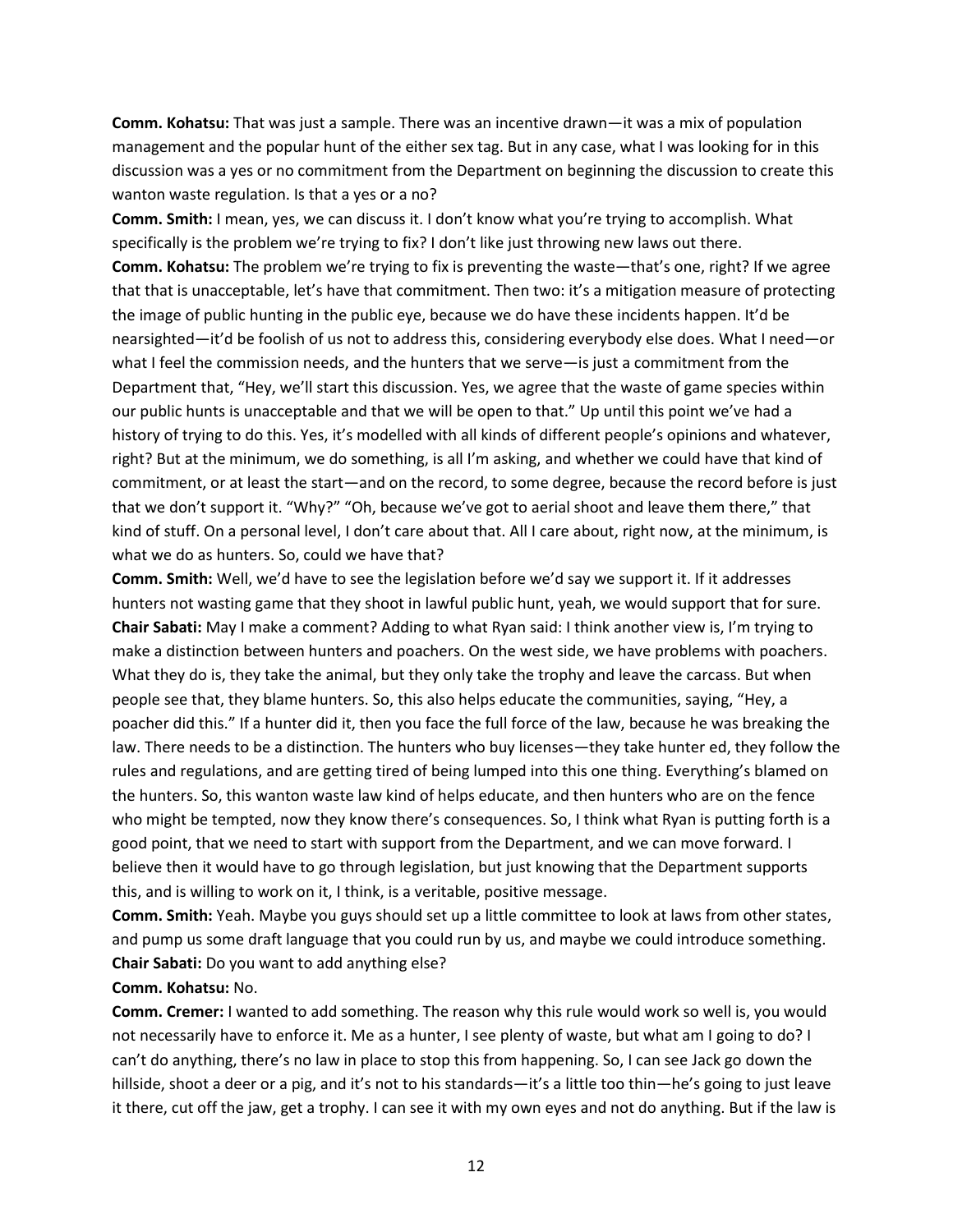in place, now I can turn this guy in, I've visually seen him—I'll videotape him even if I've got to, because I believe in not wasting. That's why we'd like a law like that.

**Chair Sabati:** Anybody else in the commission?

**Comm. Buchanan:** I have some suggestions, but I'm just wondering—I can wait until the end because I might have to make a motion on this—did we take public testimony already on ITEM 5? We did, yeah? Okay. No, we never closed, we're in discussion. But I would have one suggestion: we can make a motion to direct staff, which would probably end up in Jim and Dietra's office, to do a current review of the statutes to see if we have anything that would support the commissioners' concerns, and they can make a report at the next meeting. But I think also—we don't have to wait for the legislature or anybody to make a bill. The bill can come from here, from the commission, and it can be forwarded, I think we have the authority to do that. So, I've heard two things: I've heard Ryan say his concern was public perception of public hunting, and so what we would ask the Department to do is to support a bill to cover public hunting and hunters who are licensed hunters, and if you get caught—wanton waste within a public hunting area and you're doing public hunting—then there would be an enforcement action at that point. So, that's one thing. The other thing is to address people outside that are coming into west side and shooting and taking only the head for a trophy—we call them the young kids that, you know, are disrespectful. But that also affects animal rates, yeah? So, from a humane society perspective, you're not supposed to be treating animals cruelly, yeah? There's ramifications for that, so that's a dual kind of action. So, for this commission, I would hope that we can probably move today—or have a report at the next GMAC meeting addressing this—so we can write up a bill that we want to introduce and ask hunters to support on wanton waste. So, we can move that along.

**Comm. Kohatsu:** I want to clarify: it may not be statute, it could also be just administrative rule as well. I just don't know.

**Comm. Buchanan:** Well, that's why we're asking staff to review that, investigate that, and give us a report at the next meeting. It would give us instruction on how we can move forward with a bill. If that's missing information within the hunting rules, then let's get the action administratively for them to start moving forward on supporting something like that.

**Richard Hoeflinger (public):** I have a question on procedure. Why do you need a bill? Why can't you just do it by administrative rule? You don't need a bill to do that.

**Comm. Smith:** Yeah, I think administrative rule is probably our best bet. We can look into what the options are, because you have rules for hunting, you have rules for 123 game mammals—I think we're mostly talking about mammals here—so we can look at what the option should be to change those rules to prevent wanton waste in the hunting program.

**Tom Lodge (public):** The one problem that I have with all of this, just like the aerial eradication: DLNR will do whatever they want. They've imposed all these restrictions, rules, and regulations on ourselves. Right now, we're talking about wanton waste. We're talking about hunters having to behave in a manner respectful to the animal, respectful to the 'aina, and the rest of us. And that is imposed upon us. Ten thousand animals were just wasted, essentially—or at least half of them probably, or more—by DLNR itself. So, where is the value of the land? You're asking us to establish a value for this game—DLNR doesn't give a damn about the game. So, how does that play out with people? And when people say, "Well, follow by example, right?"—we follow DLNR's example. It's not in fenced areas—it's other areas. It's not just pigs and things—it's snares and the rest of it. These animals are not collected, you find these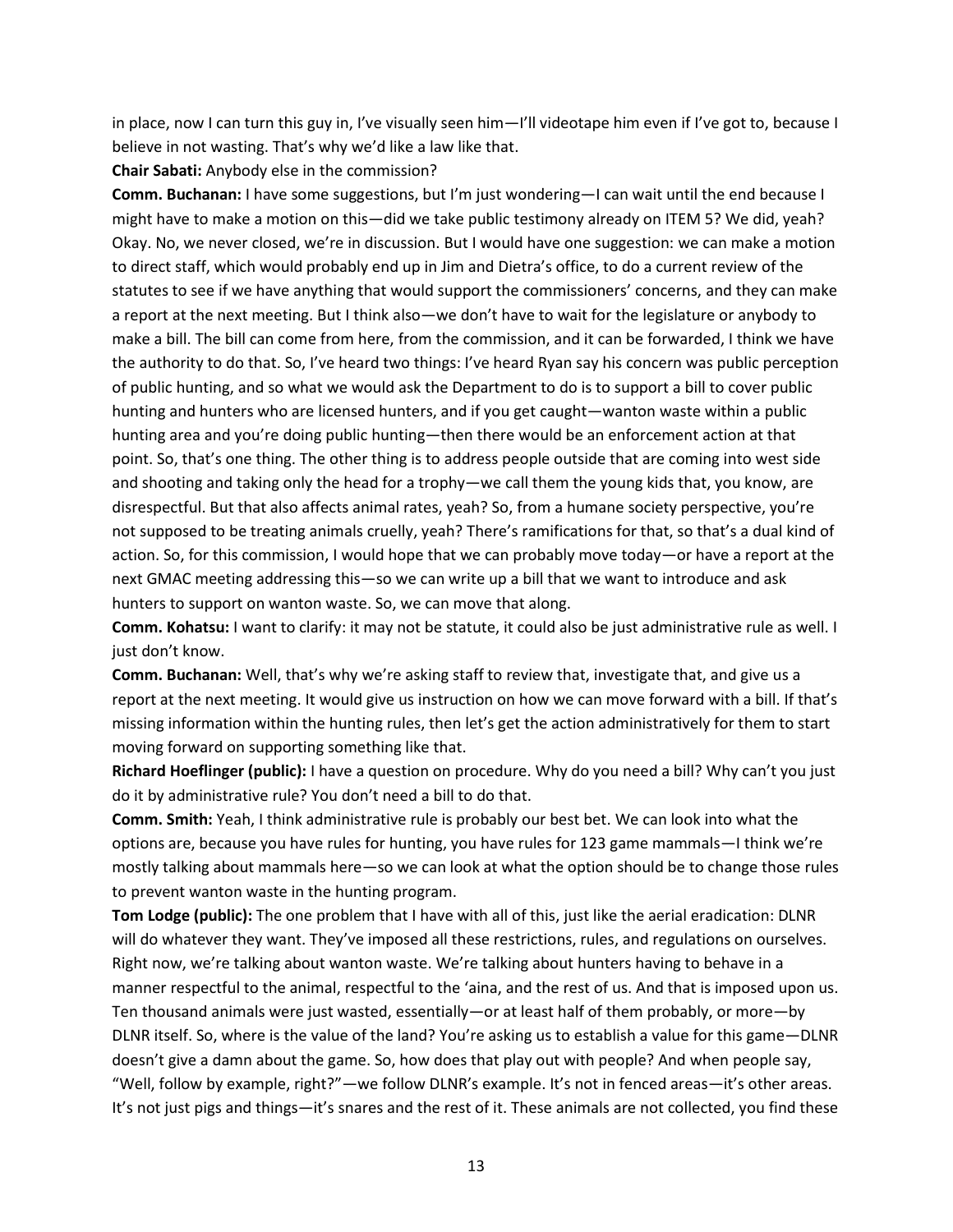things and bones on the trail all the time. So, anyway, we need to establish a value of our game, and that's the game management. But wanton waste should apply to everybody—not just us, but it should apply to these guys as well.

**Chair Sabati:** Thank you.

**Comm. Buchanan:** I agree.

**Richard Hoeflinger (public):** I agree with Tom, it's very difficult. I don't support leaving game animals period—I would support whatever Ryan wants—but how do you do that disconnected to what is happening? I mean, 11,000 animals just butchered on the mountain, and we're going to ignore that? Talk about wanton waste—that's wanton waste.

**Comm. Kohatsu:** If it's a question for me—and just to the public, just because I have to see them all the time and explain things: it's a political process, right?

**Richard Hoeflinger (public):** The point is DLNR could do something about it.

**Comm. Kohatsu:** Yeah, they could.

**Richard Hoeflinger (public):** The point is, they don't do anything. They keep saying, "The court made us do it, the court keeps making us do it." Mamane has nothing to do with what's going on with Palila. So, go back to court and get the federal court order amended, and knock off this aerial shooting stuff. **Chair Sabati:** Thank you.

**Comm. Kohatsu:** It should be an agenda item one day.

**Tony Sylvester (public):** I've just got one quick question. As far as administrative rule process, that's a selective process, too, isn't it? I mean, sometimes the legislation is faster than the rules? **Comm. Smith:** No, I would say not. You'd have a much better chance through the rules. **Tony Sylvester (public):** Public hearings…

**Comm. Smith:** Yeah, but you don't have the kind of—you just introduce a bill and get lucky.

**Tony Sylvester (public):** The last time, was it seven years, for administrative rule changes? **Comm. Smith:** Well, we just lumped too much stuff into it. I think we should go for more frequent,

smaller rule amendments, rather than just everybody dogpiling on the thing, you know?

**Public:** And then a few other things we talked about—administrative rule changes—I'm sure we'll start adding some things, and then—

**Comm. Smith:** Everybody'll jump in and then it'll take seven years!

**Richard Hoeflinger (public):** Question for Dave. What is the average time to go through the Chapter 91 process on an administrative rule? When I was on the NARS commission, it seemed like it was about a year. Is that about right?

**Comm. Smith:** It's about a year. You know, it's not that bad. We have to have public hearings on every island and whatnot. It's a public process.

**Comm. Kohatsu:** I just want to add: I do understand the public's interest in wanton waste and a general term across even governmental agencies, I do understand that. But what I do also understand is that we have to start somewhere, and if we're going to start somewhere, perhaps it is on a personal level that hunters be the example, and that is my intent of the item.

**Chair Sabati:** Any other comments?

**Comm. Buchanan:** Did I hear an action item from Commissioner Kohatsu for further meeting agendas? How about I make a motion—

**Comm. Smith:** May I ask a question? Do you know how many states have rules regarding wanton waste?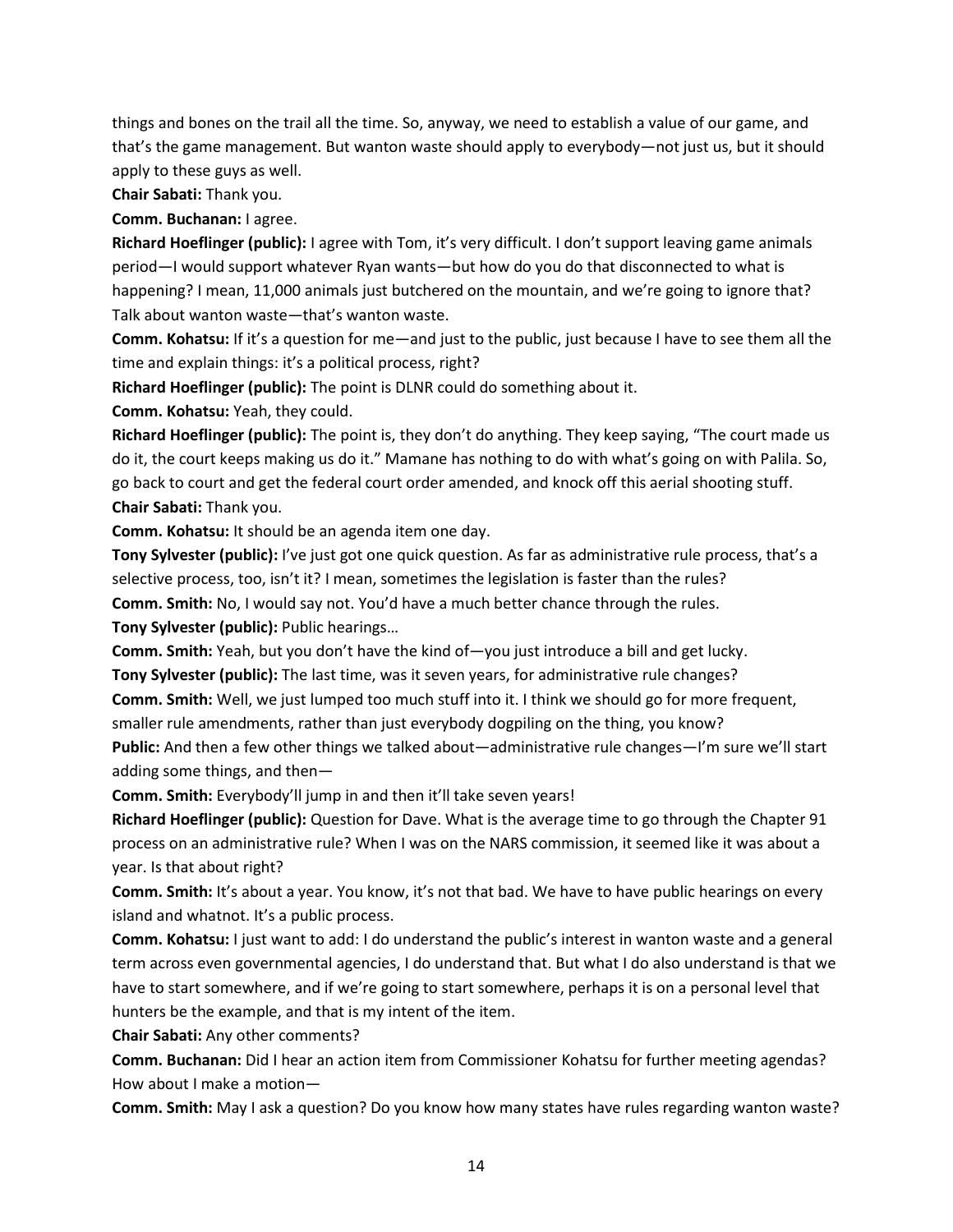**Comm. Kohatsu:** Not directly. I couldn't tell you accurately, because I don't know, but I can't name one that doesn't, that's the only thing I can tell you.

**Comm. Smith:** Because there's been issues lately with guided hunts in Montana, with guys who go out shooting trophy animals and walking away, taking pictures—it's out there—so I have a hard time believing they're able to get away with that and not be prosecuted, so I'm just wondering.

**Comm. Kohatsu:** Hell, Montana is pretty strict. I know Wyoming next door is pretty strict, too. They outline all the cuts and everything, but I don't know. I guess they just can't catch them all, I don't know. **Unknown (public):** Is that public or private land also? Or just public land?

**Comm. Kohatsu:** Yeah, that's the difference. Hawaii, we're so different, right? In the mainland, the public owns all the resources—if you want to hunt elk even on private land you've got to draw a tag. But here in Hawaii, where the animal sits on private property, it belongs to the landowner, so we have a different dynamic here.

**Richard Hoeflinger (public):** That's not true.

**Comm. Kohatsu:** Depends, right? Birds might be a little bit different.

**Richard Hoeflinger (public):** Game animals belong to the public in Hawaii, just like they do everywhere else. Just because there are so many on private land, does not mean the landowner owns it. **Chair Sabati:** And I believe the landowner can set the limits and seasons on animals, but not birds. **Richard Hoeflinger (public):** Yeah, but he still doesn't own the animals.

**Comm. Smith:** The state does not assert ownership over public game mammals.

**Unknown (public):** I'd like to reaffirm, one of the problems that the press has is: the press cannot talk to anyone in any agency, except through the DLNR communication tapes. I once again would request to this commission, are there any—so, we're aerial shooting game animals because it's cost-effective. Is there any accountability to how much it costs, how many game mammals were killed across the state not just on the mountain—and is there a number of what it would cost to make sure that game was not wasted? So essentially, asking for numbers from the Department to account for this program.

**Comm. Buchanan:** Can I respond to testimony from the public? Those numbers, I believe, are available from independent contractors and maybe not the state. So, people who are in the business of killing animals have done feasibility and economic studies on what it would cost per species of animals. I've seen it. So, I don't know if you're going to get that type of information from the state, but certainly in the management plans they should be accounting and have that reconciliation of costs per animal and, in the case of Mauna Kea, if you got half you left on the mountain and half not. My only testimony on all this stuff is: I am not a recreational hunter—I am a practitioner. There's a difference in that, at least I believe—as a native Hawaiian who is a subsistence practitioner—there's a difference in that. If I can tell you 40% of my total protein comes from wild, feral food sources, then I can ask you in your game management plan, "Are you leaving 40% for me to subsist on?" And if you cannot give me that answer, then we have a problem. So, that's from a different perspective. But that's what I always look for, and that's why management plans are important, because you actually do need to link those, you have to answer that question. If you're the management person of my public trust, you need to answer that question, because as we heard testimony before, those game animals are public trust, okay? So, getting back to what Ryan had said—and this is why waste with hunters is very important, to support your cultural practitioners, because they do have rights that are distinguishable. So, in this sense, I do want to support Ryan. It shocks me as a practitioner that we don't have any waste laws. I would like to see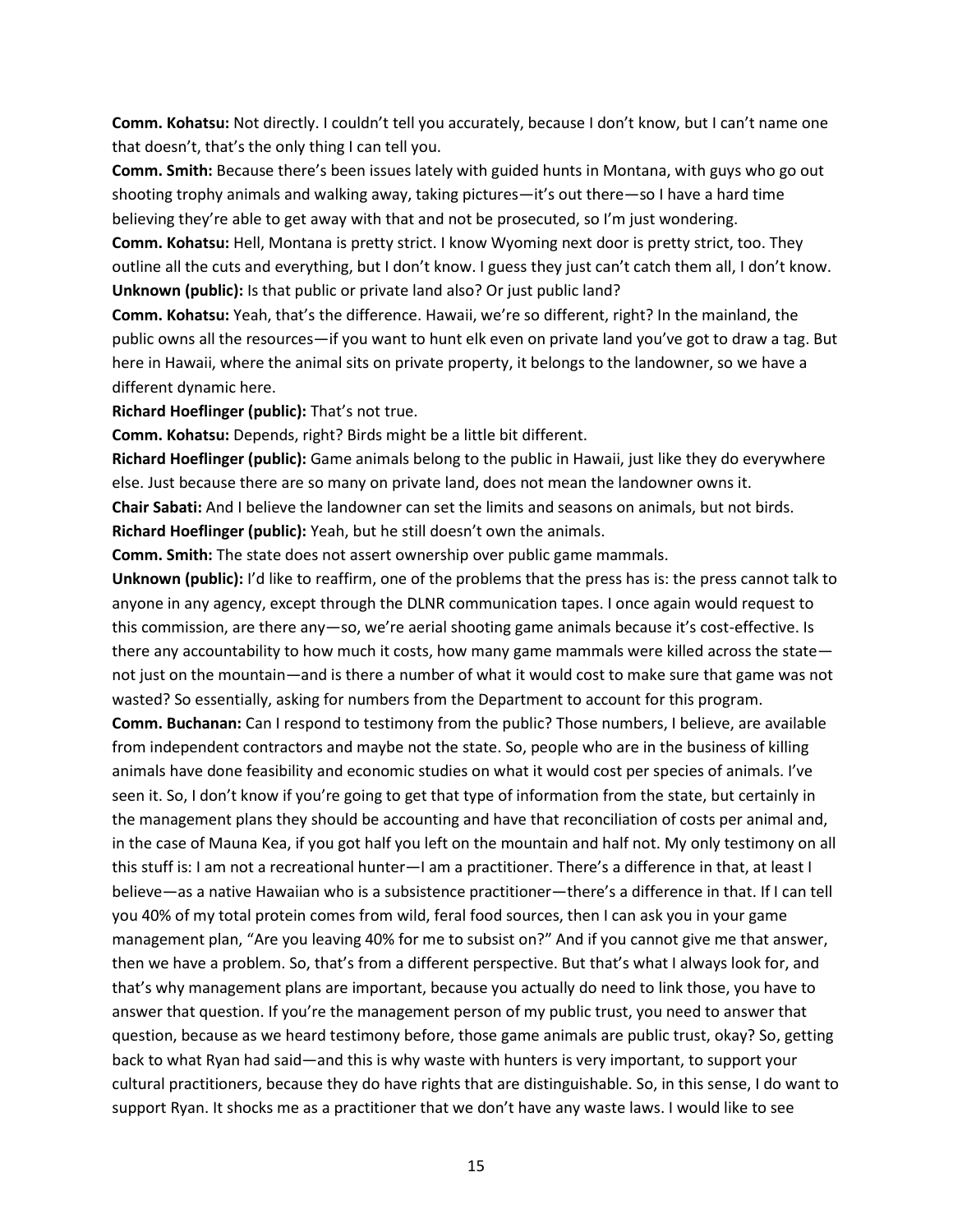enforcement—if I can catch somebody being stupid, and wasting food, because this food is not recreation for me—it's my livelihood, yeah? I depend on that to feed my family. So, I support what Ryan is saying and I support the public testimony. I just want to find a solid way to move forward so we can make this happen. So, that's where I am.

**Comm. Kohatsu:** I don't have a motion, I'll just build the next agenda item.

**Comm. Buchanan:** Well, after everybody has their input, then I'm happy to make a motion. **Chair Sabati:** Motions? Comments? None?

**Comm. Cremer:** Like Lori said: before, I hunted recreationally for food. Like her, 40% of my food comes from the wild, whether I catch it or I trade it with somebody and get it. My friend just came from Alaska with a boat full of salmon and moose for me—he's going home with pork, I brought out him and his son and we gathered. Sometimes what you catch is all that you can consume, but for me, I do a lot of trading: I get tako in my freezer, but I give the guy sausage, he gives them to me. That's why I despise wasting stuff, because whether it affects me directly or indirectly, it affects somebody. Okay.

**Chair Sabati:** Thank you. Anybody from the audience? Okay, closing?

**Comm. Buchanan:** Let me put on the record one last thing. Just because I say I need to preserve 40% of my wild food sources—I am very cognizant as a conservationist and environmentalist, that that depends on an intact system, right? The biodiversity within my forest has to be intact. My watershed has to be protected, my native forest needs to be protected, all that is dependent on me sustaining my right to practice my culture. So, I think that's the perfect balance, and if I didn't believe we couldn't find that balance, I wouldn't be sitting here today. Balance, yeah? The word pono does not only mean righteous: it means balance. So, this is what I feel this commission is here for, at least that's why I'm here today. I sit here today—read their prose and everything—to work collaboratively with the people who get paid to manage my resources, to ensure that I have that sustainable yield of my wild food sources, and also that my wild food sources don't overtake my biodiversity that's dependent for that all to be balanced. So, that's it. I've just got to make that clear. Thank you.

**Chair Sabati:** Thank you.

**Comm. Buchanan:** On that note, let's make a motion.

**Comm. Ruidas:** Are we closing?

**Comm. Buchanan:** Closed public testimony? See, this is why Commissioner Ruidas is going to be on our permitted Interaction Group!

**Comm. Kohatsu:** That's the thing, I didn't have a motion language. All I know is, I was just going to build the next agenda item for the next meeting with DOFAW staff.

**Comm. Buchanan:** And I hope that Commissioner Ruidas and I being here and serving on other important commissions in the past, that we kind of know how we need to move to get things done, yeah? In the interest of what the act says that this board needs to do. You closed public testimony? Okay. Should I make a motion? So, I move that we direct staff to do a review within the hunting rules to see if there's anything about wanton waste and how that would work, and also to come back with suggestions on where we could place that, and then for that to be an action item on the next agenda and to clearly state that this commission will take action at that point. And I'm thinking the action item is just a specialist, not part of the motion, but that's my motion first, and then we'll have discussion. **Comm. Cremer:** I second.

**Chair Sabati:** All in favor?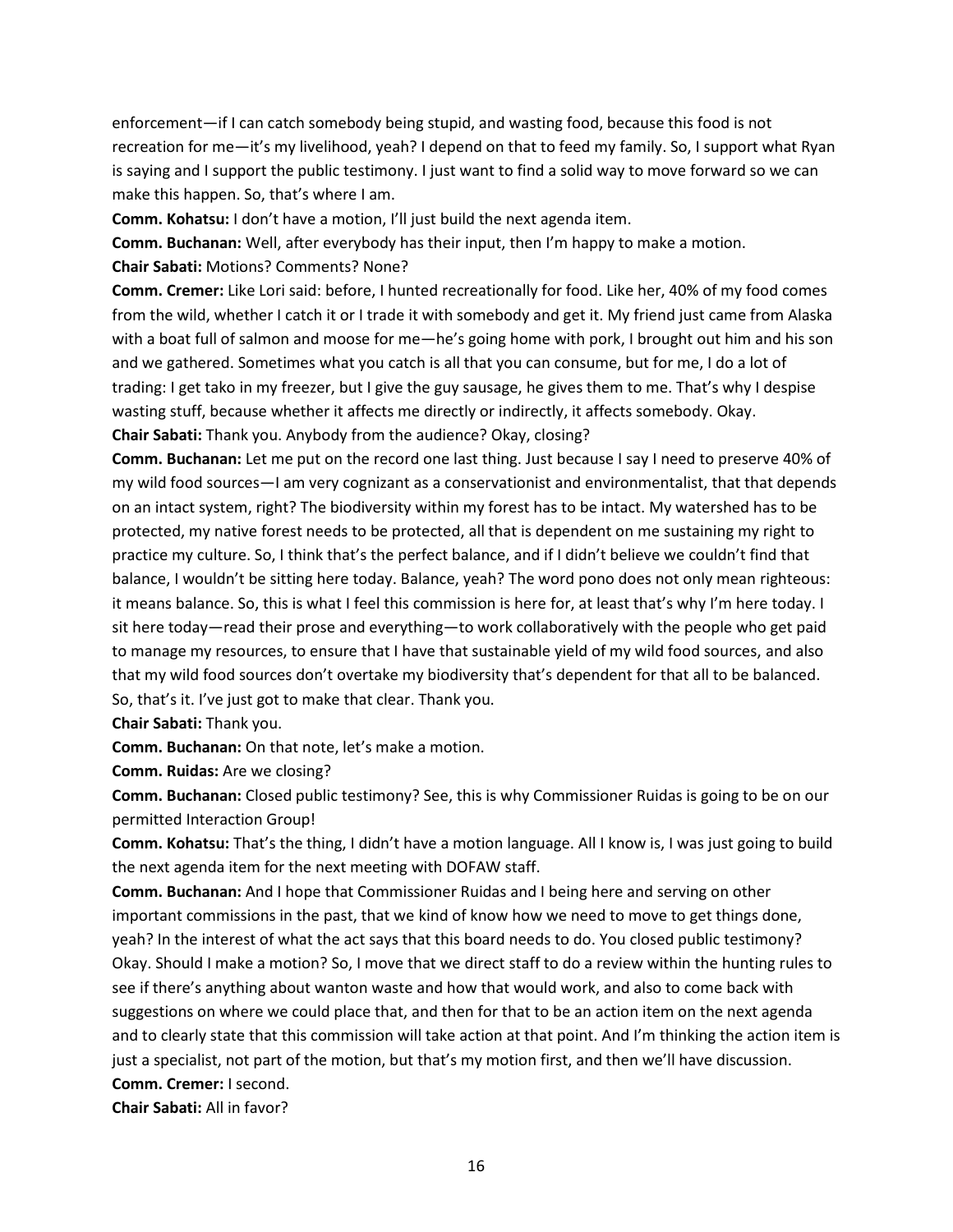**Comm. Buchanan:** No, we have discussion. So, the part of the discussion—and this is to give direction to staff, to be clear—is for wanton waste, and the purpose is, this commission wants to move forward with some type of enforcement action and to be clear that people who are hunting in public lands are not wasting game, not moving it on the side, and if they do, they get their license revoked—whatever action needs to be done—and then we might take action on the next meeting to either submit a bill—oh! Part of that would also be the pathways to get that into the hunting rules—executive order, administrative rule-making, whatever it is—because it's going to have to go to the Board right after that. And it can be as soon as the next meeting. That's my discussion.

**Comm. Smith:** I don't think we have the authority to direct staff, we can request the staff do things. **Comm. Buchanan:** Well, I tell you, that's why we need rules on your commission.

**Comm. Smith:** The DLNR can direct staff, but you could request—

**Comm. Buchanan:** Let's ask staff. Can we ask staff? It's a friendly amendment to my motion: I strike to direct my staff—I'd like to ask my staff if they can help us with that. Second to my amendment on the motion?

Commissioner Cremer seconds. All in favor. Commission takes a ten-minute recess.

# **ITEM 6. Updates on game bird harvest trends and latest proposal to develop a game bird monitoring methodology.**

**Chair Sabati:** So, we have a presentation from Shaya.

**Shaya Honarvar (DOFAW):** All right. So, there's going to be a lot of graphs with data points, and I'll try to go through them slowly for everyone to understand what is going on. These are the updates on game bird harvest trends on the island of Hawaii, and I am going to talk about only three locations today. We have data for all locations, but I really didn't want to show you all 40 or 50 graphs. So, I chose three important locations that I thought would be interesting to look at: Kapapala, Mauna Kea, and Kaohe. I put all three of them here together for you to see. So, on the Y-axis, where it says "birds per trip," those are the number of birds harvested per hunter trip for the three locations. We have data from the 1990's all the way up to this last season, for Kapapala. For Mauna Kea: from the 80's up until last season—and then also from the 80's to recently for Kaohe. I'm going to go through each area more in-depth after this slide, and then I'm going to also show you the harvest numbers per game bird species in these different areas as well. But just to point out: the numbers from the 90's up until recently, if you take that peak out around 2003/2004, then it seems that they're all kind of following the same trends as they are now. I did a regression line on this, but the regression stat test is not really appropriate for these types of data. **Richard Hoeflinger (public):** I think it's important to state where the information came from. This stuff all comes from whatever people put on a, quote, "sign-in sheet," at a, quote, "check-in station." **Shaya Honarvar (DOFAW):** Yes, all of this data is coming from hunter check stations. And people can sometimes just post it or not post it or post the wrong numbers—it all varies. However, because we are looking at 30+ years, you can look at the trends and don't have to analyze each year separately. So, the trends still exist. The interesting part is 2003/2004, that peak there—it seems like the harvest numbers are going up in the three locations, and I'm not really 100% sure why that is. The only reason that I can come up with is that it has something to do with environmental factors.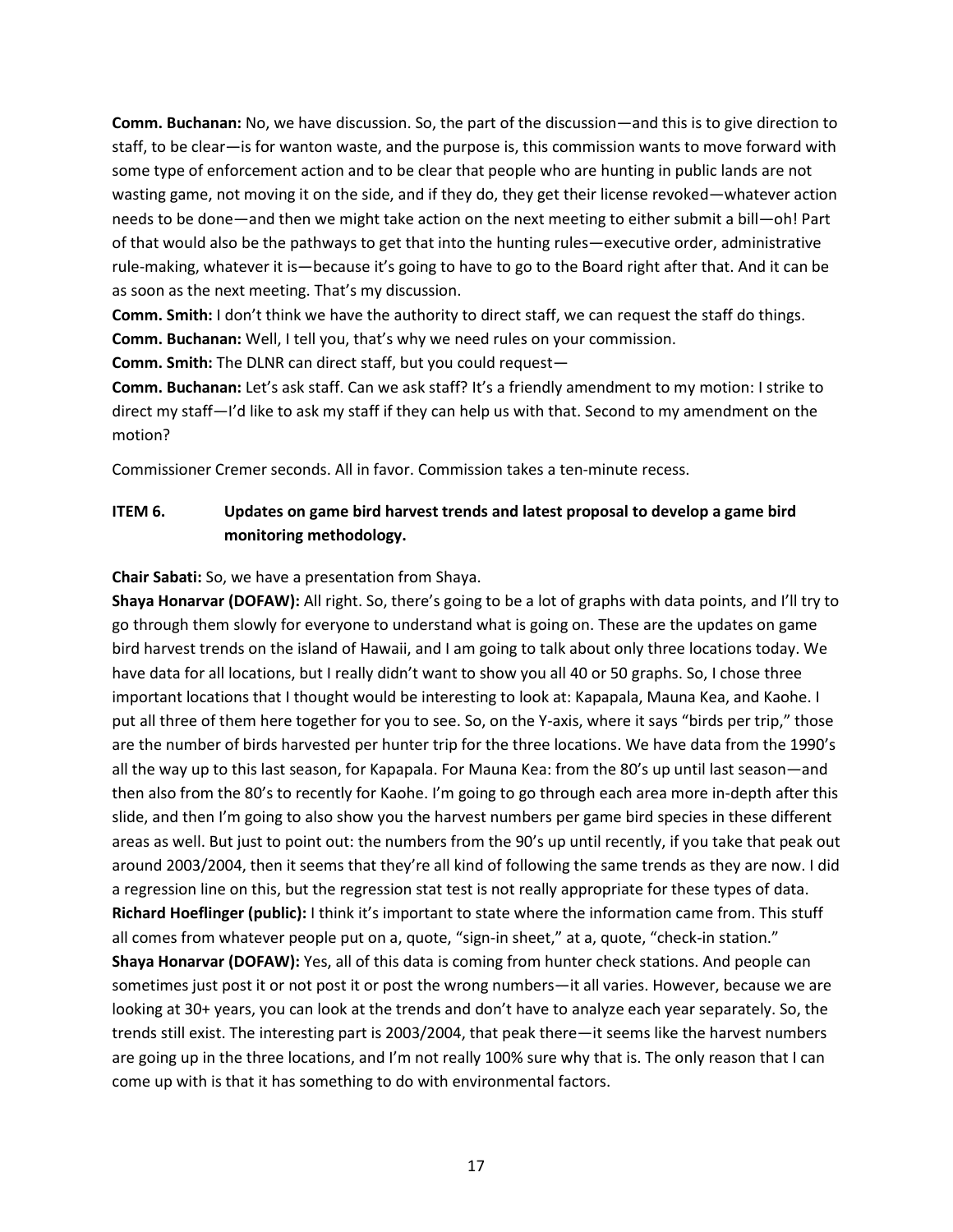**Richard Hoeflinger (public):** I remember around that time we had some really appropriate rains and they were distributed—not heavy stuff all the time—right around the game bird production. I remember around 2005 it was very, very good hunting on the mountain.

**Shaya Honarvar (DOFAW):** Yes. So this is Kapapala, that I'm showing you now. It looks like 2005/2006, that's when the hunting was really good. There are black circles there and gray circles. The gray circles, I am missing a certain data point still. So, the gray circles might actually end up being higher than they are represented there. What that means is: for example, in 2005 people were harvesting two and a half birds let's say, or up to three birds per trip, going out to the field. And then now in 2016, last season, you have to make two trips to have one bird, basically. That's how you read this data.

**Richard Hoeflinger (public):** Shaya, excuse me, is that per hunter trip or per hunter hour? **Shaya Honarvar (DOFAW):** Per hunter trip. So, I did per hour first. It's a similar trend, but at the end it didn't make sense, because I don't know how many hours hunters are actually spending out there. Okay. For Kapapala, I'm only putting up four different species. The other species that we looked at were mainly zeros—people were not really harvesting those, or not able to harvest those—and then we had some random high points, but these are the species where the data points made sense. So, the first one is the California Quail that we looked at—again, number of birds harvested per trip—and again you can see within that species an increase in 2003/2004. The Kalij Pheasant is actually doing well. There are ups and downs in harvest every year—however, overall it seems like people are harvesting these animals more than in the 90's, for example, or even in early 2000. The Erckel's Francolin, as you can see, has ups and downs, but it's not really changing over time that much. And then the turkeys—again, not really changing. I mean, it's changing every year, the harvest, but it's not like a drastic increase or decrease. The one thing I want to point out here that is very important: the Y-axis on every species is different, if you look at the numbers. So, for the California Quail, Kalij Pheasant, and the Erckel's Francolin, there are similar axes, but the turkey is less. What that means is there is less turkey being harvested in Kapapala than these other three species. So, you have to make probably twenty trips to Kapapala to be able to, on average, catch a turkey. Again, these are harvest numbers—this is not accounting for hunter preference. So, maybe some hunter doesn't really like turkeys, and he or she wants to get another species—this doesn't account for that.

**Richard Hoeflinger (public):** When you compare Kapapala with the other jurisdictions, Kapapala does not have these spring turkey seasons.

**Shaya Honarvar (DOFAW):** Right. And this data does not include the spring turkey season. **Richard Hoeflinger (public):** It does not include it? All of the data does not?

**Shaya Honarvar (DOFAW):** All of the data that I am presenting today does not. I have the spring turkey season data completely separate. Okay. So, this is Mauna Kea—this is the same graph as the beginning I showed. So, there is the decrease, and then it goes up again in 2005, it comes down, and then it's kind of leveling off. If you compare the 1980's with recent years, not much has changed except for the normal ups and downs. And these are the different species for Mauna Kea—I'm showing you all eight species here. So, again California Quail: the harvest numbers at least are pretty stable. The Japanese Quail is all over the place, and then the Ring-necked Pheasant and the Kalij Pheasant—so the Kalij Pheasant, when I do a regression—it's not really appropriate for it, but it kind of has a downward trend—is probably decreasing over time a little bit, in harvest numbers. I can do complicated statistics on this to show decrease and increase, but I'm not 100% sure how useful that would be, because the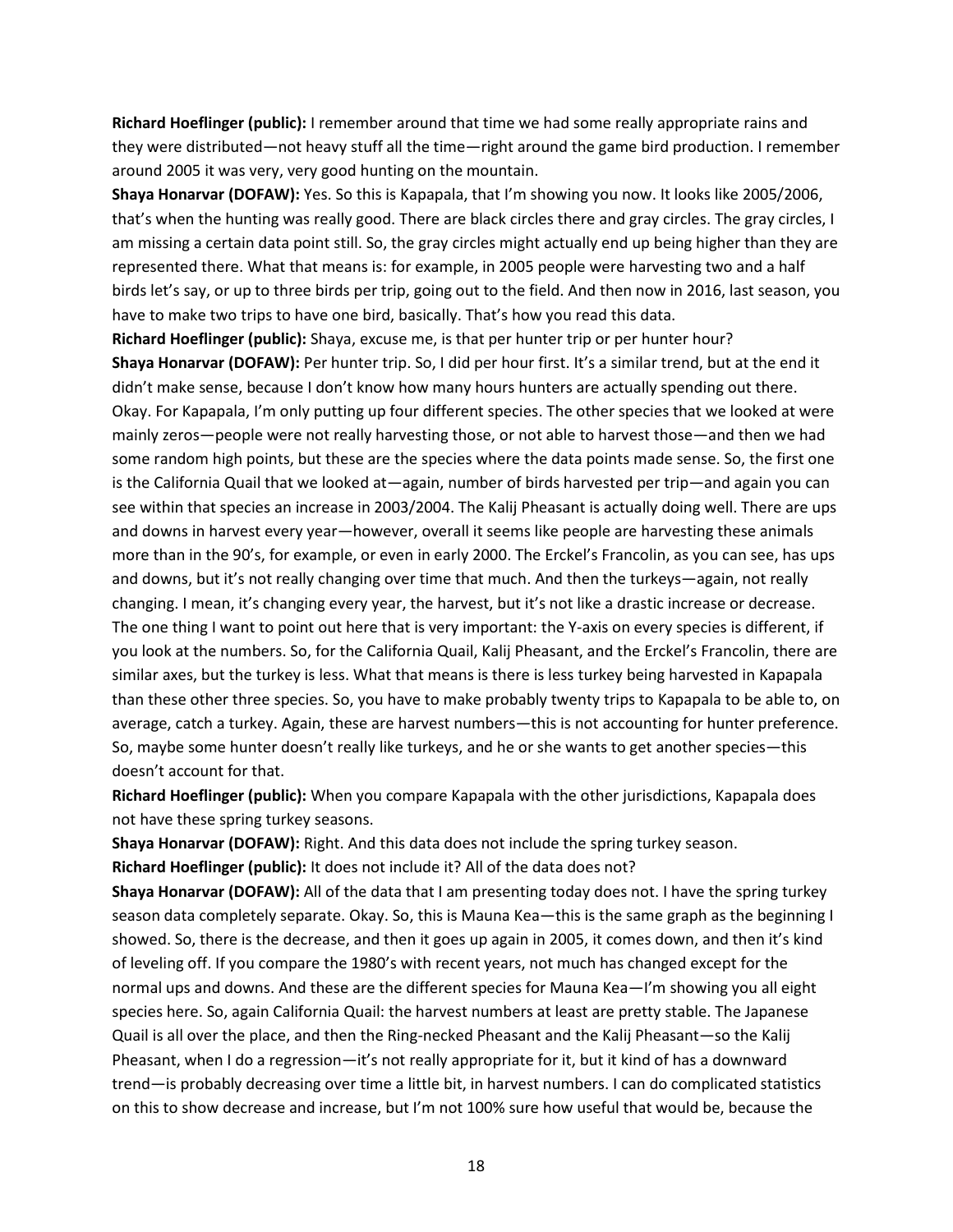numbers are pretty clear. Okay. So, the Chukar, Gray Francolin, Erckel's Francolin, and turkey. So again, on Mauna Kea, the one species that is clearly showing me that there is a decrease in harvest is the Chukar—that is a very obvious decrease. And then you have the other species: the Erckel's Francolin, it seems that the harvest is actually going up the past couple of years; the Gray Francolin is all over the place—again, it really depends on so many different things; and then the turkey, interestingly enough, is not doing anything—the harvest seems to be stable. Again, I want to point out the Y-axes on all these species are different. Even though the Chukars are decreasing, it looks like in harvest numbers there are more Chukars than the other species on Mauna Kea, it seems. So, it looks like the Y-axis is one and a half and then the Y-axes on the other species are way, way lower, with the Gray Francolin being the lowest one. And then—this is the last one—Kaohe. Again, there is not much of an increase or a decrease except for that crazy peak for 2003/2004. And then these are the different species: it seems that in Kaohe, California Quail is the species that you encounter the most, or in this case, I guess it's harvested the most. And then the other species are not really going up or down, except for the natural fluctuations that happen during each year. So, the Chukars on Kaohe: there are not that many Chukars being harvested in Kaohe compared to Mauna Kea. The assumption would be maybe there are less, or maybe hunters there didn't want to shoot them. So again, the hunter preference is not accounted for. **Richard Hoeflinger (public):** How do you segregate Kaohe and Mauna Kea?

**Shaya Honarvar (DOFAW):** By check station. So, this is the data from the two check stations. So, if hunters are hunting on Mauna Kea and then they're reporting on Kaohe, then that's— **Richard Hoeflinger (public):** So, the Kaohe data is from the Kilohana check station? **Shaya Honarvar (DOFAW):** Yes.

**Kanalu Sproat (DOFAW):** Whatever field forms came in at Kilohana station saying Kaohe, or whatever field forms came into Kilohana station saying Mauna Kea, or, say, Puu Huluhulu— **Richard Hoeflinger (public):** So, Mauna Kea is Puu Huluhulu?

**Kanalu Sproat (DOFAW):** And Kilohana.

**Richard Hoeflinger (public):** That's what's defined as Mauna Kea?

**Shaya Honarvar (DOFAW):** Okay. And lastly, the turkey harvest numbers for here: in the past seven years, it seems like it's coming down, but it has this natural fluctuation throughout the past 30 years., The take-home message is: the number of harvested animals in these areas is not drastically decreasing or drastically increasing—except if I had to pick a species that is really in trouble, I would pick Chukar. So, I think that's what this data tells us. And you are definitely correct: the hunters can record the data, or not, but this is what we have to work with. We have to work with the data that we have, and base our management decisions on the data that we get from the public. That said—I do realize that we do need to develop a game bird monitoring methodology, or a better one. For the island of Hawaii, we have hired a post-doc in the last couple of months. The post-doc will be working on coming up with this methodology to actually look at the numbers of game birds in these different areas. He'll be focusing mainly on Mauna Kea and Kapapala, only because we need to start somewhere, and I think these two areas are very clearly important. So, this past January/February, we had field site visits to Kapapala. Also, the post-doc and our interns went to the Palila count to kind of understand how they collect the data at the Palila counts and how we can use the data that they have for game birds, because they're counting the game birds in their counts as well. So, we did that in January/February, and then— **Richard Hoeflinger (public):** Shaya, excuse me, you worked with Palila what?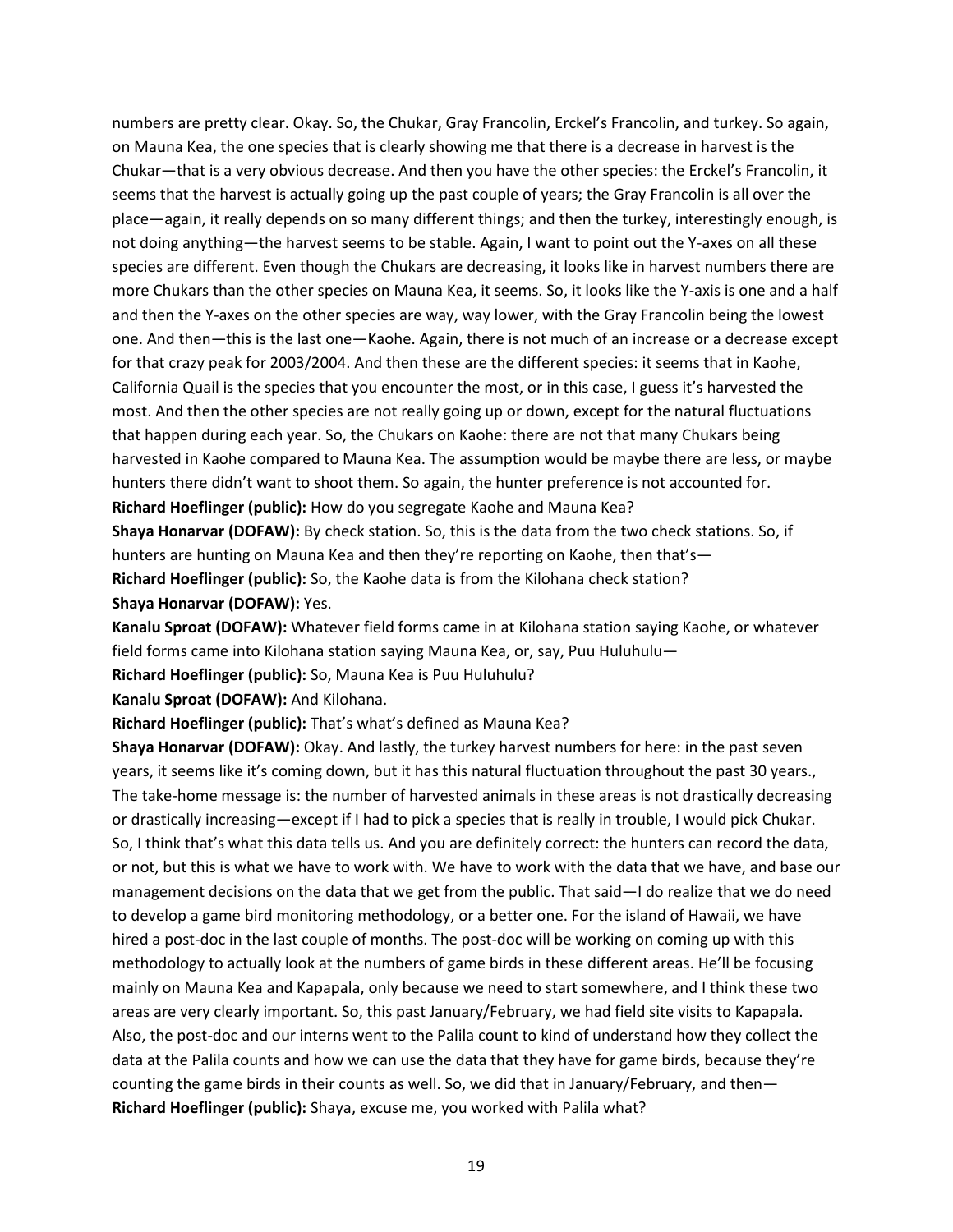**Shaya Honarvar (DOFAW):** Palila counts.

**Richard Hoeflinger (public):** So, you looked at forest bird survey data, that's what you did? **Shaya Honarvar (DOFAW):** Yes. I looked at forest bird survey data. They also counted the game birds in their forest bird survey.

**Richard Hoeflinger (public):** Recently?

**Shaya Honarvar (DOFAW):** No, for the past—actually, whatever years it's been.

**Comm. Smith:** Yeah, they count all the birds on those surveys, not just Palila.

**Richard Hoeflinger (public):** How far back?

**Comm. Smith:** At least back to '86 or something like that.

**Shaya Honarvar (DOFAW):** I have all that data as well, and I have pulled out all of the game bird species from that data. However, I don't believe that the methodology that we use for forest bird counts is appropriate for game bird counts, and I'm trying to figure out if I can somehow translate the data in a way that we can actually use all of that stuff.

**Richard Hoeflinger (public):** Why don't you believe in this count?

**Shaya Honarvar (DOFAW):** So, there are different methodologies that you can use to count birds, and the forest bird data is point count method. You walk a certain distance, you stop, and then you listen and look for birds. With game birds, I think it may be more appropriate to use some methodology where you flush the birds out and you continuously walk on a transect and you look for them while you're walking.

**Richard Hoeflinger (public):** Because the game birds are ground-nesting birds and the forest birds are tree birds?

**Shaya Honarvar (DOFAW):** Right. They're using a different environment.

**Comm. Smith:** It might have something to do with the detectability. The forest bird surveys are variable, circular count—they're designed specifically to try to detect those forest birds and a certain type of bird versus birds that are on the ground and the game-type birds. I think you would have to look at what methodology you use, and that may not be appropriate.

**Richard Hoeflinger (public):** Yeah, several years ago, we would pick essentially a transect, a walkable one, and pick our dogs up and flush birds to do a count. You might want to consider that, and you might get some volunteer help with doing this. We used to do that for many years.

**Comm. Smith:** You can do flush counts, you can do call counts. Yeah, we did that on Oahu for a while. **Shaya Honarvar (DOFAW):** So, the one issue with that is when you use dogs—I do realize that a lot of people have used them—but it will still bias the information we're getting. It depends on the dog's condition, if it's a super active dog versus another dog, and then every time you do the survey—you want to do this type of survey once or twice a year—you don't get the same dog, so it really biases the data. We need to find something that we can say, "Okay, let's get 20 people here, these are the transects, go," and standardize the methodology. But in any case: in March right now, our post-doc is looking into literature and trying to see what everyone is doing, to come up with a best methodology. In April, we're planning to write the survey protocol, and we're planning to test it in Kuaokala GMA on Oahu—only because we're all on Oahu, and we don't want to take an extra trip and test things out and then go back. So, we'll test it there, make sure it actually works, and then after that we'll test it at Kapapala as well, not covering the whole Kapapala—maybe two or three transects, just to test things out—and then in May we'll analyze the data that we're getting from the testing, and make sure that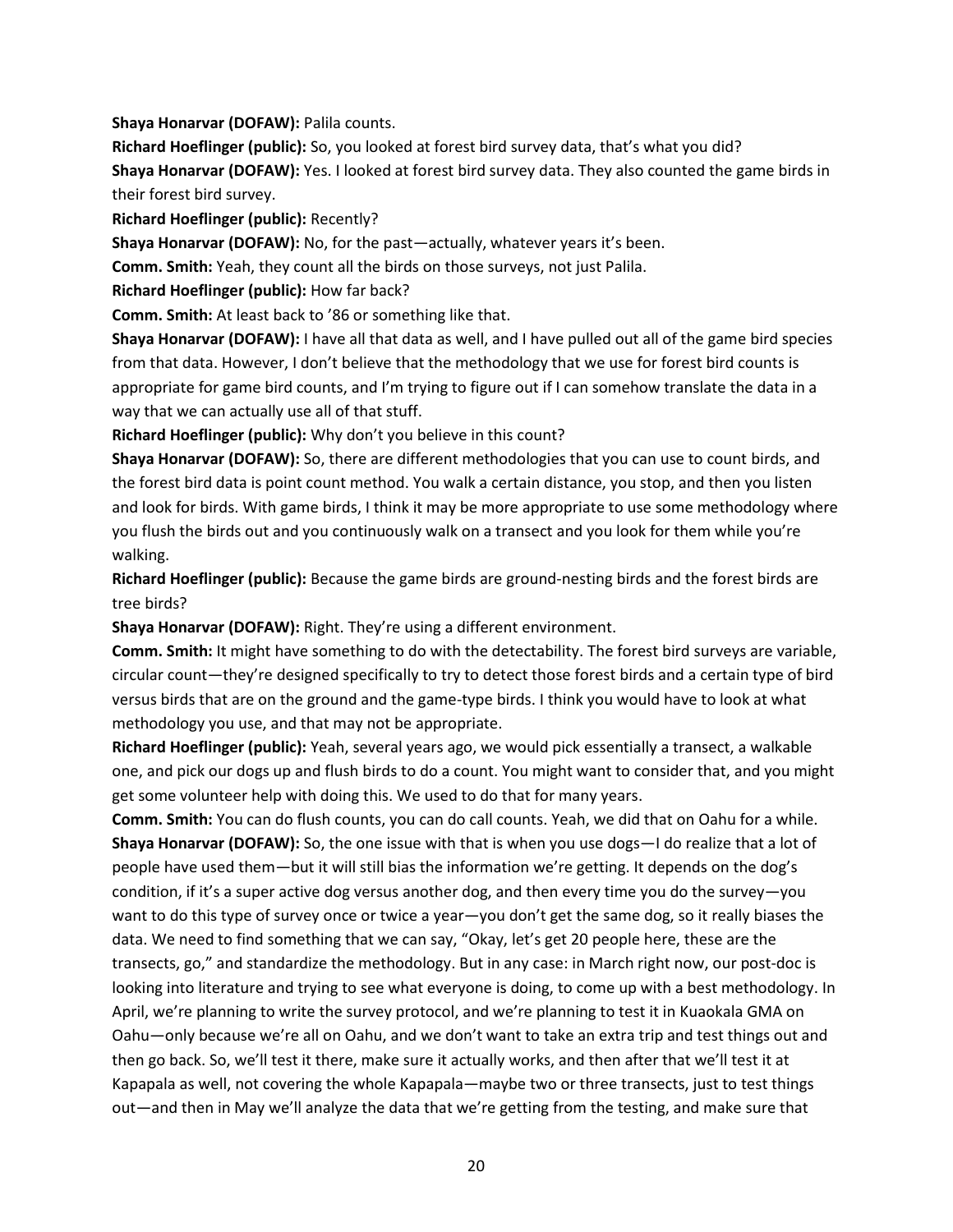everything is okay—if we need to change something—and then start organizing for the surveys in October. So, the best-case scenario—if we have all the funds and everything—would be to do surveys in October, right before the game bird season, and then to do surveys later on after the game bird season ends, to get a good idea of what's going on with the numbers, and whether there are any effects of hunting and what we're doing. At the same time, the post-doc will also look at all the data that I just presented to you, to see if we can analyze this statistically. One of the tests that I was thinking is time series analysis—it takes a long time to do and it's complicated. so we're trying to figure out how we can get all this data together and make sense of it" Again, this is why it's important that people actually record the harvest numbers that they get, and record it correctly, and do it all the time, because when we start analyzing the data and start putting it together and use it for our management plans in the future, it needs to be solid. In August, we'll write the reports about the harvest data and the counts that we did, and then in September/October, we can do surveys—hopefully—on Mauna Kea and Kapapala, and then analyze by November and write a final report by December. This is a preliminary timetable—I hope this works.

**Richard Hoeflinger (public):** How is this funded, Shaya?

**Shaya Honarvar (DOFAW):** It is funded by Pittman-Robinson grant and a very small percentage will be on the Wildlife Revolving Fund, but mainly on the Pittman-Robinson.

**Comm. Kohatsu:** Shaya, would you happen to know the amount of trips per area? Not the birds per trip, but the trips?

**Shaya Honarvar (DOFAW):** Yes, I can pull that out of the data for sure—

**Comm. Kohatsu:** Just off the top of your head?

**Shaya Honarvar (DOFAW):** No.

**Richard Hoeflinger (public):** Why did you pick Kapapala? I'm just curious.

**Shaya Honarvar (DOFAW):** Why Kapapala? I asked Joey, "What are the important game bird areas and he said, "Mauna Kea, Kaohe, Kapapala." So, I said, "Okay, let's analyze them!"

**Richard Hoeflinger (public):** So, I understand Mauna Kea and Kaohe [unintelligible] 23:30 Kapapala there's never been known tabs anywhere near the number of birds off the mountain. I'm just curious. **Shaya Honarvar (DOFAW):** Yeah, I mean—Sarah, correct me if I'm wrong—just looking at all the areas on the island of Hawaii, it seems that more people are going to Kapapala and Mauna Kea, are checking in and out of those areas. So, I figured, if more people are going there, then that would make sense. **Brian Ley (public):** I have a question. So, let's say when all this is done, and we have the data and so forth, what is the Department able to actually do? Or what would be some of the things they could do if populations are down and you figure out some of the things why?

**Shaya Honarvar (DOFAW):** I cannot answer that right now. However, to be able to do any work with any species, you have to have an idea of their distribution, so I think this is a great step towards that. Also, pulling out all the harvest data from the past 30 years and going through them and actually getting them out there, I think it's a good start. But what exactly we will do with this, I think that will be something for a later conversation.

**Unknown (public):** I should rephrase that: what would you be allowed to do?

**Richard Hoeflinger (public):** I would strongly encourage the Department, when they get this information—and along with the information you already have—to share that information with the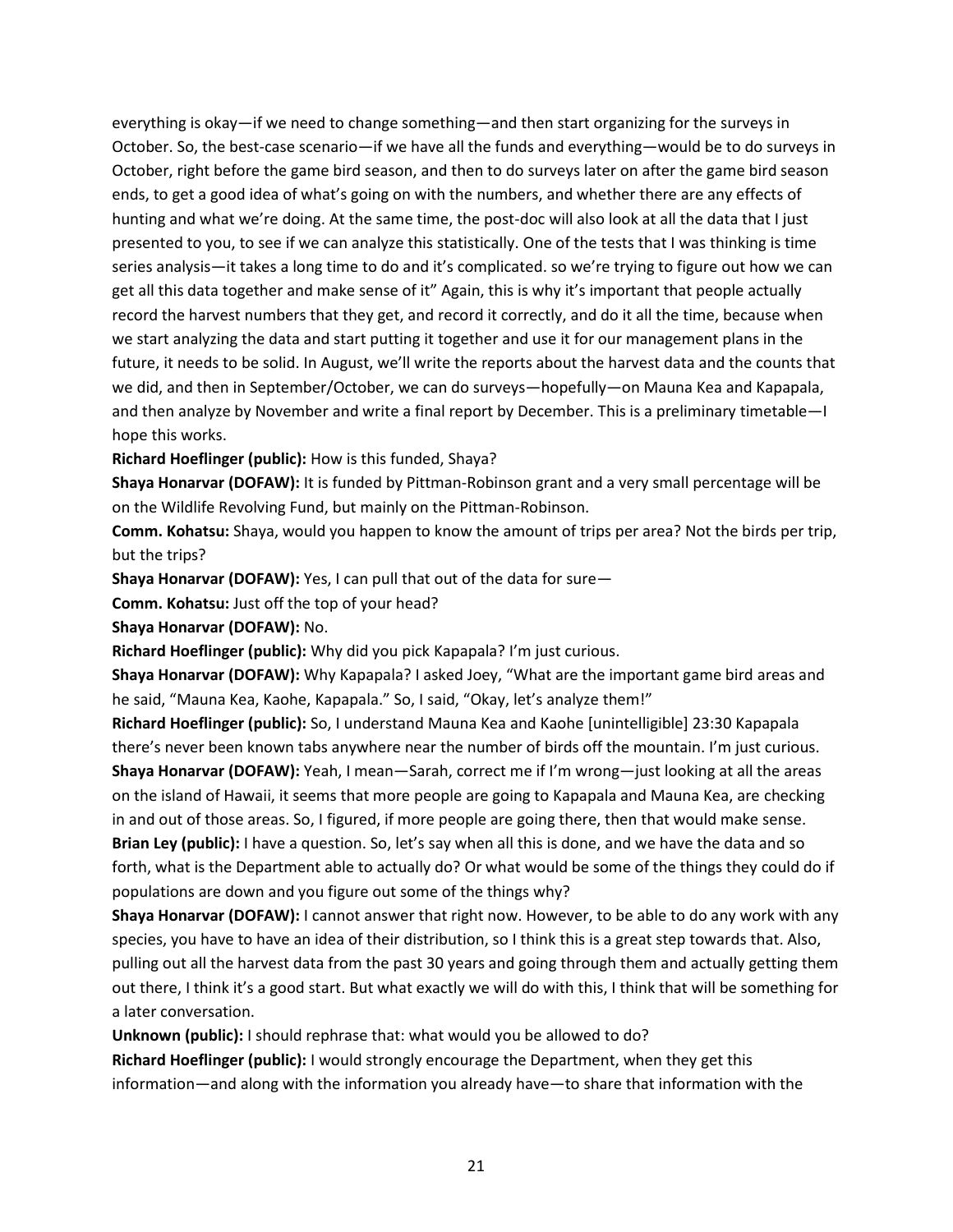hunting community. And an appropriate place to do that would maybe on the website, which right now is just fluff pieces on the hunter education program. We'd like to see some data.

**Shaya Honarvar (DOFAW):** And I have been putting some—not these graphs—but some of the data on the newsletters as well.

**Richard Hoeflinger (public):** This is stuff that is of interest certainly to me, and I think to most hunters. **Comm. Cremer:** I've got a question, Chair. You guys do bird releases here at Kapapala and Mauna Kea? Is there any bird releasing?

**Kanalu Sproat (DOFAW):** No.

**Comm. Cremer:** None?

**Shaya Honarvar (DOFAW):** Any bird releases in Kapapala?

**Comm. Cremer:** No, I just was wondering, because on Kauai we've got people that raise them. I was just wondering how you guys would do it, because for us—and I discussed it with Lindsey—the birds get raised, they get released in August, and they're really not wild. So, the dogs do not have to work as hard to do the harvesting. I'm a dog enthusiast, I'm not a bird person. I like watching the dog work, it's what I like about the sport of bird hunting, and sometimes it's hard because you go there, but it's not going to be good for your dog. My friend owned a dog, and we don't go there because the birds are just— **Richard Hoeflinger (public):** What your problem is, is you raise birds in captivity and then just turn them loose, which is not really bird hunting. You should do it like Parker Ranch, as an example. Parker Ranch brings in day-old chicks, they raise them as juveniles in a building that is heated and has whatever they need. As soon as they get some feathers on them, they go out in a flight pen. The flight pen is about an acre in size, so they can now develop their wing muscles. Now you take them out, and you actually got a bird that can fly. I've hand-raised birds and they're useful for dog training, but you put them in a release trap and shoot them about twelve feet in the air and they just fall back down again.

**Chair Sabati:** Thank you. We need to move on, anything else you wanted?

**Kanalu Sproat (DOFAW):** Jon? Ryan asked a question about hunter trips last year, and I have some information. So, last year we had on Mauna Kea 2,173 hunter trips and 9,455 hunter hours this past season. And I don't have the information now, but I was looking at it yesterday. So, it was a little higher than the averages from years before, but that's pretty close. And that was just for Mauna Kea. For everything west side—I don't have anything Kapapala—but we had 2,860 hunter trips or 12,276 hunter hours. Again, that was all a little higher, but still within normal.

**Chair Sabati:** Thank you.

**Richard Hoeflinger (public):** Can I make a suggestion? One other thing for these folks take a look at is the way the data are acquired. Because you know there's a bias built into the way you acquire the data. I agree with you there should be value with the trend data, the absolute value is suspect.

**Shaya Honarvar (DOFAW):** I agree with you. And that's why I think it's important not to look at the actual absolute values, but to only look at trends. Trend is a really powerful tool that we have.

**Richard Hoeflinger (public):** But you could do some things that are fairly simple that would improve on the value, like not setting up stuff out for public desecration and vandalism, which does occur.

**Shaya Honarvar (DOFAW):** And that's a good point, and that's why a Mobil App would be appropriate. You have it on your phone, you record your data in the APP, and that's it.

**Richard Hoeflinger (public):** Well, I'd like to applaud the Department for taking this step. This is a step in the right direction. Thank you very much.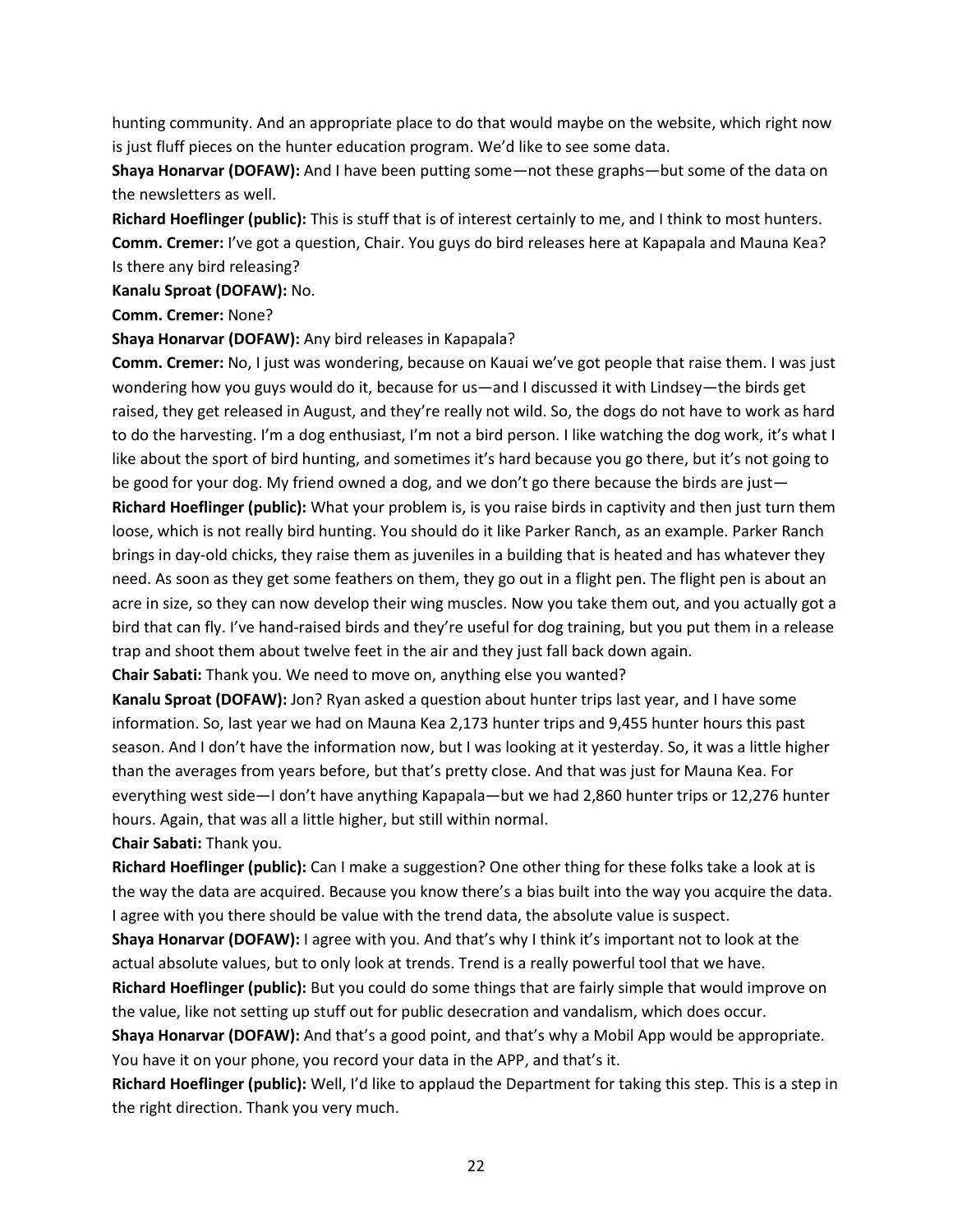#### **Chair Sabati:** Thank you. Commissioners?

**Brian Ley (public):** Is there a reason why you can't go and do a sample survey and talk to some of the people? You've got the names of the hunters. Why can't you talk to the hunters? I can tell you where I hunt, I can give you exactly where the birds are better this year than last year—what's changed and everything else—to give you guys a more informed idea on what's going on. Ryan and I and the other bird hunters spend an immemorable amount of time starting in September with my dogs out there. **Shaya Honarvar (DOFAW):** So, there are two reasons. Number one is: we want to come up with a method that we can standardize, so that we can do the same transects every year, with people and during certain hours, so when you analyze the data, you're not biased by hunters, by tracks. Number two is: the information that the hunters have—yes, I agree with you, it's very valuable—it will only be valuable if we have GPS points of the routes that you're taking, and after which points you see the animals. So, if you have GPS points from point A to B, you're walking up the mountain or down the mountain, and then every time you see an animal, you record those things? Then yes, I can definitely use that, to come up with an estimate. But we cannot use it if it's just one or two or three, or even ten hunters, there need to be a lot of people involved, taking the GPS points every 100 or 150 meters, so we can see the route. There is an actual name for this type of data collection. It's a reconnaissance type of data collection.

**Brian Ley (public):** Why don't you put it out to the hunters on September? "You come out with your bird dog, and here's an app with a GPS"—because everyone has that—and we can participate and help you guys and give you that data at the end of the day. That September  $3<sup>rd</sup>$ , we all show up. "You work this hill, you work that hill." I mean, it's not perfect, but at least it'll give you guys a little more standard idea. **Shaya Honarvar (DOFAW):** Right, yes. And this is great that you brought it up, because once we do have this app, one of the things I'm hoping is built into it will be: you can take these GPS points with your phone, and have a track, and then you can choose to upload that towards this, if you wanted to, so it will be all in the same one. So, if you harvest an animal here, if you saw an animal there, you record all of this information, and then it just gets uploaded.

#### **Chair Sabati:** Okay. Commissioners?

**Comm. Kohatsu:** Is this game bird related, or would there be any reservations for the Department doing a similar thing for game mammals in our areas?

**Shaya Honarvar (DOFAW):** That's a great question. We have looked at animal distribution—like pig distribution on Oahu—so we have all the maps and all the data for that, so the distribution is basically like a relative abundance of where the pigs are. We're doing similar work on Maui right now. We have a graduate student out there basically setting up cameras out in the field and trying to figure out the distribution of pigs on Maui. We are also looking at disturbance level of the pigs as well. It would be great if we could do something similar for deer.

**Comm. Kohatsu:** Wasn't that an idea of a potential action item or whatever? People were missing the metrics for hunters to look at—

**Shaya Honarvar (DOFAW):** Oh! You mean the harvest data?

**Comm. Kohatsu:** Yeah, this harvest data, and you have a trip and whatever.

**Shaya Honarvar (DOFAW):** I am collecting the game mammal data the same time I'm collecting game birds. I just haven't put it together—between Sarah and I, it takes so much time to put this together. But we're doing that.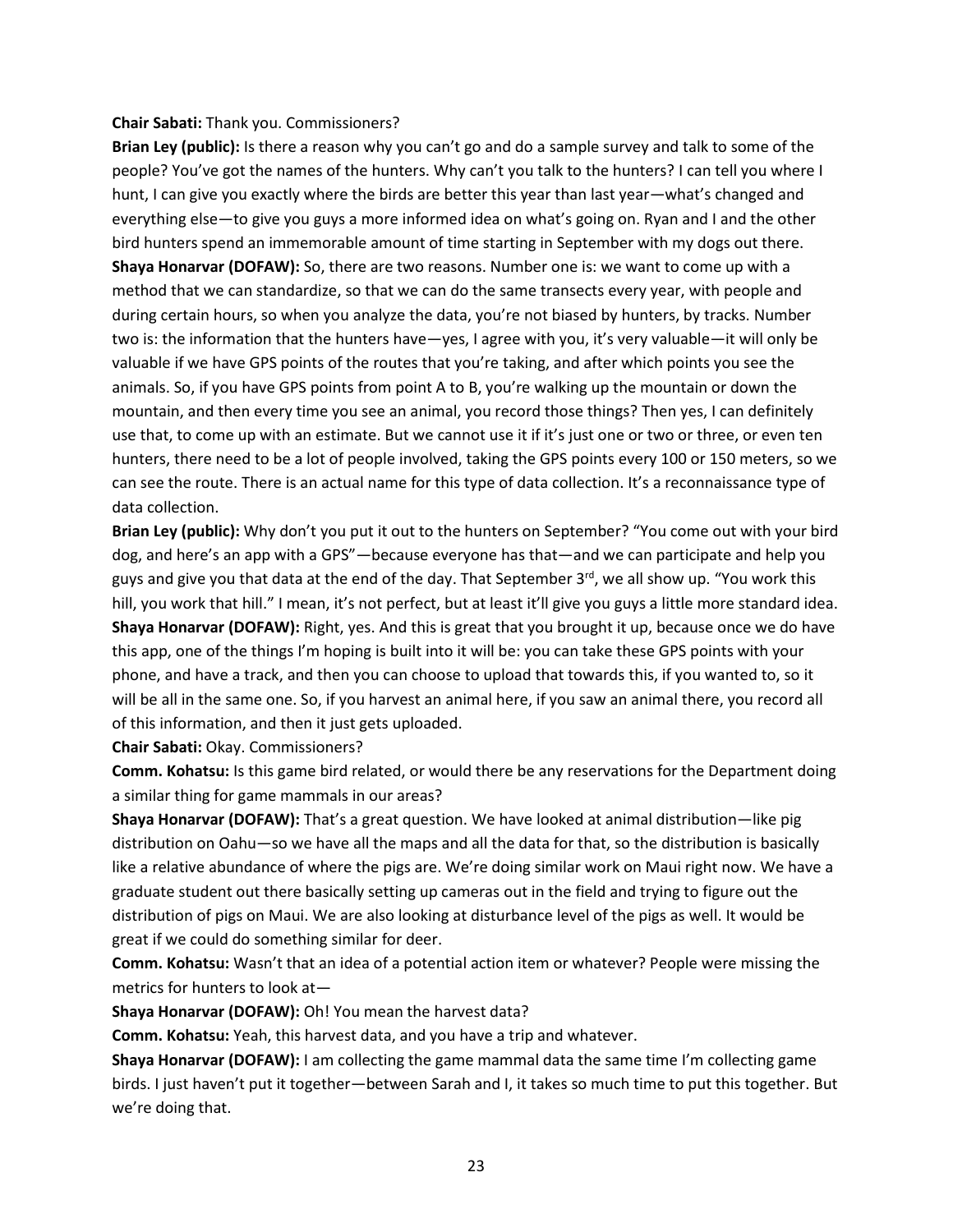**Richard Hoeflinger (public):** I think Ryan and I are making the same point. That information is of interest to the hunting community. If I have to fault DLNR—I guess I have—the last reports of any game animals, to my knowledge, go back to the 70's when Griffin did his stuff on game mammals up on the mountain. **Comm. Smith:** There are studies, not reports—

**Richard Hoeflinger (public):** I don't remember ever seeing a report from DLNR that's available to the public on this stuff. And we would like to see it, it's good stuff.

**Comm. Smith:** There's a really nice study going right now with the University of Hawaii—so that's going to be stuff that I think you'll be really interested in. Pigs are notoriously—

**Richard Hoeflinger (public):** Things aren't available to people who really could make good use of it. **Comm. Smith:** If you look at the literature, pigs are notoriously difficult to monitor, to mark and capture a pig is one of the few methods—it's really very difficult to come up with a statistically valid way of monitoring pig, especially densities and that kind of thing.

**Chair Sabati:** Okay, you've got to stay on subject.

**Comm. Smith:** Actually, the work that's being done with the University of Hawaii right now is really good, so I think that would be a really interesting study.

**Comm. Cremer:** There's some data collection as far as birds—and I know we go off track with pigs—but I think a lot of the information is biased right now, because plenty of people are not marking the harvest.

Shaya Honarvar (DOFAW): It's not affecting the trend, though, so it's not that biased.

**Comm. Cremer:** But what about the harvest collection?

**Shaya Honarvar (DOFAW):** That's the thing. So, people are recording the harvest numbers—whether there are ten people hunting and five of them are recording or whatever—because it's over 30 plus years, it doesn't make that big of a difference.

**Comm. Cremer:** Okay, I understand

**Richard Hoeflinger (public):** You assume that everybody lies consistently.

**Comm. Cremer:** Like we discussed in prior meetings, an app would be perfect, because now people wouldn't be afraid to say—

**Chair Sabati:** Okay. Yeah, let's move on, we're not talking about the issue. All right, Commissioners? **Unknown (public):** Have you checked to see if there was a drought during those times?

**Shaya Honarvar (DOFAW):** I have not had a chance to look at any environmental factors yet. It was requested last week that we talk about birds, and then Sarah and I worked through the weekend and late nights and got it all together.

**Comm. Smith:** Good job! Thank you.

**Comm. Buchanan:** Kanalu, I have a question for you. Do you know the numbers you just gave us? That was only for bird hunting?

**Kanalu Sproat (DOFAW):** Yeah, and that was only for the west side of Big Island.

**Comm. Buchanan:** Okay, that's all I need to know. Thank you.

**Chair Sabati:** Commissioners? Okay. Closing public testimony, we need to move on.

# **ITEM 7. Updates on Hawaii Island Game Management Plan.**

**Chair Sabati:** Updates? Status? Where are we at?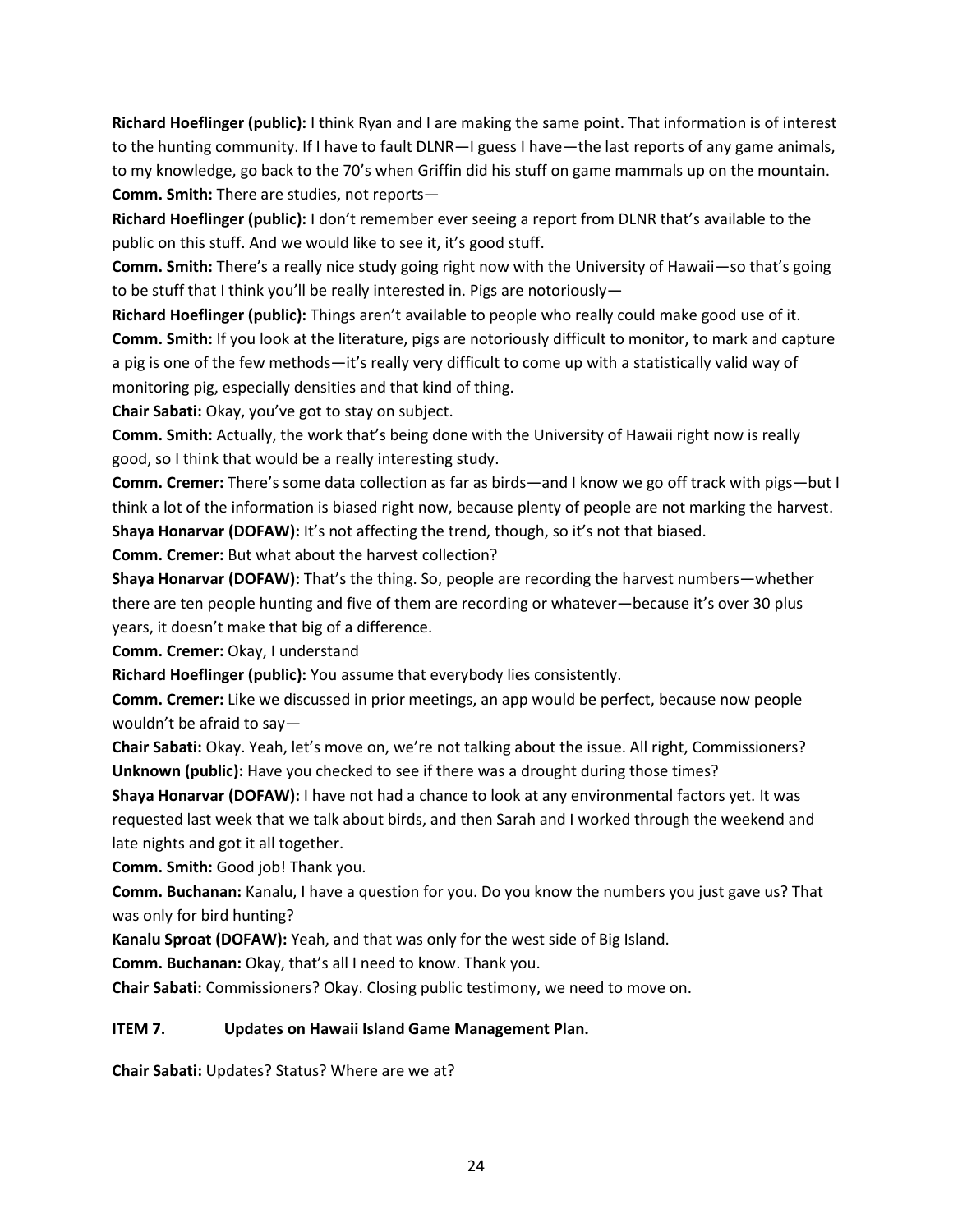**Shaya Honarvar (DOFAW):** Just for the record, the draft of the game management plan was submitted to the working group on June 27, 2017, about eight and a half months ago. The email—correct me if I'm wrong, Jim—basically was to the working group asking them to please look at the draft and give us any comments, and that after having the comments we can all move forward and have a meeting and then talk about how we're going to continue with this plan. I personally did not receive a single email from the working group until two nights ago—at 9 PM—and it was a letter. And again, for the record, I want to mention the fact that the draft of the game management plan was submitted to the working group and not the county GMAC. So, when I saw the letter that came from the county GMAC to me, I was a little surprised to see that there were comments on the draft from the county GMAC. I also want to say, for the record, the game management plan is not complete. It's a draft. We still have a lot of work ahead of us.

### **Chair Sabati:** Commissioners?

**Comm. Kohatsu:** Yeah, I do have my own discussion to add to that. This is just for edification of the commission and maybe the public. I took a look at the 2018 report to the legislature, for the Wildlife Revolving Fund, and there's a particular section where we have: "acquire new lands for public use, if DOFAW does not satisfy the growing demand for access to public hunting areas, and if hunting pressure is not applied across the larger landscape, then game animals will become scarce in some existing hunting areas and will cause increasing amounts of damage in inaccessible public and private lands." But I was curious if someone could elaborate on that phrase, that "game animals will become scarce in existing hunting areas," and what that kind of meant in the grand scheme of things. I would assume that was something that Shaya wrote?

**Shaya Honarvar (DOFAW):** I do not recall…

**Comm. Kohatsu:** Oh, it's in the report.

**Shaya Honarvar (DOFAW):** I have to read it myself, actually. But does it have to do with the game management plan?

**Comm. Kohatsu:** Yeah, all I wanted was—the report shows that we have an increasing number of hunting license sales and an increasing number of out-of-state hunting license sales, and this phrase maybe implies the idea that our hunting areas may be more stressed if we do not look at bigger areas, or we do not consider what we're doing now, management plans within the areas that we already have. So, is that the position of the Department when they say that? The game animals may become scarce in some existing public hunting areas? Just curious.

**Comm. Smith:** I'm not sure that this has to do with the item. But at some point, yeah, there's going to be a carrying capacity on any piece of land. If you have more people on the same amount of land, at some point you're going to reach carrying capacity, so it's important to look at maybe what carrying capacity is and how we serve the existing hunters. One of my top priorities is trying to add additional lands, and we've been doing an inventory. We're starting with Hawaii Island and moving on down the chain and trying to look at all the state lands that are either unencumbered or under revocable permits or also under leases—especially grazing leases—and trying to look at various things that might be appropriate for DOFAW to have the lands EO'd to DOFAW for additional areas for hunting. But I really think that's an important thing to focus on. It'd be nice to see the commission or the hunting community try to help us out with that.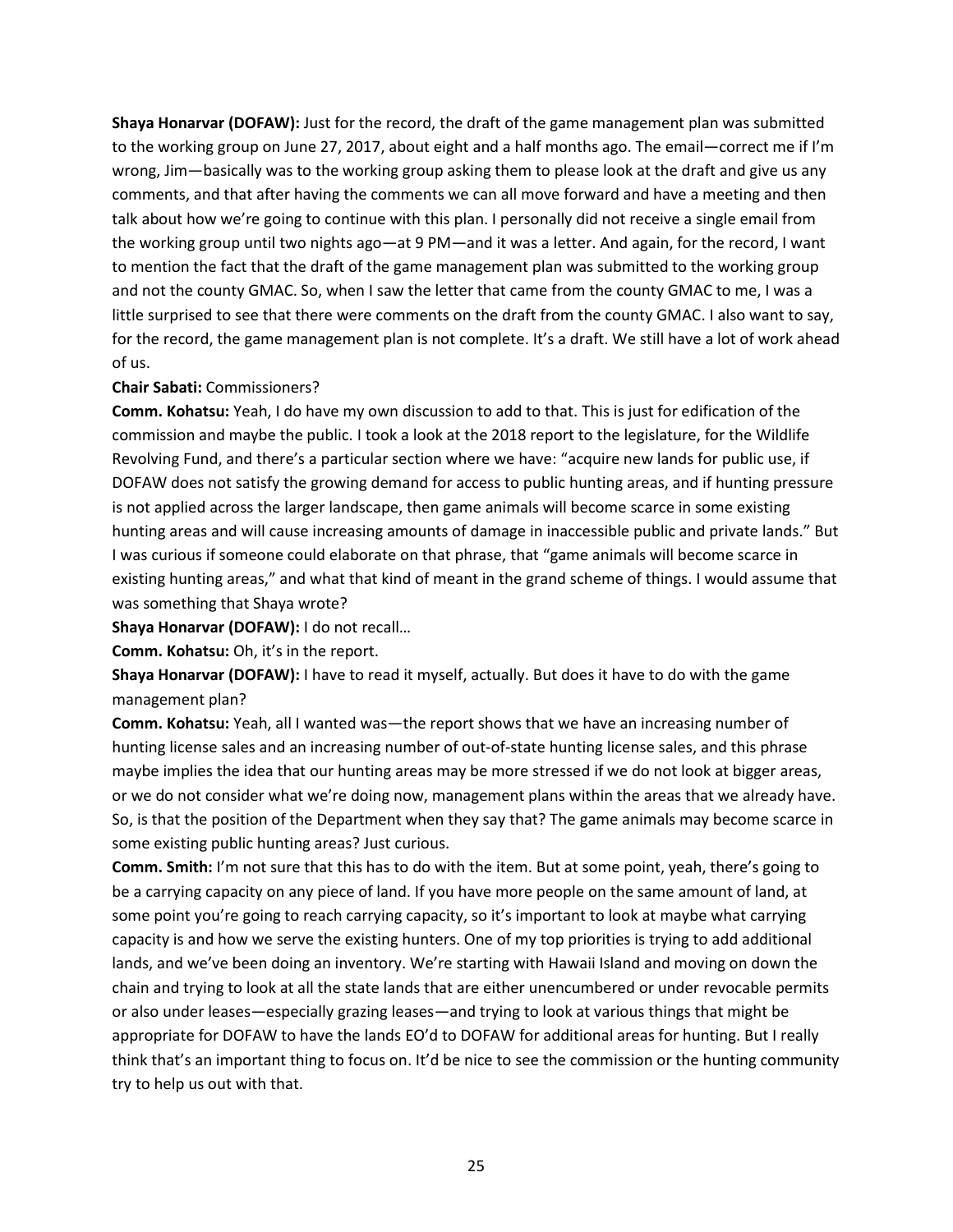**Comm. Kohatsu:** Yeah. I just remember in the past history of this report, there used to be maps on the back that would delineate A1, A2, A3, A4 sections, and I believe maybe the past administrator was working on C1, or whatever. Is there a particular reason why that's excluded from the plan nowadays? **Comm. Smith:** Well, you're talking about the legislative report, right?

**Comm. Kohatsu:** Yeah, the report for the revolving fund. What I'm saying is, those designations don't provide a policy or a decision-making process for what kind of plans can be made in any area whatsoever.

**Comm. Smith:** I'm not really sure we can talk offline on that. I'm not really sure what the question is, to tell you the truth. So, you're saying the reports are different than in the past—

**Comm. Kohatsu:** The question is that—it was just even a couple of years ago these maps used to exist, and now they don't. It's pretty widely known that the resistance to the Hawaii Game Management Plan, or any game management plan—especially with respect to game mammals—is that there's no policy or direction from the DLNR that says, "This area I can do this, this area I can do this, this area I can do that." It was also echoed by one of our public members, "Well, we can study everything, but what are we going to do with it?" So, we know the hurdles are: endangered species, watershed, all these other public interests. But the majority of community members show up to our meetings wanting to know, "What can we do with the game mammals that they have in the areas they already hunt?" And it is my understanding that it is the state's prerogative to be able to create plans and decide what they can do with them. Now, somebody else can sue you for them, whatever. But it's still under the state prerogative that they can decide those things and policies and what they would implement in certain areas—like, "This is for production, this space you've got to eradicate this." Am I incorrect in that? **Comm. Smith:** I mean, obviously all the public hunting areas are mapped, so we know where we can hunt. We're coming out with a set of what we call management guidelines, which I think does kind of what you're talking about: different types of hunting management on different lands, different types of conservation zone lands, and trying to prioritize those lands, so what's highest priority, second priority, third priority, that kind of thing. Is that what you're talking about? We are working on that, it's actually on my desk. I'm working on it, trying to finalize those, and once those get finalized, we'll come up with— **Comm. Kohatsu:** Okay, I was just elaborating on, I remember a past meeting you were at the Hawaii County GMAC and you made a specific distinction—because I tend to pay attention—the hunting program versus the game management program, that you run a hunting program, but I didn't necessarily get your policy on what is your game management program. Is that fair to say that— **Comm. Smith:** I'm not sure that's a distinction. I mean, hunting is game management. **Comm. Kohatsu:** Okay. Yeah, I guess we can talk about rules and all this other stuff—how we hunt wanton waste, or whatever—but the key difference today, with the communities I have to serve now, is that, yeah, they care about whether they can hunt, or which area's open, or this and that. But they also care about, "Is this mammal"—be it goat, sheep, deer, pig, whatever—"that I hunt here going to be here

those things. Right now, what happens is: some other interest can come in and supersede all of that, and it all disappears in the absence of any other direction or any other plan. So, this is the root of why we're called a game management advisory commission. We can talk about the hunting program all day, but the interest is in game management. It was such a huge step to see Shaya's bird thing, but it'd be another huge step if that same interest kind of moves over to game mammals as well.

five years from now, ten years from now?" And right now, there is no direction, there is no policy on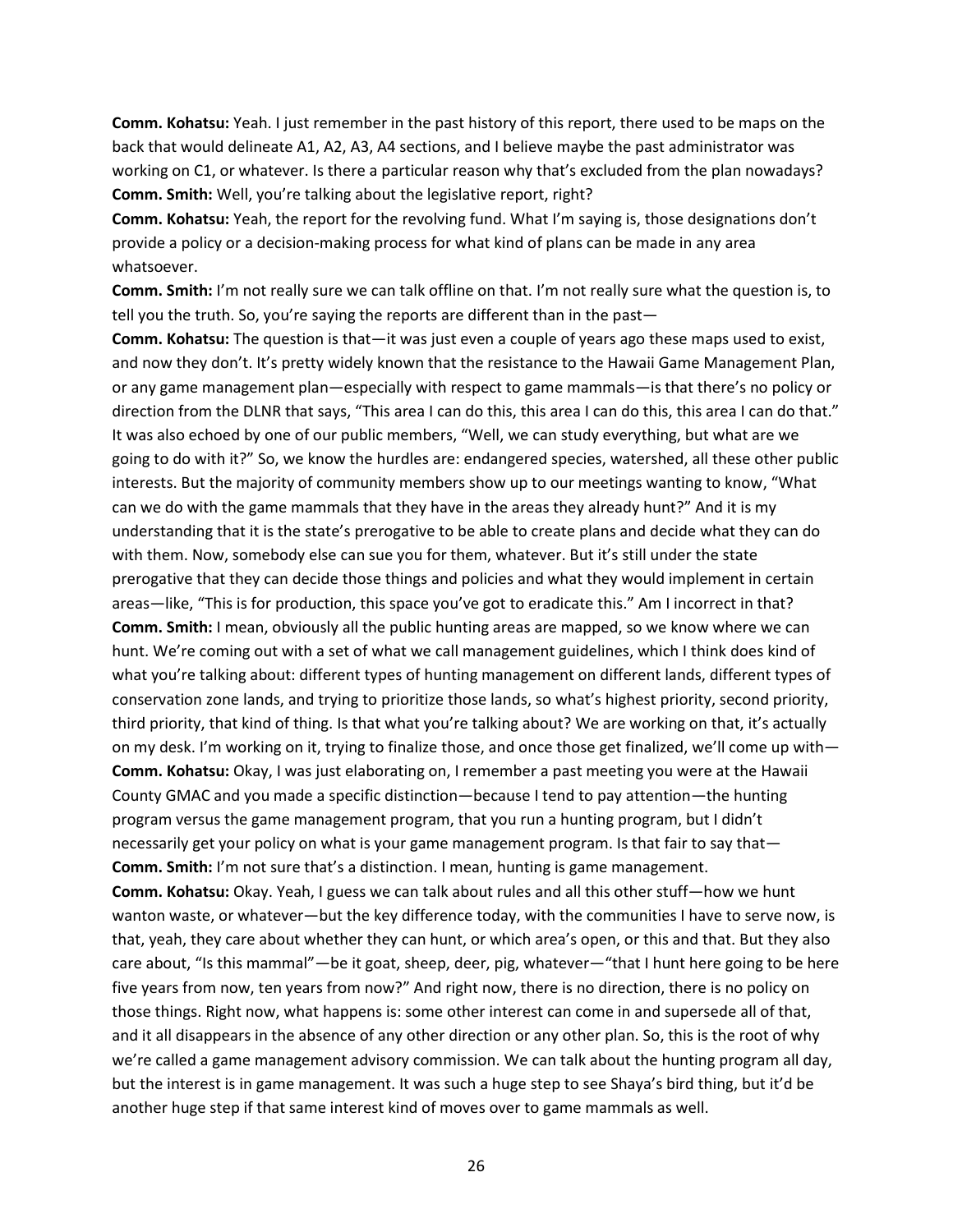**Comm. Smith:** Yep. We would like to bring more science to it. It's hard. I was the wildlife manager on Oahu for 18 years. Coming up with accurate survey maps of game mammals is hard, the methodology is difficult, to come up with something that's statistically valid. I'm talking to Shaya about it. We have a really nice study going with UH, which is the best thing I've seen for a long time. It's a really nice-looking study, so hopefully that'll come out. When you see that, hopefully you're going to have the same hearing about the stuff Shaya's trying to do with game birds, and seeing some of the data that she's been able to pull together—we would like to be able to pull good data like that for mammals as well. **Comm. Kohatsu:** Okay. Just for the community's sake, they think—I'll be honest—they think everywhere that they hunt is going to be eradicated someday. So, what are your thoughts on that? **Comm. Smith:** That is not true.

### **Comm. Kohatsu:** That's not true?

**Comm. Cremer:** I think hunting is a part of game management, but I don't think hunting is a game management plan that is at its total. Game management is being able to know how many animals get harvested from one place, knowing how many animals are sustainable in one place, and not all about hunting. I think we need to have a game management plan that is set in stone for different sections on different islands, and I don't think that hunting is a game management plan—it's a part of game management, but it's not a game management plan.

**Richard Hoeflinger (public):** You're right on. Hunting is a part of a game management plan, but— **Chair Sabati:** Okay. Let's get one more—Ryan?

**Comm. Kohatsu:** Currently, all of our plans are wrapped up in EA's, environmental assessments or whatever. What is the Department's view on those EA's that just continue to drag on and go nowhere because multiple stakeholders are moving things on? Does the Department have any interest in taking prerogative to getting plans done, or will we continue this long process with respect to game mammals? **Comm. Smith:** Can you give me an example?

**Comm. Kohatsu:** I believe Kanaio's going into an EA for hunting, and we have one here for Puu Waawaa, and stuff like that, and everyone knows: it's all endangered species, it's all this kind of stuff. What happens when these things continually drag on and we don't really go anywhere? Is there a thing where maybe you might consider a different plan, or maybe just taking prerogative and—

**Comm. Smith:** Well, Kanaio—it's not dragging on.

**Comm. Kohatsu:** It takes a while, yeah.

**Comm. Smith:** We're requesting funding to do a plan and we haven't been able to get the funding. So, there's not an EA that's dragging on, there's just—

**Comm. Kohatsu:** So, an absence of an EA, then? Like, for places that we already hunt, that don't have an EA for game mammals or whatever. Can the state take action in directing what we do with those game mammals now? Instead of kind of just sitting there and saying, "Oh, well, we're waiting for whatever endangered species to tell me what I can and cannot do."

**Comm. Smith:** So, give me an example of what you're talking about.

**Comm. Kohatsu:** Let's say you wanted to change bag limits, you wanted to even move animals. They're already yours now, they exist today, right now. But in the past, there's always been this obstacle where you say, "Oh no, we can't touch that because of this, because of that," whatever it is. But it is state property, it is state land. So, I was just wondering, because we've been wrapped up with all of that, and even the past administrator with the management plan was saying, "We can't move forward because of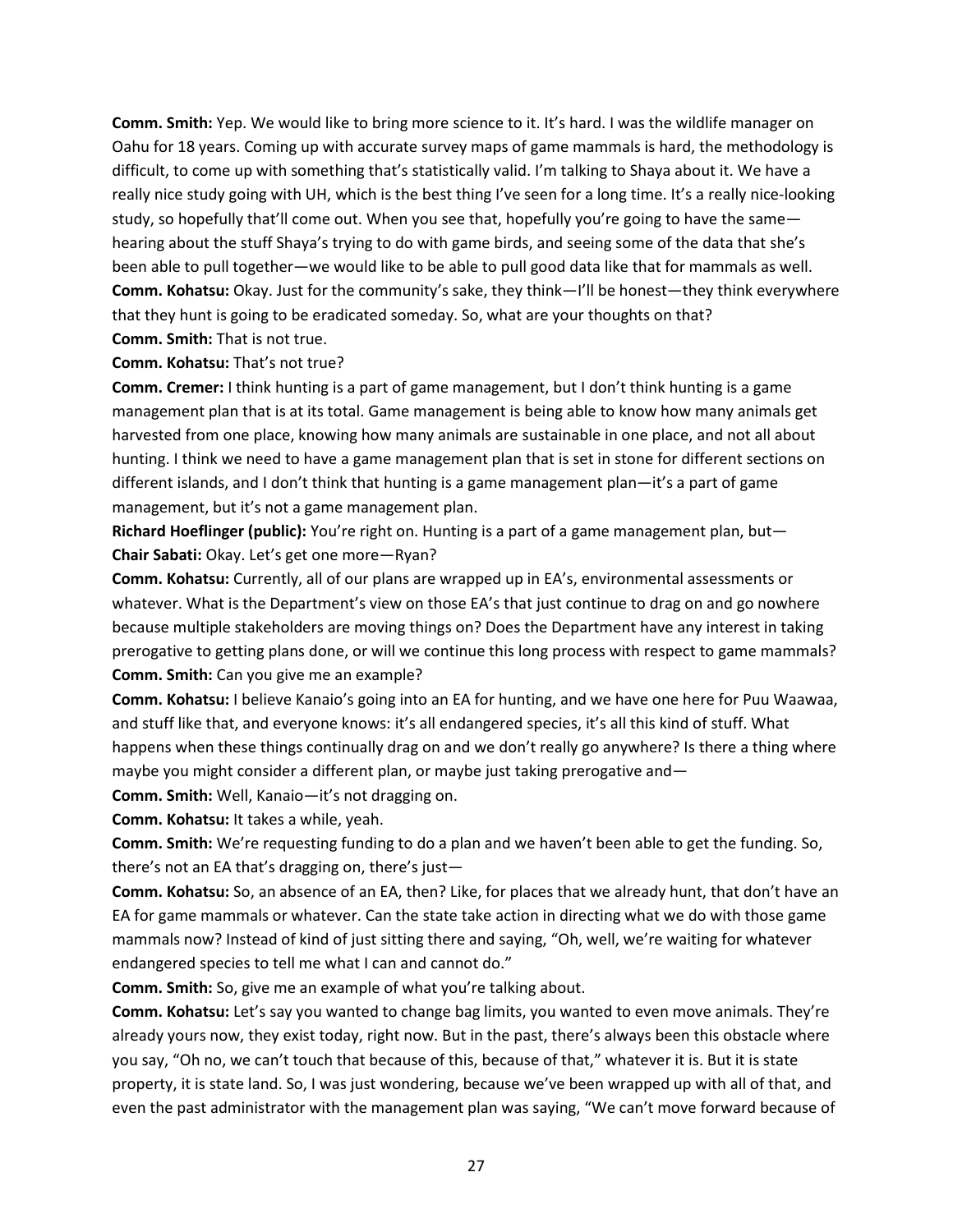this or that." All I know is those obstacles have not disappeared—they still exist. It's just that—we're not going anywhere unless some kind of effort or decision is made, and I'm like, "Hey, this stuff is a little bit too much," or "This is adequate," and we just go.

**Comm. Smith:** What do you mean by going somewhere, where are you going?

**Comm. Kohatsu:** We can't hold public hunts in these places until these plans happen, is what I'm saying. You can't change them, you can't modify them. The only way you can modify them is if you say, "Okay, no bag limit. You guys, kill them all." "We can do that tomorrow if you want." "But no, wait. We want to keep some animals here, because they're already there." Those things cannot be said, you know? **Comm. Smith:** Well, I don't agree that just having no bag limits or having a year-round daily program means you're going to kill all the animals. We have lots of areas where we have year-round daily and we're not killing all the animals. It's a sustainable way to manage the area. And so, in a lot of these areas, I think we could do that, and if we could get support from the hunting community—if the hunting community says, "That's what we want, we just want to be able to go in there year-round daily and hunt animals," then a lot of these areas we can open up for that. If you want to make it more restrictive and try to drive up the numbers of animals through restricting pressure on them, then you're making an affirmative decision to do that, and there could be constraints based on the other resources that can be affected. But in terms of endangered species law and whatnot, we can pretty much go in and open areas up for year-round daily, and honestly, I think that's a really good way to hunt a lot of areas, in that you can have sustainable animal populations with a year-round daily hunt. That's what I would advocate, rather than closing it altogether and waiting, waiting, waiting, so you can do this enhancement thing. Maybe try year-round daily and see if it works. If it's working, great.

**Comm. Kohatsu:** Yeah, but my question is not aimed at that. My intention with it is the restrictive part of it, the management part of it. That's the hard part.

**Comm. Smith:** If you want to do enhancement, you'll have to do the environmental compliance. **Comm. Kohatsu:** All I'm saying is, we've never completed one—ever—and there's a history of trying. Are we ever going get anywhere? What's your feeling? Are we moving?

**Comm. Kohatsu:** I mean, it's not just game, too. These are very difficult plans, extremely technical. You have to get a concurrence from a lot of different agencies. For instance, we're doing endangered seabirds for Kauai—HCP's—and that's been going on forever. It's been going on for at least ten years. It's just a very difficult process, so the issues with compliance and environmental assessments and environmental impact statements are not limited to game.

**Comm. Kohatsu:** Yeah, but an HCP or something like that is totally in the state's prerogative. Like the issue of an incidental take license or anything like that—is that purely a state prerogative, or is that something the Feds have to sign off on as well?

**Comm. Smith:** The Feds have input on it through their biological opinion, and then it has to be approved by the Endangered Species Recovery Committee, and then that goes to the Board of Land and Natural Resources.

**Comm. Kohatsu:** ESRC has to have a prior approval, or can the Board approve an incident take list— **Comm. Smith:** I forget, I can't remember the process exactly—I don't know if Jim knows—but basically if the ESRC does not approve it, I think the Board can, and it has to go to the Legislature and get 2/3 approval vote or something like that.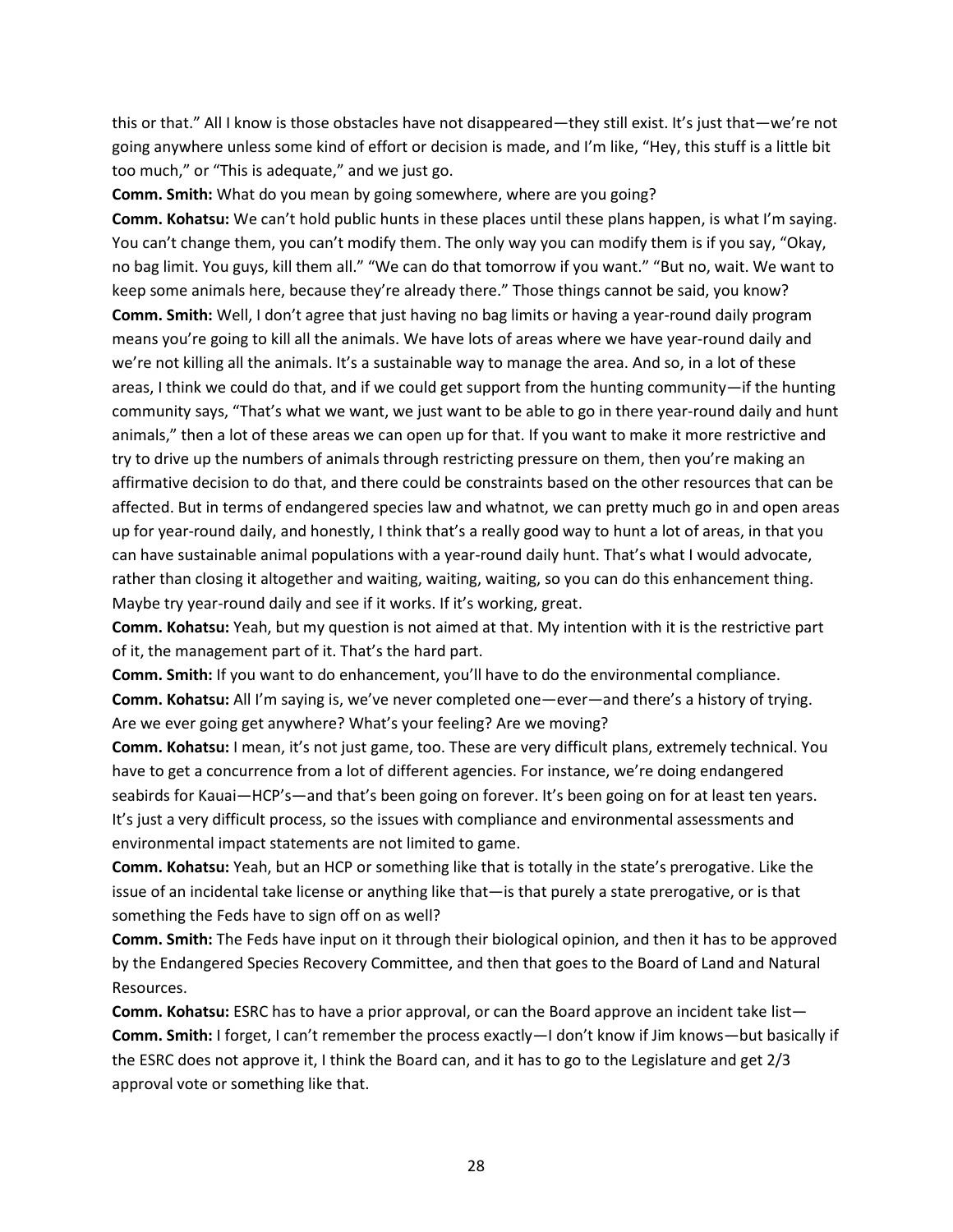**Comm. Kohatsu:** So, in the instance where the federal opinion does not align with what the state maybe was inclined to do, then what?

**Comm. Smith:** Then you're going to have a very difficult time getting approval to do that for federal funds.

**Comm. Kohatsu:** For federal funds. But can the state approve it purely on their own?

**Comm. Smith:** We can't take species any more than anybody else can. The state can't take endangered species any more than a private citizen can. So, the HCP would give us license to take endangered species.

**Comm. Kohatsu:** But the HCP is purely state-issued, right?

**Comm. Smith:** It's a state process that allows you to take an incidental take permit for endangered species take.

**Comm. Kohatsu:** But in absence of one—no take license—then all the animals that are there right now, eating whatever species there are: is that a problem?

**Comm. Smith:** If it's not an affirmative action—in other words, it's just open year-round daily—then we can do that, because we're doing as much as we can without an affirmative action. If we take an affirmative action to enhance game numbers and that is endangering any species, then you're going to be in jeopardy.

**Comm. Kohatsu:** Jeopardy of just the ESRC not approving? Or of some special interest group taking you to lawsuit?

**Comm. Smith:** No, it would be of violating the law.

**Comm. Kohatsu:** Violating the law. But we're currently doing that right now anyway, right? **Comm. Smith:** No, I don't think so.

**Comm. Kohatsu:** So, when a sheep on DHHL property eats an endangered plant, is that allowed? Anywhere, just pick anywhere. All I'm saying is, these things exist now, we have them. It is the state's prerogative to take care of it absent of federal restrictions, right?

**Comm. Smith:** Take care of what?

**Comm. Kohatsu:** To take care of however the state feels like managing what they have right now. Do you have to wait for federal approval to do what the state should be able to do?

**Comm. Smith:** The state should be able to do meaning what?

**Comm. Kohatsu:** So, say you had a hunting area and you wanted to reduce the take, right? You wanted to limit, put some restrictions on animals.

**Comm. Smith:** You want to enhance game, have more game mammals?

**Comm. Kohatsu:** Not enhancing, just restricting the take. It might actually not be enhancing, the population might still be decreasing even with restricting the take, right? That's just subjective.

**Comm. Smith:** If you could demonstrate that, then you'd be okay. I think.

**Comm. Kohatsu:** So, you're saying anything that reduces game is acceptable to the state, but anything that increases it is not acceptable.

**Comm. Smith:** No. We're not saying that.

**Comm. Kohatsu:** Oh. Okay. It's just an exercise, I mean—

**Comm. Smith:** I'm saying, taking affirmative action to manage animals in a way that would result in the take of endangered species would be illegal, and we cannot do that without a permit.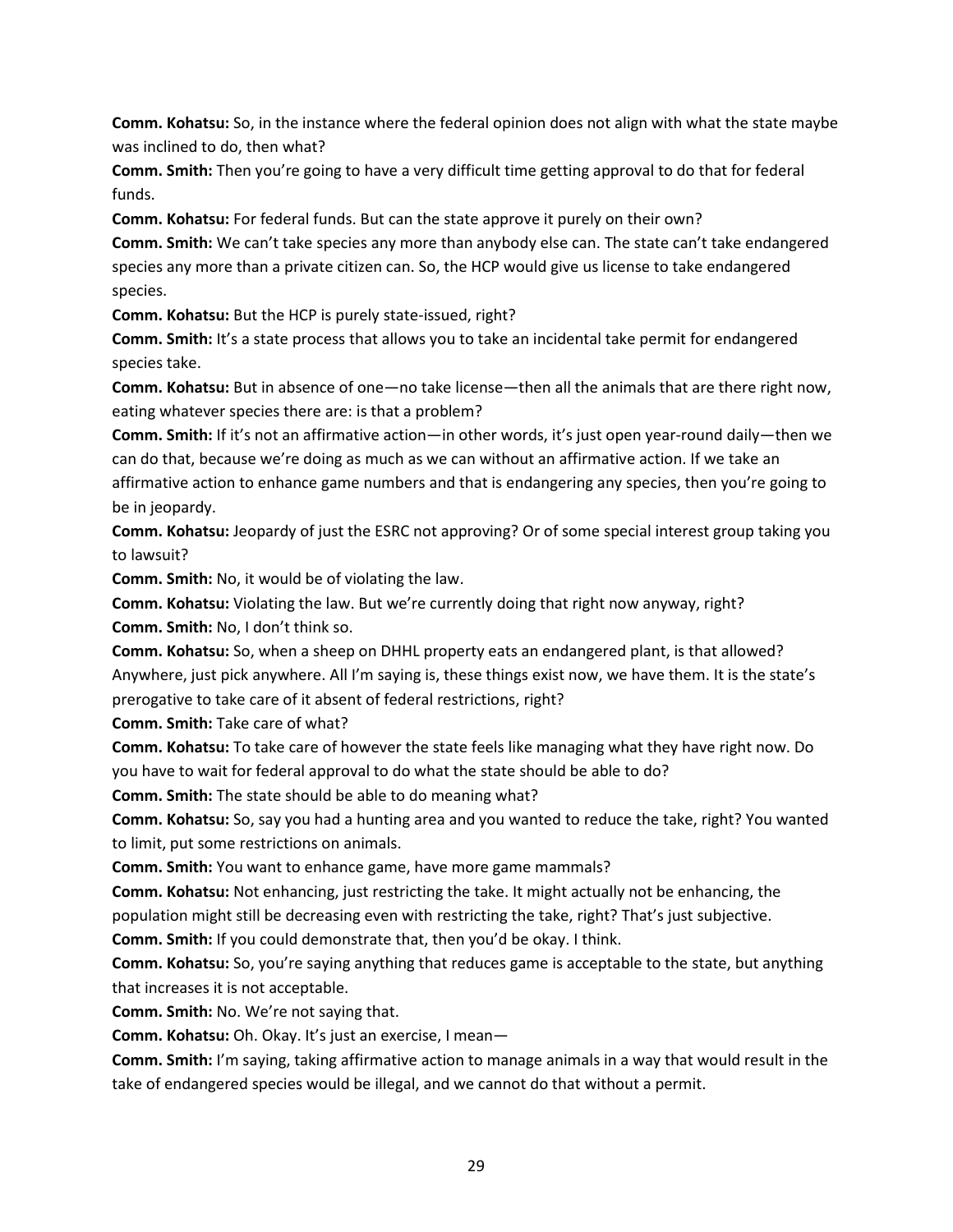**Comm. Kohatsu:** Yeah, but where this comes back to is: in the Hawaii Island Game Management Plan, enhancement or the continued existence of game species which are potentially detrimental would be in this plan. Therefore, this plan would be subject to such people, right? And we wouldn't be able to move forward in such a case. Or could the state just adopt one?

**Comm. Smith:** I think I've answered that. If we enhance game mammals and they take endangered species, then we're in violation of the law.

**Comm. Kohatsu:** Okay. I just—

**Comm. Buchanan:** Commissioner Kohatsu, are you on the working group?

**Comm. Kohatsu:** I am not on the working group.

**Richard Hoeflinger (public):** I was on the working group. Can I respond?

**Comm. Buchanan:** Hang on. I think Commissioner Kohatsu should be on the working group. Okay. **Richard Hoeflinger (public):** As one of the two members of the original working group that are in this room, I will respond to one of Shaya's comments that she hasn't received anything from the working group in seven months. The working group didn't receive anything from DLNR for seven years. We submitted a 165-page draft report in July of 2010 and never received a peep from DLNR until last year. What we got was a butchered-up piece of stuff that we can't make any sense of. There was no correlation of where comments were inserted with respect to the original document. We tried to go through a page-by-page comparison that you got to us, and we all finally threw up our hands—there's no way to do it. And we don't know what you were expecting us to do—we can't work magic. But that piece of junk that you submitted to us just has stuff stuffed into it, pieces written out, with no explanation or nothing. How do you expect to get anything? It's rubbish. So, that's my comment as a member of the working group on what we got, and I don't know where to go from here. There was never any instruction when we got the document as to what was going to follow, were we going to get together, sit down, talk about it, blah, blah—nothing. They just sent us a piece of rubbish. Thank you. **Comm. Kohatsu:** You know the C1, C2, C3 stuff? Is there a timeline for when that's going to be done? **Comm. Smith:** Yes, everybody's asking for it. I'm going to get it done.

**Comm. Buchanan:** Mr. Chair, I don't know what they're talking about. What is C1, C2?

**Comm. Smith:** It's a part of the management plots that relates to document.

**Comm. Buchanan:** Okay, so we're taking about the game management plan again?

**Comm. Smith:** No, we're not.

**Comm. Buchanan:** So, on the agenda is the game management plan, which I'm not familiar with, although I have a little bit of background. So, I want to fix what the concerns are. I just want to get to the point where this can get addressed, and it's a pretty broad thing on the agenda item today, Mr. Chair. So, if commissioners have already got where we are, then let's fix it.

**Comm. Kohatsu:** Yeah, I can elaborate. So, the C1, C2 stuff, it would take a picture, a map of Big Island, and it would designate areas: "This is conservation, this is preservation, this is an area we can enhance game, this is an area we cannot, this is an area with control," there were these designations. It creates a general overall policy on the Department of what they can do with certain areas. Without that policy, it doesn't matter whether the staff or anyone has ideas of what to do, we have no direction in what is acceptable in state land. That is the significance of that to hunting.

**Chair Sabati:** But going back to the game management plan, what Mr. Hoeflinger was saying: if you take the original plan that was submitted and the one that was given back to the working committee to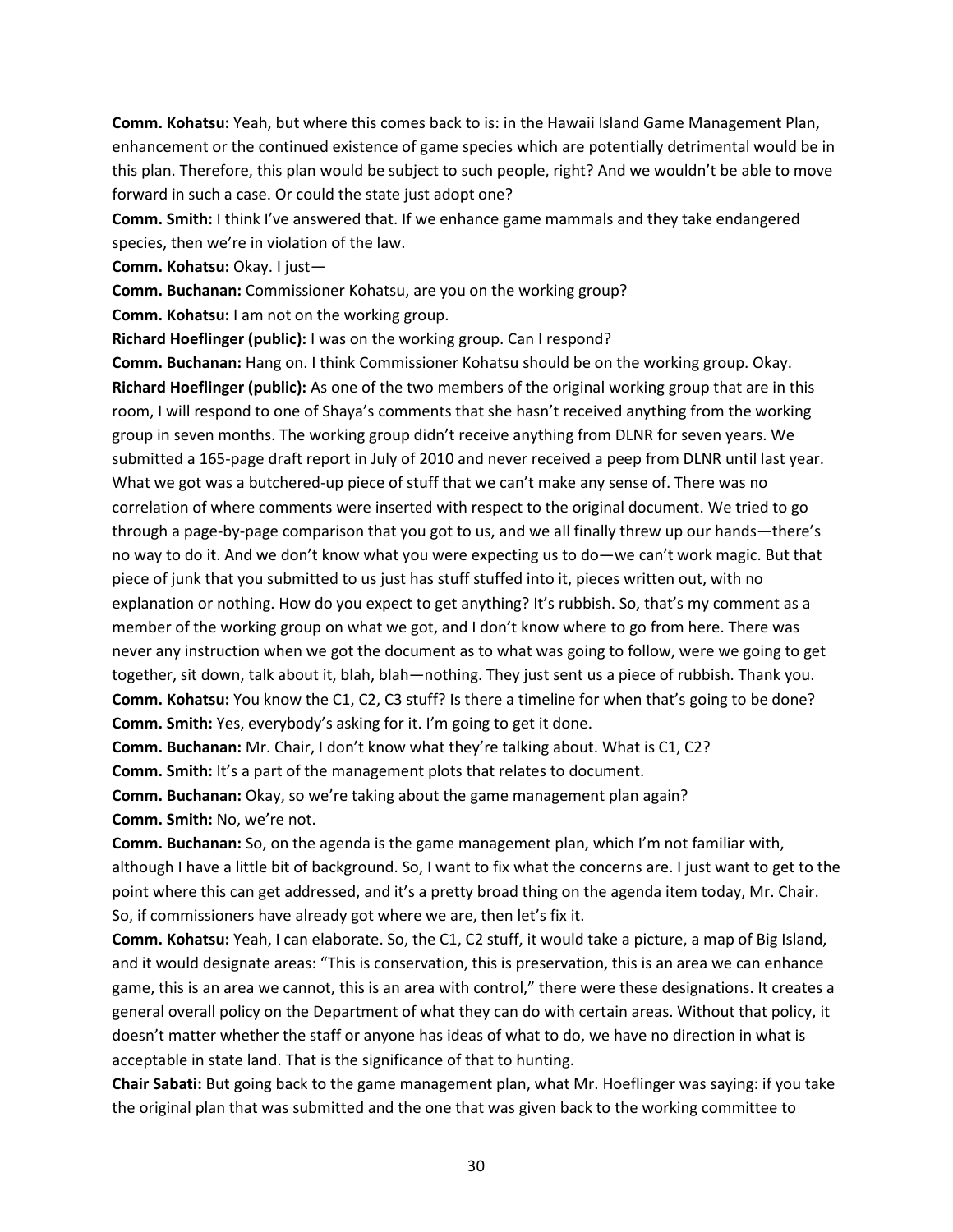review, and you go page by page with significant changes with no explanation of why the changes were made and there was mass confusion, how do we remedy this?

**Comm. Buchanan:** I have some suggestions when you're ready for it!

**Comm. Cremer:** I'd like to add something about what Ryan was saying about the designated areas. It seems like we're not going to get those designated areas, there's not going to be any enhancements from what I understand he's saying, because the problem is with endangered species and breaking the law. So, how can we get a game management plan if everything is not enhancing game because we're worrying about a plant? That is what I heard, correct me if I'm wrong.

**Unknown:** I think the key is that multi-use areas, right, that's kind of what we'd have to—

**Comm. Smith:** We have multi-use, we have multiple resources that we have to balance. And I would rather focus on what are we doing about producing a good public hunting program. Do we have a good program or not? How can we improve that?

**Comm. Kohatsu:** Yeah, I think we have a great program, I don't think anyone is against that. They can hunt, there are pretty liberal rules or whatever it is.

**Comm. Smith:** Thank you.

**Comm. Kohatsu:** But they're worried that when they go out there five or ten years now, there's nothing for them to hunt, that's what they're worried about.

**Comm. Kohatsu:** One of my favorite sayings is: "Worrying is the misuse of the imagination." So, what we're talking about is what people are worried about, which isn't necessarily reality.

**Comm. Kohatsu:** Yeah, but my occupation on the commission is to grasp the concerns of the hunting community. I might believe what you say, but I'm just a mouthpiece for whoever is giving me concerns. **Comm. Smith:** I acknowledge that you are reflecting worry in the hunting community. I would like to focus on providing a good hunting program. And, like you say, I think we have one.

**Comm. Buchanan:** So, correct me if I'm wrong, but I heard from Ryan that hunters—especially here on the Big Island or statewide—are worried about future hunting, so that's a separate question, and you keep on chiming in on designation and trying to work on our management plan. Well, land use in the State of Hawaii is clearly defined: designations, land use, zoning, and all that stuff, is set in statute. So, whether the Department designates or declares or whatever something, there's a process for that. Everything is about process. I love process, I'm a process person. So, that can all be addressed in the bigger management plan, which will take some time. But it makes me sad to hear that the community made an effort, gave it to the Department—the agency at the Department whose fiduciary duty it is to take care of my public trust, who changes administrations every time we have a new governor. So, there needs to be consistency and process that is followed from administration to administration. I would suggest, just how Representative Tupola came at Waianae meeting and said out of frustration, "You know what? Let's start over!" So, in this case you already have a lot of data, and verbiage, and documents and stuff, and it seems like the working group needs to be reconvened, maybe adding new blood and new people, and members of the agencies that can contribute and that working group can reconvene and pick up where you folks left off. Staff would come and explain the gutted-out management plan that was a rebuttal to the community plan, and then at some point in time—and timelines are very important: I won't do anything unless you put a timeline on it, because somebody has to answer, and it's not going to take them ten years to answer. "In six months, we want this." You heard me say earlier: I would like staff to report at the next meeting, by which we can take action. So, the Big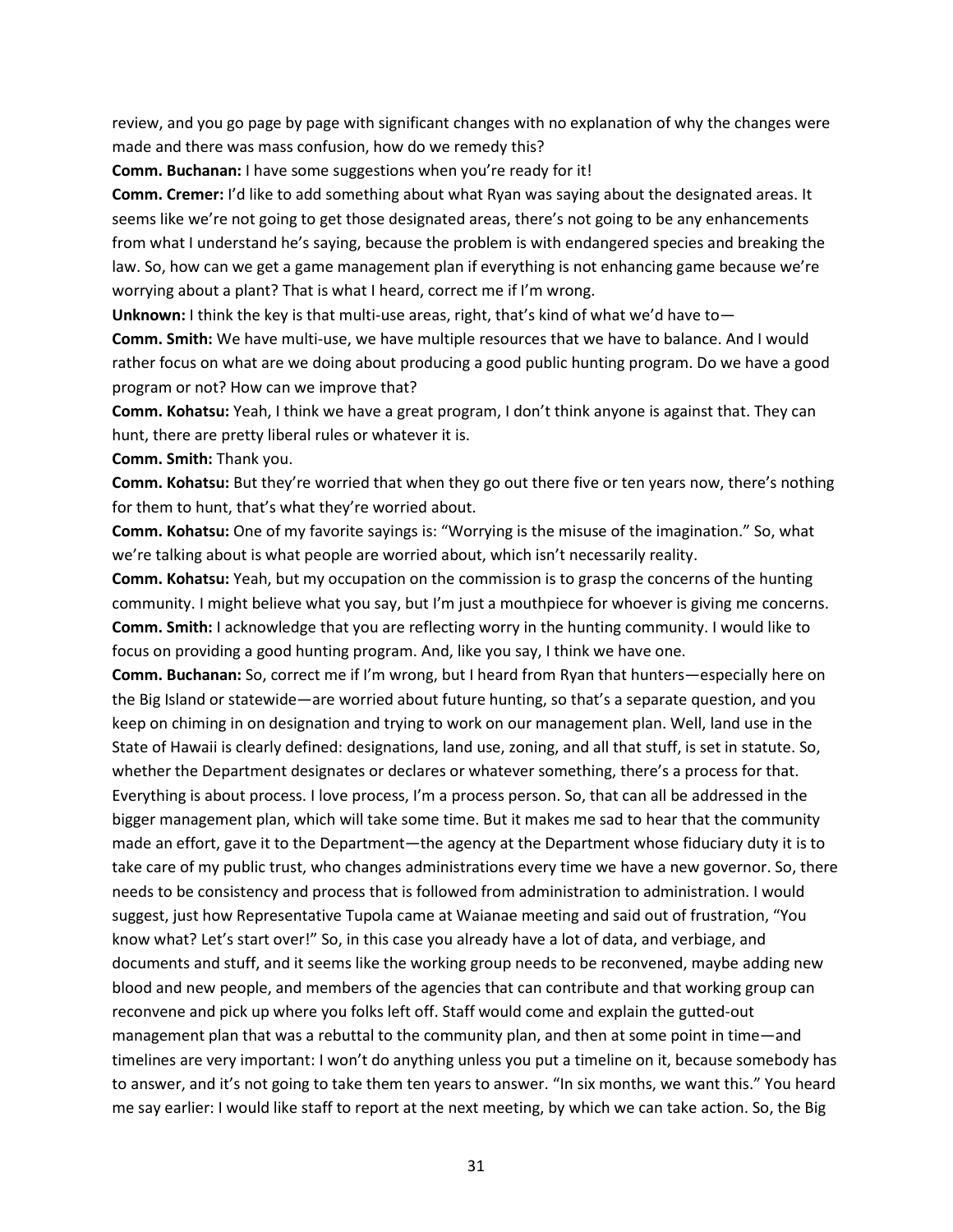Island Game Management Plan is a very complex document, because, as the administrator pointed out, there's so many interests that the Department is in charge of—my interests as a native Hawaiian, federal interest for furthering threatened and endangered species, Section 7, Section 6—all of these things are complex issues, and they're going to take time to work through. However, that doesn't mean that you just drop your head and say, "Ugh!" No, you've got to work through it. So, my suggestion is to reconvene the working group, get new blood in there, put up a timeline, ask the administrator, or whoever needs to be involved in this, if you guys can have meetings once a month, and then set benchmarks and when you're going to have some deliverables, like a rough draft, or at least, that you guys met, and met once a month, and met with Joey and Kanalu and whoever you've got to meet with. And then that's its own thing on the agenda item, to work on that game management plan. In the meantime, our administrator—thank you very much—has told this commission that he encourages us to work with on-island staff. That's awesome. So, while this is all going on, I hope that every commissioner takes their part, calls up their working staff on each island and says, "Hey, we have this concern," and tries to work with them on that level. Is that correct?

**Comm. Smith:** Yeah. I think a lot of the work should be done on the branches and on the specific islands. It gets most productive to actually make sure you—

**Comm. Buchanan:** It's the short-term, and the long-term is the game management plan. So, hopefully you can get all of this stuff resolved. The game management plan will ensure that you would have a future for hunting. They have to do it, because the law says, as a subsistence practitioner, they cannot regulate my culture out of existence. So, they have to ensure by law that I will be able to gather—and not only gather, but gather in places where I have traditionally gathered for years and years, and generations. So, that stuff doesn't worry me, because all that's going to be worked out in the management plan. And then in the meantime, we work on the ground, and if there's really big concerns, come back to the commissioner. Then we go to our representatives, we shake the tree and we get what we need. But that was just a suggestion and commissioners can expound.

**Richard Hoeflinger (public):** You know, I think you made a really good point. The one thing that's frustrating is, this plan was put together by the community and DLNR. DLNR was an integral part of the working group. Well, now we have some different people in DLNR and they have some different ideas, and that's just where we are. So, your point on consistency and some kind of a long-term planning process is right on the money. It's why we have a four-year locked plan, that's as far as anybody goes. You get a new administration, you get new people, you start all over again.

**Comm. Buchanan:** Thank you. Mr. Chair, can I respond? I can see that maybe administrator wants to respond. The Department has multiple plans: statewide plans, forestry plans, they have multiple plans. I've read most of them, so I understand your frustration. But again, let's do it again, let's start all over, let's put a timeline on it, let's get a report on it—the game commission needs to hear that report—and let's go from there. So, half of the island's staff here is today—

**Comm. Smith:** More than half.

**Comm. Buchanan:** More than half? I mean, these people are working for us. They're protecting what we need to protect and they're helping us do what we need to do. I would have to ask them to keep on helping us, even though we're frustrated. Believe me, I'm super frustrated, so I took steps to educate myself, and that's why I know about zoning, declarations, conservation districts one, two, and three, habitat conservation plans, whatever. But I learned to work through that. So, I will offer whatever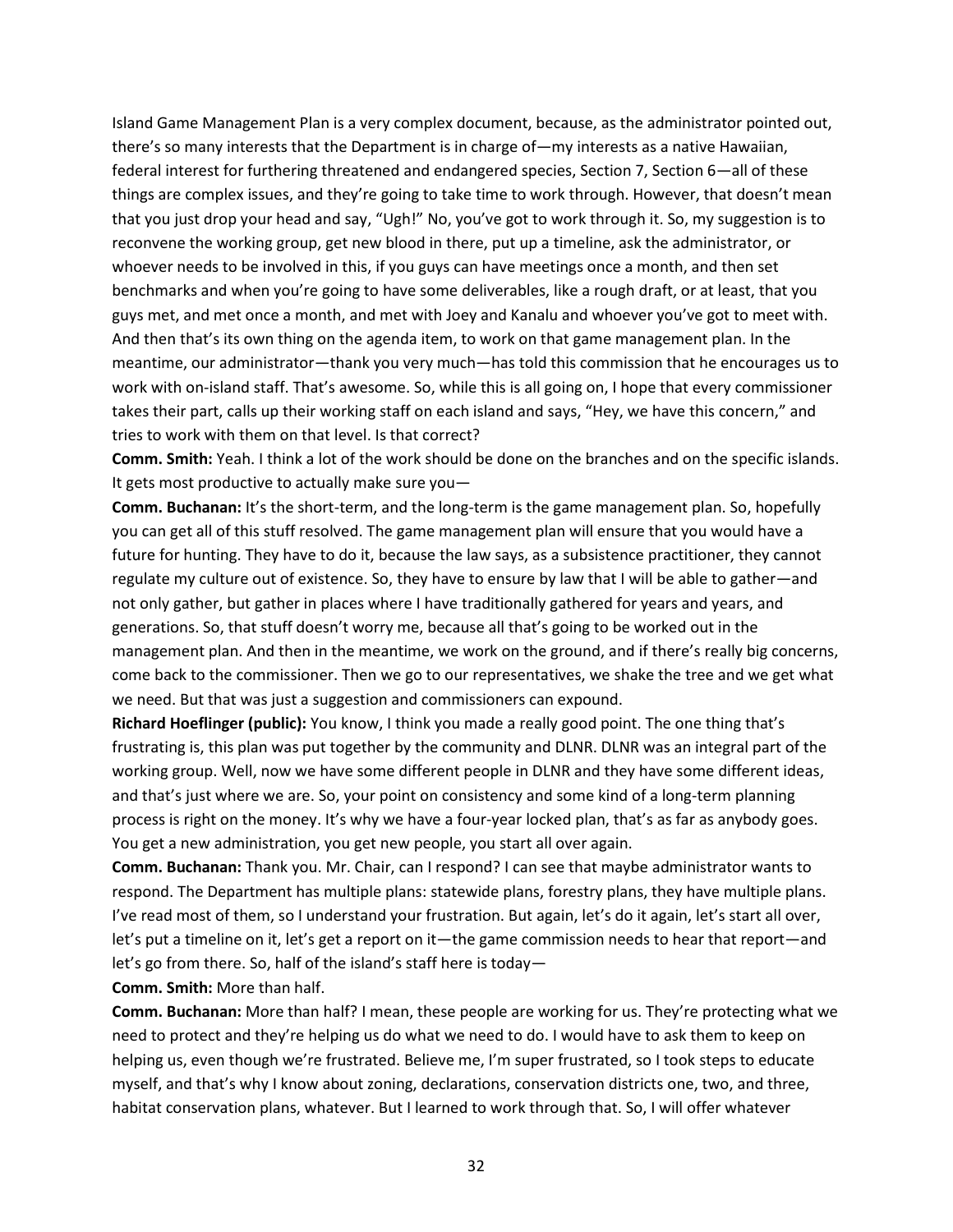knowledge I have. I'm encouraging our commissioners here to join our working group, and then also lifelong hunters—whether they be bird, sheep, goat, pig, whatever—they all need to be on that part of the working group, too—and practitioners.

**Comm. Smith:** Can I comment? Honestly, just as a professional land manager/biologist, this might be misplaced effort. I'm not sure the plan is really going to help us out. I mean, if we take that level of effort that we're going to put into this plan, maybe we can get better outcomes for the hunting community and public hunting in general in Hawaii by doing other things, besides having this plan. I'm not really sure what this game management's plan going to accomplish. I'll be glad to sit down and take another look at it. I mean, Dick's characterization of what he got back from us might be our characterization of what we got in the first place. We're just kind of going back and forth on this thing, spending a whole bunch of time and effort and energy, and I'm not really sure that's where we should be putting our effort and energy. I think we might be able to get better outcomes with a different approach, and maybe we should sit down with some of the folks, like Dick, who were involved in the original effort. For the most part, most of the people in this room are our staff and the people working on this particular plan, a lot of them are new, so it'd be good to sit down and just revisit it, take a fresh look at it. **Comm. Buchanan:** Mr. Chair? Administrator: you said different approach. Can you expound on what you mean by different approach?

**Comm. Smith:** I'm not really sure—I just think we should take a look at the thing. We have changed our approach on a number of things. We had HCP's that were pushed through for years and we go to a certain point and we go, "Gee, do we really need an HCP here?" We had another thing where we were going for a PEIS—problematic EIS—for rodenticide that we pushed through for years and we got to a certain point and we said, "God, we don't really even need this," and we just stopped. So, a lot of these very bureaucratic and programmatic kind of approaches we kind of think we know what we need and we get to a certain point and just decide, "This isn't really going to get us anything, this isn't going to produce any kind of tangible improvement over the situation," and so we stop—or it's unnecessary, we don't really need this anymore. So, maybe it'd be worth talking about.

**Comm. Buchanan:** Okay, Mr. Administrator. Mr. Chair, if I can respond. That sounds like an internal agency issue, because you guys are changing your priorities within the Department.

**Comm. Smith:** No, it has nothing to do with changing priorities. It's just these things are complicated there's a lot of legal issues. The things that I'm talking about did not have to do with changing priorities. **Comm. Buchanan:** You just said, "I want to do rodenticide, so why am I going through the trouble, ten years into rodenticide in a bureaucratic process?" Management tools—you're either going to use rodenticide or you're not, that's all part of internal agency kind of stuff.

**Comm. Smith:** That didn't have anything to do with changing priorities.

**Comm. Buchanan:** So, let me make a suggestion, if you're amenable to that: how about you take four meetings, you commit to four meetings with this community, to figure out how far away you guys are from what the community's suggestions was ten years ago, or whatever—900 million years ago—and what you guys submitted back to them, and at least identify within four meetings what the big issues are, from then until now, and bring that back to the GMAC, and then we can reevaluate. Can you commit to four meetings with a working group?

**Comm. Smith:** Sure. Maybe we could talk about whether it's even a viable effort.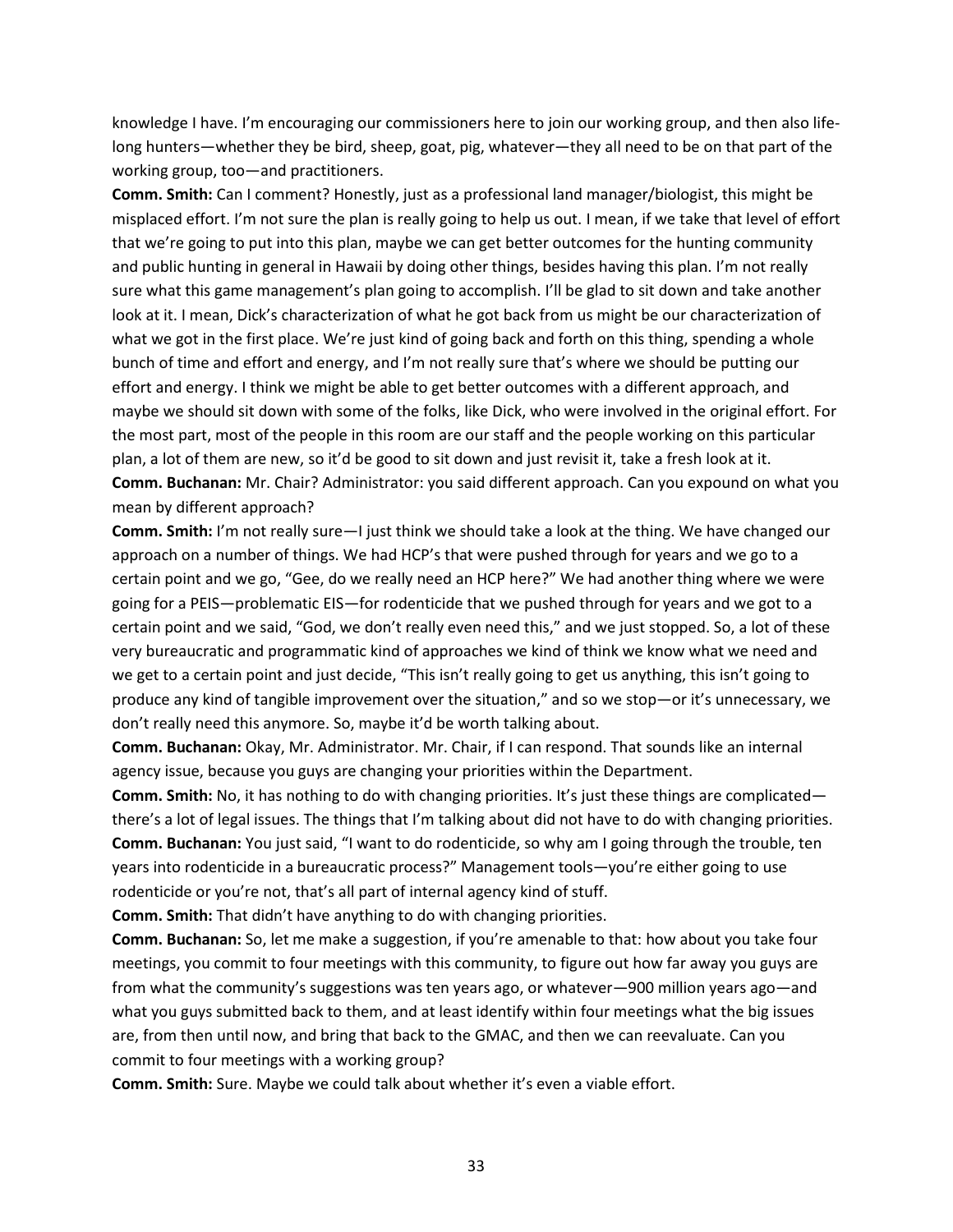**Comm. Buchanan:** You can talk about whatever you like, but at least I'd like to know that people on Maku O Keawe are going to have four meetings that the administrator said—his staff is going to be there—we're going to have structured discussion at least on actually where we are. And then come back and do a report to this party. And then I would say, if that's amenable to my commissioners over here or do you guys have a different suggestion?

**Comm. Kohatsu:** I do have an addition: what would be the administrator's viewpoint on the other divisions that have stakeholder interest in the same areas? Because we know what the butt-heads part is, where we have different opinions about what we should do with an area, right? And we see our wildlife division all the time, but we don't necessarily have meetings together with the cross groups, like where we would maybe be opposing each other. But then, if we sat across the table from each other, maybe we could come up with something better.

### **Comm. Smith:** What groups are you talking about?

**Comm. Kohatsu:** Like the NARS, like watershed, or any other interest group that would be in opposition to any progress, because we all lose in the end when we just butt heads like this, right? But we're just talking among ourselves here. I don't know if the other divisions would need some kind of directive or maybe policy from you that "oh it's okay for us to meet together and do this."

**Comm. Smith:** I represent all of Division of Forestry and Wildlife. Rather than this four-meeting thing or whatever, rather than focusing on driving at this plan, we should just sit down with guys like Dick and some of the people who were instrumental in that whole effort to begin with and talk about where we're going and what we're trying to accomplish—I mean, really starting to take a fresh look at it. It's been a lot of years, it seems like we haven't gotten anywhere. Maybe we just need to look at this. Are we going in the right direction or are we just tilting at the same windmill?

**Comm. Kohatsu:** Yeah. Well, I'm just saying, bringing in the interests that—we know that there's barriers to it, we've been at this for a while. It's just, can we bring those things that-

**Comm. Smith:** Honestly, I'm not that familiar with it. So, it would be nice to sit down with Dick, and I can certainly commit to that and talking about it and looking at the original and the revised.

**Comm. Cremer:** It seems as though you have a stronghold on not having a game management plan in that direction. What is your direction that you think would help us as a gathering community and help our areas of hunting, and people not to worry about how the game is depleting now and how there is overhunting on state land? What direction do you think we could do, besides the game management plan, that would help us as a hunting and gathering community?

**Comm. Smith:** I'm not saying I'm against having a game management plan. I'm just saying I'd like to take a fresh look at it. I haven't really been involved directly in the game management plan. I would like to sit down and talk about it and say, "Is this really what we want to do?" And we'd like some direction from the hunting community in terms of, what would you consider to be improvements? It sounds like a lot of it's based on worries. So, how can we help alleviate people's worries about things that might happen? **Comm. Cremer:** I honestly think there's worries because they see the depletion already. They're worried they're going to get nothing instead of minimum. Right now, our game mammals are minimum, and the hunting is overhunted, whether you guys agree or not—and I know you guys get pressure from all the other groups—and I think Commissioner Buchanan's idea of having four meetings, where you guys sit down with the working group, is an excellent idea.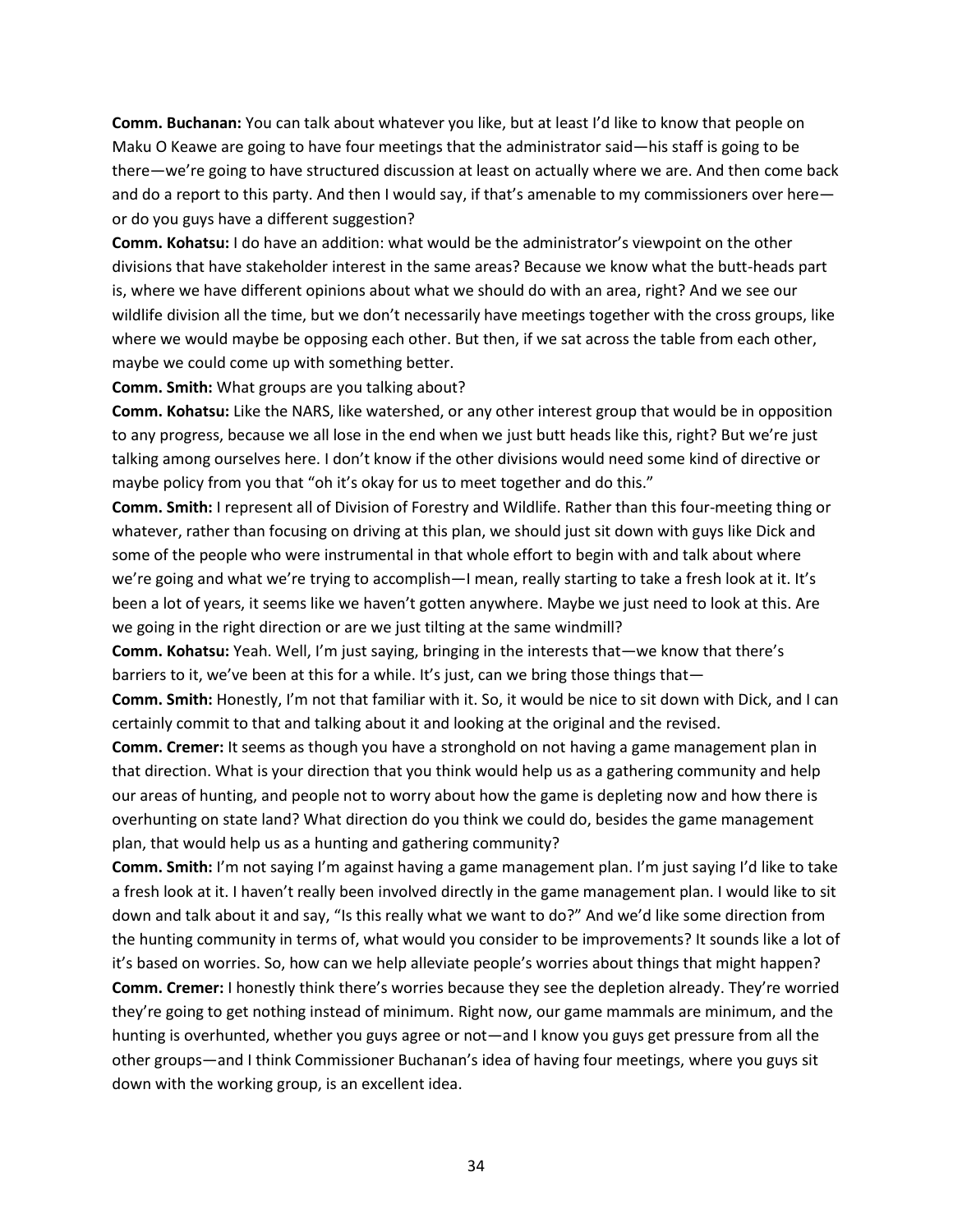**(public):** I'd just like to ask: Mr. Smith, are you aware of any other state in forestry, in fish and wildlife, that does not have a game management plan?

**Comm. Smith:** I don't know. Of course, the thing with the states, is Hawaii is unique—

**(public):** Hawaii is unique and it doesn't have one. However, and this is the mechanism of why you need to have one—

**Comm. Smith:** Well, we're also unique in the nature of our hunting program and the animals that we hunt—

**(public):** Right. But this is the reason why you have to have one, because a large amount of money that comes to your department comes from hunters across the country. Hawaii does not make the minimum for Pittman-Robinson, so you are being supported by hunters who—when they give their license tax money, their trust fund money—expect conservation and game management with protection and enhancement of the stocks to a sustainable level. As we heard from Shaya, one of the tools is a basic management plan—a count and a management plan—and 20 years dealing with this, you have to ask yourself: are traditional and customary hunting rights against federal law, when those rights are enhancing or protecting ungulates to the detriment of endangered species in a pristine environment? And I think—speaking from experience—the Department would say that that is an intrusion into the environment and those rights are not sacrosanct. Endangered species rights supersede native Hawaiian rights. Is that correct?

**Comm. Smith:** I don't believe that's correct. Honestly, I don't know, so I just won't comment on that. **Comm. Buchanan:** Yeah, don't comment on that. Don't comment on that.

**Comm. Smith:** It's a pretty complicated thing you just laid out there.

**Comm. Buchanan:** Yeah, because I have my own comments, as a practitioner.

**Unknown (public):** Tom had some stuff here, but I'm taking away a little bit from that. I'm going to read something real short here: "Components of an effective wildlife management plan include: land management goals and objectives by priority." I see what administrator is saying, how can we even get beyond that goal when land management goals and objectives are set by priority, which is threatened and endangered species, and so far, it has higher priorities than our game animals. And the second one, a resource inventory—which is something the Department, I think, is trying to work on. Site-specific habitat improvement recommendations—but we can't then because that's enhancing, so we have to throw it out, right? And a schedule for conducting management practices, which is kind of what Lori was talking about, and a record-keeping and evaluation of management efforts and the impacts on wildlife habitat. I go back to the first one, and I'm stuck there, because it resonates with what the administrator said that, "What is the land management goals and objectives?" And by priority, why do we have to have a game management plan? The priority is already set.

**Comm. Smith:** Well, I support having plans, I'm just not sure that this overarching game management plan's the way to go. What I'd like to have is a plan for every single one of our forest reserves, for every one of our land management units. I think we should have a plan at that level. I think that is kind of the level to which I would like to see planning. I'm not sure this overarching—we've demonstrated that it's a big rock to push uphill, we've been working on it for ten years and we haven't really gotten anywhere. So, do we want to keep pushing the rock up the hill? Or do we want to say, "Let's focus on site-specific plans for an area that take into account all the resources in that area." So, our focus has been to try to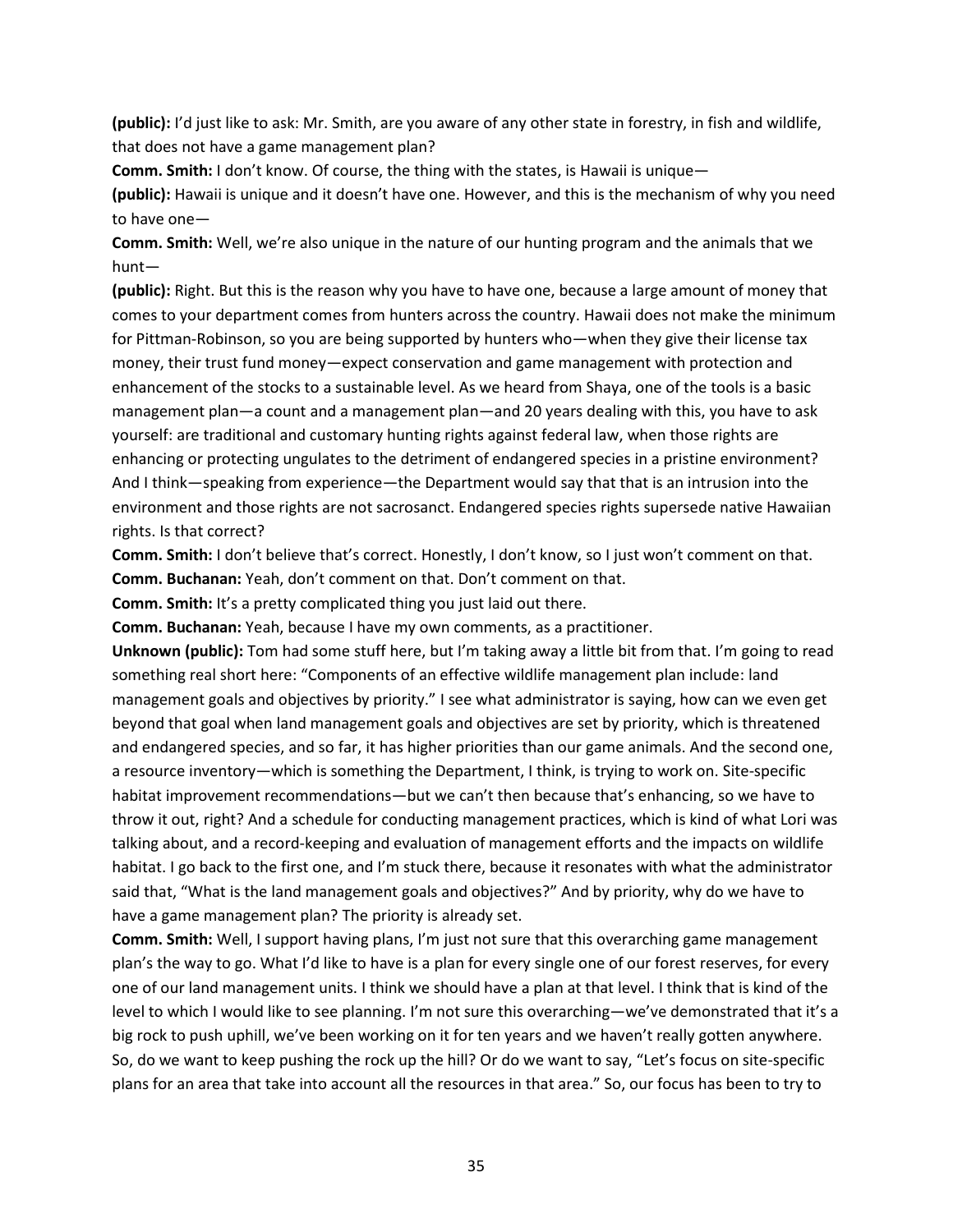get plans for forest reserves, natural area reserves, wildlife sanctuaries, and those types of things. That's where our focus is on planning.

**Chair Sabati:** Any other comments?

**Unknown (public):** A core conservation concept in Hawaii is the ahupua'a, the place of the pig. A division that is—

**Comm. Smith:** Altar of the pig. Which is where'd you put your taxes for the ali'i, who'd go around and pick them up.

**Unknown (public):** It would seem in Hawaii that honoring and replacing the jurisdiction for the native game mammal, the pua'a, would be something that would important for the State of Hawaii.

**Comm. Smith:** The native game mammal? I'm not sure what—

**Comm. Buchanan:** I'm sorry, we're having a side conversation, I apologize.

**Chair Sabati:** Okay, getting back. Administrator, we need to meet, original working group, which is here, we need to, maybe get—

**Comm. Buchanan:** I want to make a motion and then we can have a discussion. I move that we ask and we already did—

**Comm. Ruidas:** You never closed public testimony.

**Comm. Buchanan:** Oh, we didn't? Close public testimony.

**Chair Sabati:** Okay. Closing public testimony so we can move on.

**Comm. Buchanan:** Thank you, Commissioner Ruidas. I'd like to move that the working group on Hawaii Island reconvene to discuss the Big Island Game Management Plan in four meetings, just to come back with a preliminary report of where they are, and what needs to be done moving forward.

**Chair Sabati:** Any seconds?

**Comm. Cremer:** Yeah, I'll second.

**Comm. Smith:** Can I ask a question? I'm just saying: four, I think, is arbitrary. That's just a comment. **Comm. Buchanan:** Does the administrator have a friendly amendment to that motion?

**Comm. Smith:** I would just suggest that we meet and determine a path forward. You can do four, whatever. It's not binding, anyway, so.

**Chair Sabati:** Yeah, that's true.

**Comm. Buchanan:** Okay, so ask the member of the public that was on the working group.

**Chair Sabati:** He wants to meet with the working group. Do you think the working group would be open to that?

**Richard Hoeflinger (public):** Yeah, there's not much left. Everybody died. The original working group would be you and me, Lodge—Roku is ill, he told me he didn't want to—and Tim Ohashi. That's all that's left.

**Chair Sabati:** And he's serious, the rest have passed on. That's how long it's been. So, I ask you not to laugh, because the members—we put a lot of time into this, we actually drove from all parts of the island to meet at Mauna Kea State Park, and we worked really hard on this plan, and we went out into the communities to get feedback from the hunters. It was a really big task that we took on, so I ask that you please do not laugh when we say the members have passed on. Because they dedicated their lives to putting this plan together. So, I hope you can understand our frustrations and emotions that we are running through, and I hope that we can move past this and get it working. And maybe bring some other people in to help us from the community who want to volunteer to come and get involved with this.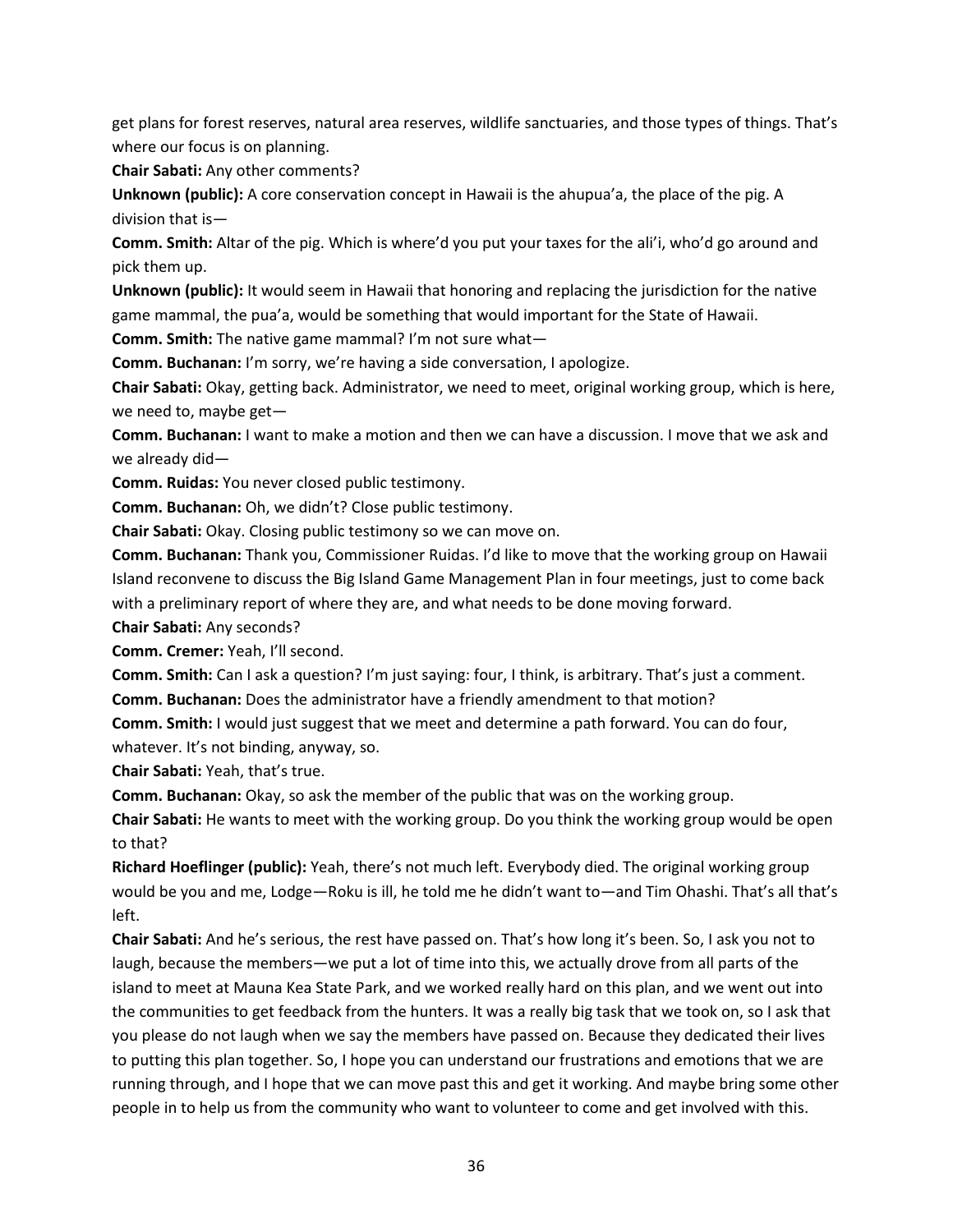We'd really appreciate it. I believe, then, if you could maybe work with Mr. Smith and set up meeting dates to come together at the table for a meeting of the minds. Let's move forward and get this done. **Comm. Buchanan:** Mr. Chair? I think it's too open. I would like a little bit more structure to that discussion, because what I don't want to happen is—since people already passed away that served in the initial, and we're all not spring chickens around here—I would like to at least have something more concrete, because I'm assuming that these documents are very large and voluminous, I'm just imagining it. In order to have a productive meeting, one would have to read the materials, which would be the old plan and the new plan. And then have some sense in their mind moving forward. I mean, to really have a productive meeting, you would have to know what transpired, the history and everything to see where you came from, and then you can say, "Okay, this is where we are." I don't think you can do that in one meeting, and I think we need a time-lapse in order for the working group to gain more members. I see Tony in here, I'd like him to be a part of that. I'd like Ryan to be a part of that, that's just from the community perspective. And anybody else that wants to throw in.

**Comm. Smith:** That's fine, I'll agree to four meetings.

**Comm. Buchanan:** And the timeframe of when they can start. And make sure, we humbly ask our awesome staff if they can provide those materials—old plan, new plan—to the working group members so they can digest all of that information before they meet.

**Chair Sabati:** What kind of timeframe are you looking at?

**Comm. Buchanan:** That's a good question.

**Richard Hoeflinger (public):** One thought that has served me well—and I'm probably the oldest person in this room, by far—the productivity of any meeting is generally inversely proportional to the number of people that attend. So, you don't want to get a huge group—you're going to get nothing. You're going to get everybody's opinion. We held twelve meetings in the two-and-a-half years that we worked on the game management plan, and I think the most we had at any meeting was six or seven people. You may want to put some kind of reasonable limit on your participation if you want to get anything out of it. **Comm. Buchanan:** So, you're good with just you and John, and maybe Ryan and somebody else, meeting with da kine?

**Richard Hoeflinger (public):** Sure thing. Whoever you choose.

**Comm. Buchanan:** It's up to you guys. This is your game.

**Richard Hoeflinger (public):** Well, if you want to get any of the original people, I named them: it would be John, myself, Tom Lodge, Tim Ohashi. I think that's all that's left.

**Comm. Buchanan:** Okay. You guys see however you want to move forward with that.

**Chair Sabati:** Okay, so why don't the four of us get together, and—

**Richard Hoeflinger (public):** I have no problem with Ryan and Tony being part of this.

**Tony Sylvester (public):** I can't do that—I'll be honest with you guys—because I can't get past land management goals and objectives by priority. It's already stated out. There's nothing we can do with a game management plan, other than putting things in writing. If we can't enhance animals, basically on any level, we just have hunting.

**Comm. Buchanan:** So, why is the Department introducing game birds?

**Comm. Smith:** We don't talk about game birds much. A lot of the focus is on game mammals. We can do active management on game birds, and we do. That's an area where we can really make some—I think we have a really good game bird program.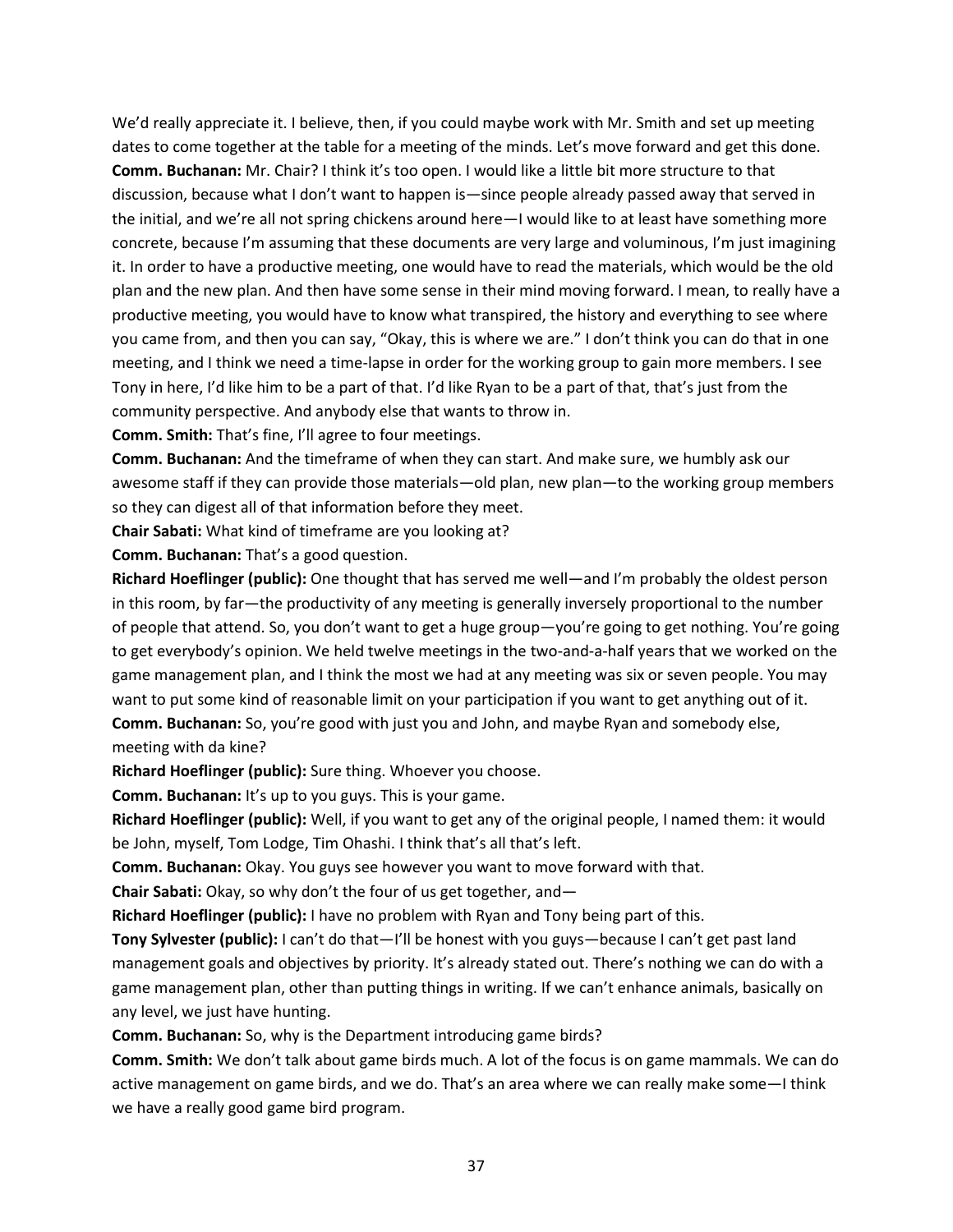**Comm. Buchanan:** It's not a true statement, is all I'm bringing up. That they do enhance game.

**Tony Sylvester (public):** But it's site-specific. Mauna Kea, Puu Waawaa, Puu Anahulu. You start getting into different areas, different restrictions, different species—it just doesn't end.

**Comm. Smith:** Well, that gets back to my point of site specificity in planning.

**Tony Sylvester (public):** We have to take each site specific and apply a game management plan to that particular—they look at all the other obstacles that they have, threatened/endangered species, habitat conservation plans, whatever other things going on there—

**Comm. Buchanan:** But that's the overarching plan. Within that we have sub-area plans.

**Tony Sylvester (public):** But the outcome is, you already know you can't. If an animal is eating a plant in there, we can't do anything to enhance that animal, and we have just what we have right now—open for hunting.

**Comm. Buchanan:** Okay, we're going to have to have that discussion when you're part of the working group. Because I respectfully disagree.

**Tony Sylvester (public):** I'm just throwing it out there, so you think about that.

**Chair Sabati:** Anybody else? Commissioners? What time are your flights?

**Comm. Buchanan:** Maybe a show of hands: who's leaving today?

**Chair Sabati:** Who's flying out today?

**Comm. Buchanan:** Everybody. What time do you guys have to be at the airport? 6:00, 3:00, 4:45.

**Comm. Smith:** Well, we're pretty close, huh? That's all the heavy stuff, we're looking at a schedule going forward, and announcements and adjournment! We can do that in the next fifteen minutes!

**Comm. Buchanan:** Okay, order. We're not on a break, sorry. We're going to wrap up at least this game commission. Commissioner Ruidas, I heard you ask the chair.

**Comm. Ruidas:** Yeah, so set a timeframe to this thing: maybe the first workshop with the working group finished in two months, before our next meeting, so that they could give a report. And then go from there, how many sessions or meetings are you going to have after that.

**Chair Sabati:** I think that's a good idea.

**Comm. Ruidas:** So, set the first one first.

**Chair Sabati:** Okay. You agree with that, Richard? The suggestion from the commissioner was, within two months we have the first meeting, so within two months we can report back to the commission. **Richard Hoeflinger (Public):** Whatever you all want to do.

**Chair Sabati:** Any other comments before we move on? All right, moving on.

# **ITEM 8. A short report from each commissioner summarizing their meetings with DOFAW staff on the island that they represent.**

**Chair Sabati:** Why don't we start on your side?

**Comm. Jury:** On Oahu, we've had very successful meetings in transparency and communication between us and the wildlife manager, and DOFAW in general. Just continuing to get updates, but otherwise things are going well. They keep us in the loop. I think early on, like I said last year in June, they talked about certain acquisitions that are coming up, and they're keeping us on that timeline, moving forward to provide more hunting areas on Oahu, as well as having an open door and open dialog for input from the hunting community, and also looking at certain areas where the hunting community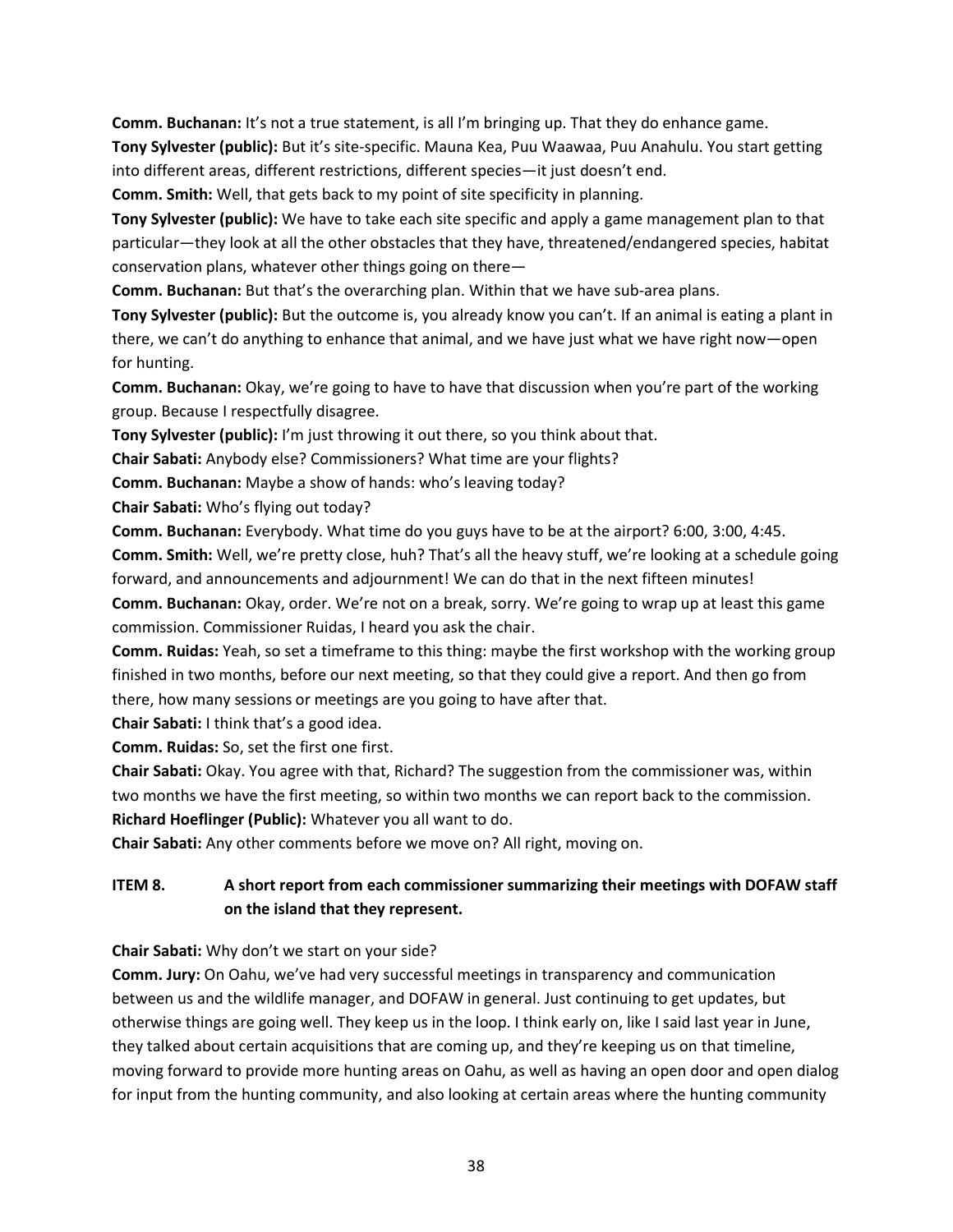can assist. Just overall: I think for our report, communication has been going really well. We're happy that Oahu has a wildlife biologist that just got brought on last month, so that's going to help lead the discussion going forward with the commission as well as the hunting community. And of course, the wildlife and forestry managers support hunting in other areas that are not necessarily the direct PHA, and moving forward in acquisition and talking to other landowners because of landlocks. All this discussion we're just kind of in the loop—so we've been told this, and we're always up to speed on what's going on, as well as helping to support if we find certain areas that we'd be able to access and maybe do some control work. I think the overall communication and transparency between the commission, DOFAW, and the hunting community on Oahu is only growing and getting better. **Chair Sabati:** Nancy?

**Comm. Timko:** I concur.

**Comm. Cremer:** I represent Kauai. For me, I think communication between us and Lindsey's folks is pretty good now. I like it. Lindsey calls me on occasion, I call him. Some things we're working on: trying to improve the Wailua GMA—the bird management area—enhance the place, maybe put birds there, like I was doing on Koke'e. The Unit A lease, the last I talked to him was September. I don't know if maybe they met with Hawaiian Homes as far as the lease being extended. I know they were trying to work on a ten-year lease for certain sections, and they wanted to give them a five-year lease in another section. Then Lindsey's guys have been working on doing archery hunts, trial basis which will be in areas that have never been hunted before, which were totally shut off to hunting. We're starting with the Sleeping Giant, which is Nounou Mountain, and doing six months trial basis—hopefully going start at the beginning of April. Trying to get up the signs and get together with the hunters as far as rules and regulations, put up boundaries. Looking at opening other sections, probably the GMA for archery during the non-bird hunting season, which I think is excellent, because the archery hunters on the east side don't have a place where they can hunt, they have to travel far. I talked to Lindsey about Camp 10/Sugi Grove road, he referred me to Parks. I talked to the Parks guy over on Oahu as far as the road being damaged and not getting fixed. I guess Lindsey's boss said that's not their road to fix, that's Park's road. I don't know if you guys can do some kind of communication—Lindsey's hands are tied. I talked to Parks, but they didn't get back to me yet. Other than that, I'm really satisfied, and I thank you, Lindsey. I appreciate the communication, which we never had before.

**Comm. Smith:** Where's that road? Koke'e?

**Comm. Cremer:** Koke'e. The section where they just fixed those three bridges, just beyond that, going up to the Alakai trailhead. You've got a big turn that is really bad that the hunters have been complaining to me about.

**Comm. Smith:** Okay. I can talk to the State Parks administrator about that.

**Comm. Cremer:** Yeah, I took a ride in there one week, and I just spent a week up there going around talking to the west side community to touch bases, and that was one of their main concerns. I went through there and it's pretty dangerous. We actually made the women and children get out of the truck to go past that area. Other than that, everything's good.

**Chair Sabati:** Thank you.

**Comm. Kohatsu:** East Hawaii. I haven't seen Joey in a while, but everything's good so far. We've got no new eradications, so no one's in my ear crazy yet. But I did however get to talk to DOCARE—they're doing an amazing job, definitely wrapping up their patrols and they're just super busy, catching a lot of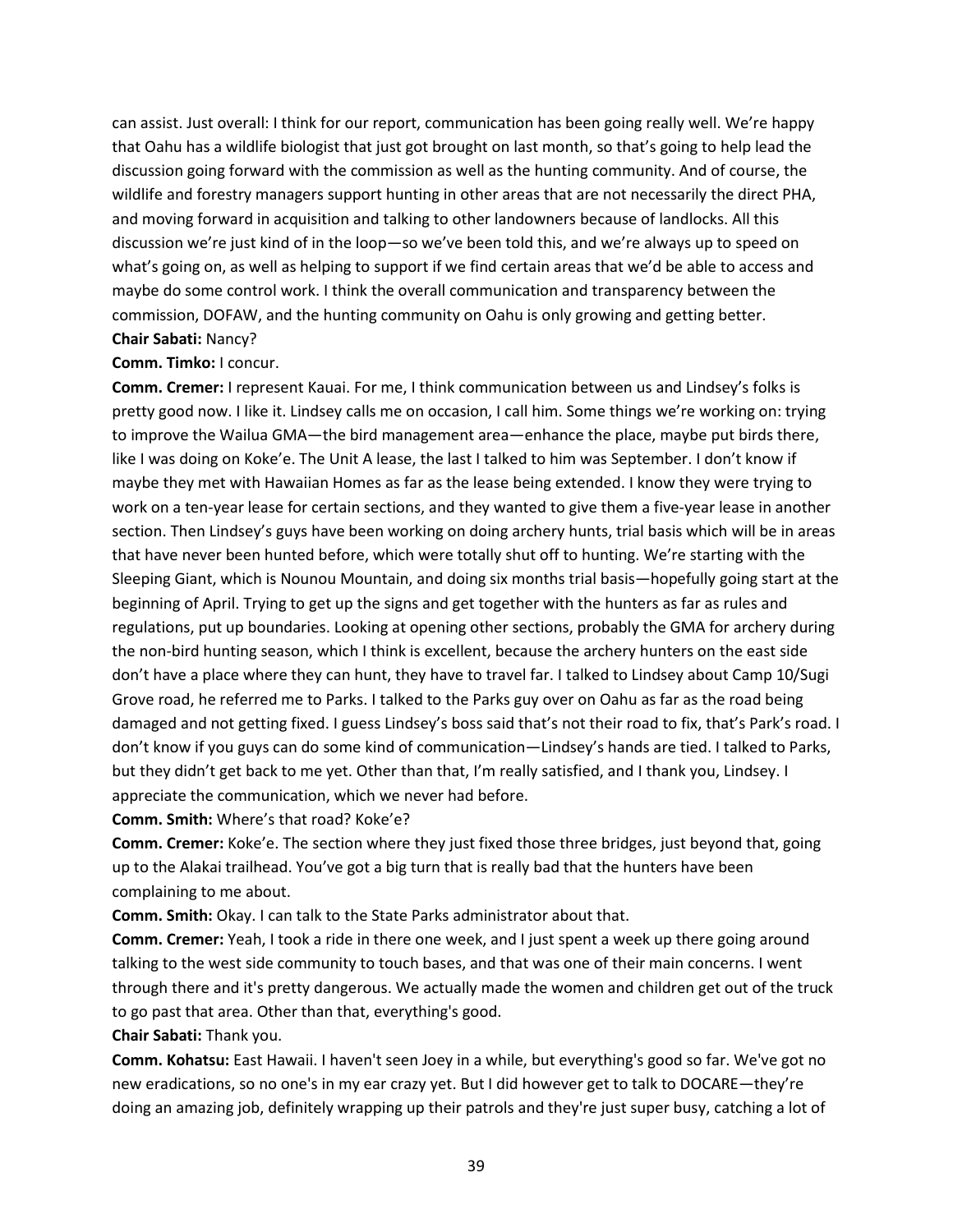poaching, catching a lot of guns in the wrong areas. They've got the new shooting area going on at the 16-mile marker, it's been used pretty well, but there have been some problems and things like that, but they're cleaning it up, trying to keep it all good. Other than that, pretty good.

#### **Chair Sabati:** That's it?

### **Comm. Kohatsu:** That's it, yeah.

**Chair Sabati:** Okay. Jon Sabati, West Hawaii. I've been pretty busy, haven't had the chance to meet with Kanalu. He's been busy fighting fires and all the other stuff that's been going on in West Hawaii. I've been meeting with hunters on the west coast and tending to some medical concerns in my family. But meeting with resident and non-resident hunters, there's been concerns about hunting notices, tags, and so forth, and I had a brief discussion with Kanalu, so we're going to be working on remedying that situation. I made a suggestion on tags, Kanalu enlightened me telling me how much it cost to make tags. I was explaining to him how they do tags in the mainland, examples like the turkey tags. What they do is, you just print it out like you print out your license online, and it's the hunter's responsibility to attach it to the game they harvest. So, we're looking at improvements in some much-needed areas. We also talked about season announcements and having them updated, because they're over there in regulations—but if you look online, it's the old ones, not updated. So, working with DOFAW to get those updated, because if you look up game bird hunting rules, game mammal rules, look at the edition that was printed up—for example, the spring turkey one—you look it up, and it's March 1<sup>st</sup> to 31<sup>st</sup>, but now when it's released it's March 1<sup>st</sup> to April 15<sup>th</sup>. So, there's confusion, and we're looking at remedying that, and I think it's a simple fix. There's other concerns from the hunters, and I haven't had the chance to meet with Kanalu in his habitat. A lot of this fireweed is a big concern and how it affects game birds and game mammals. And I think we can move forward. I think it's a good thing. Kanalu's been really good with giving us information when requested, so we're looking forward to working more with him in the future. It's just that our area's so big, he's so busy, we're going to set some time to get it done. **Comm. Buchanan:** Thank you, Chair. For the island of Molokai, since our last meeting I went and joined the Molokai Bowhunters Association, because they're the only group that has a formal group—part of the National Federation, so they're sanctioned. But they are an archery club—bowhunting—and they don't have any real issues, because Molokai Ranch actually gives them a space to do all of their hunting. So, they don't have any real big issues when it comes to hunting. I did attend one of their meetings recently, and they were discussing—they have tournaments, but that also lead to discussion about rogue tournaments that the community comes up with if they're either fishing, pig hunting, who has the biggest deer, all that kind of stuff. The consensus was amongst them that they really don't support that kind of hunting tournament. And it might be something if it gets to the point where it's impacting what they feel are their hunting areas, then they might want to look at doing something. I'm concerned because we don't have a Maui representative, so I called Shane recently and we had a really short discussion about that. So, I felt that I really needed to try to help the Maui DOFAW staff until we can rectify not having a Maui representative. That's why the first motion we made about rules and practices and procedures is really important, because this is an issue we need to address. If Maui's commissioner never came to a meeting, was sworn in but never attended, we don't have any rules in place to say, "Guess what? We need to go back to the governor and we need to get another commissioner." We don't have anything that says that we're authorized to do that—so, we need to write it. With that, Shane did share about the Kanaio project—obviously something that he has been floating for centuries, but I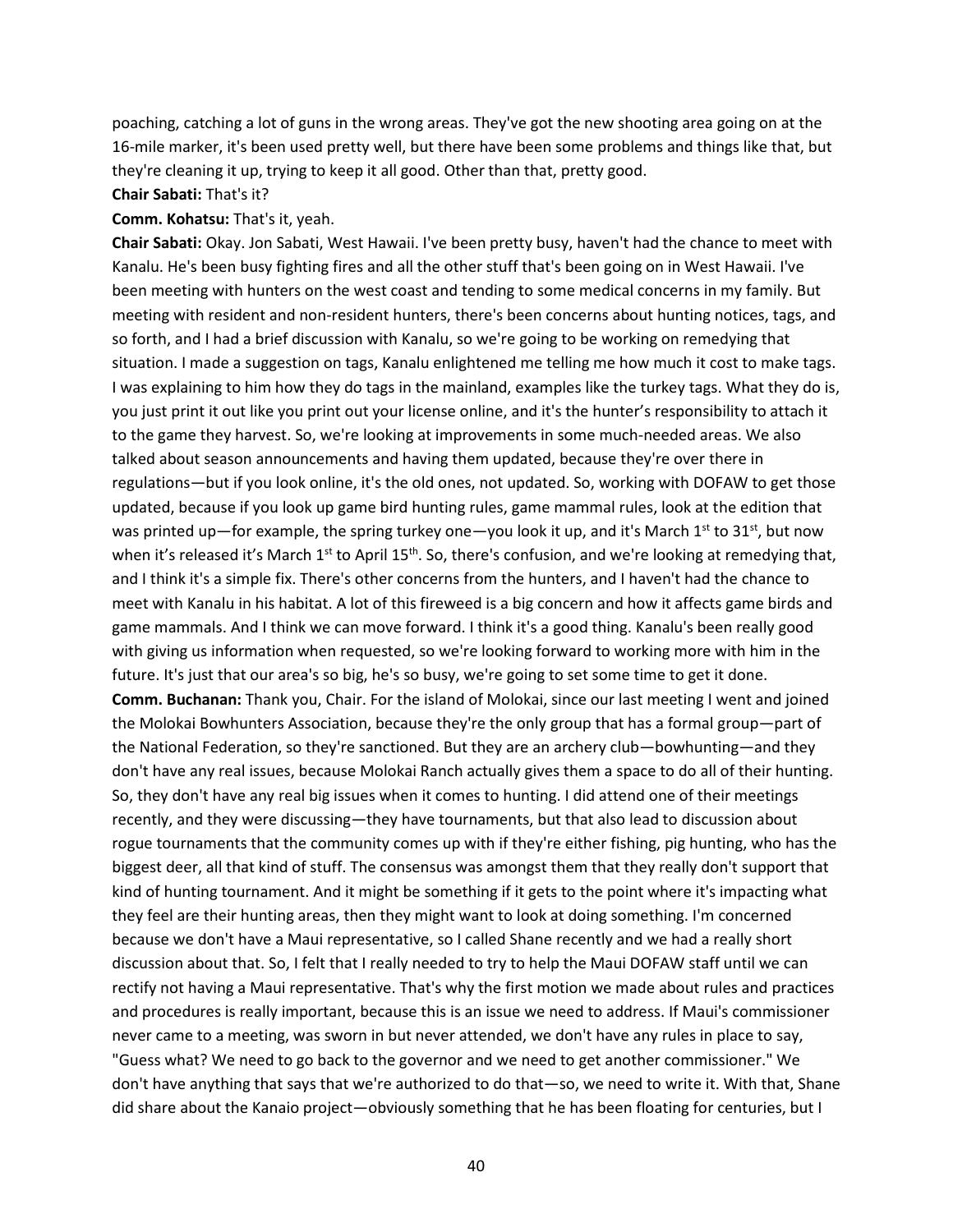don't know—so I called the project manager of SWCA, Francis Quitazal. I got some maps, I familiarized myself with the project, and I'm also aware of what's blowing up now in social media with the Kahikinui project—now I guess I switched from Molokai reporting to Maui, we can tag team because we're part of Maui Nui! There's a lot of misinformation out there on social media with the Kahikinui project. I understand they're having a community meeting next week Wednesday. It also includes the Department of Hawaiian Home Lands. DHHL is just starting to get proactive, because us old guys—we're not on social media, we're not on Instagram and Twitter and Facebook—so there's a lot of cyber bullying I'm aware of that is transpiring on the project. It was on the news last night, anybody see it on the news last night? Okay, it was on the news, Ben Gutierrez reported on it. So, it's definitely an issue that's quickly developing. I talked to the lead person in charge of the Kahikinui project, or the contractor that was hired—Jake Muise—talked to him last night, and they're aghast, they're really shocked, because this is a community. It involves Hawaiian Home Lands, and has the designation of being a kuleana place, the first designation by Hawaiian Homes, and the community decided to protect their forest. They decided that they were going to manage it—that's my understanding—and they went out and asked a private entity to do that versus the Department to do that. I could be right or I could be wrong, but I wanted to raise that. Other than that, there's just the regular stuff going on, but we also talked about the impacts of deer, because Molokai and Maui have got plenty of deer. They're impacting farmers. My biggest complaint on Molokai is farmers being impacted by deer, from the ag perspective. And in Monsanto, in their fields, they all took the proactive stance that they were going to deer fence all of their thousands of acres in, which they did, or are doing. So, that's about it. We're forming a working group to include NRCS, water conservation, USDA, farmers, and then hunters, and we'll try to work through that, and then we'll let you guys know what our plan is. Thank you.

**Comm. Ruidas:** So, Lanai report. First of all, I agree with Lori: we're part of Maui Nui, but we're getting calls from Maui telling what kind of stuff is going on over there, problems that they have. I don't want to step on the Maui guy's toes. But anyway. So, the three things we talked about with Shane De Mattos—I had said that in the last meeting on January 17<sup>th</sup>, page 25 and 26 in the minutes—so the first one was the archery extension, one more day to the archery week. So, it gives the hunters two weekends of opportunities for hunting. Second one was the lease. So, it passed, and they extended the lease for three years until February of 2018, in which they have to make a management plan, and I believe Shaya and Jim went to Maui and had a meeting with Pūlama, and they told me that you were there, and they were there, and you guys collaborated, I guess. And we need to do that to get a ten-year lease, and we have less than three years to do it now. The third one was the Mouflon. We have strong concern about the Mouflon season, the quality of the herd that we have there. I had a meeting with the hunters on the 6<sup>th</sup> of March, and I haven't gotten to get all the full details written out yet, in which time I'll formulate that and talk to Shane on that. Oh, and there's deer season right now, so everybody is really busy hunting and shooting animals.

**Chair Sabati:** Thank you. Any questions? Comments? Okay, none. Moving on.

# **ITEM 9. Updates on commissioner's terms expiring and funding for GMAC past 6/30/2018.**

**Comm. Buchanan:** That would be Shaya?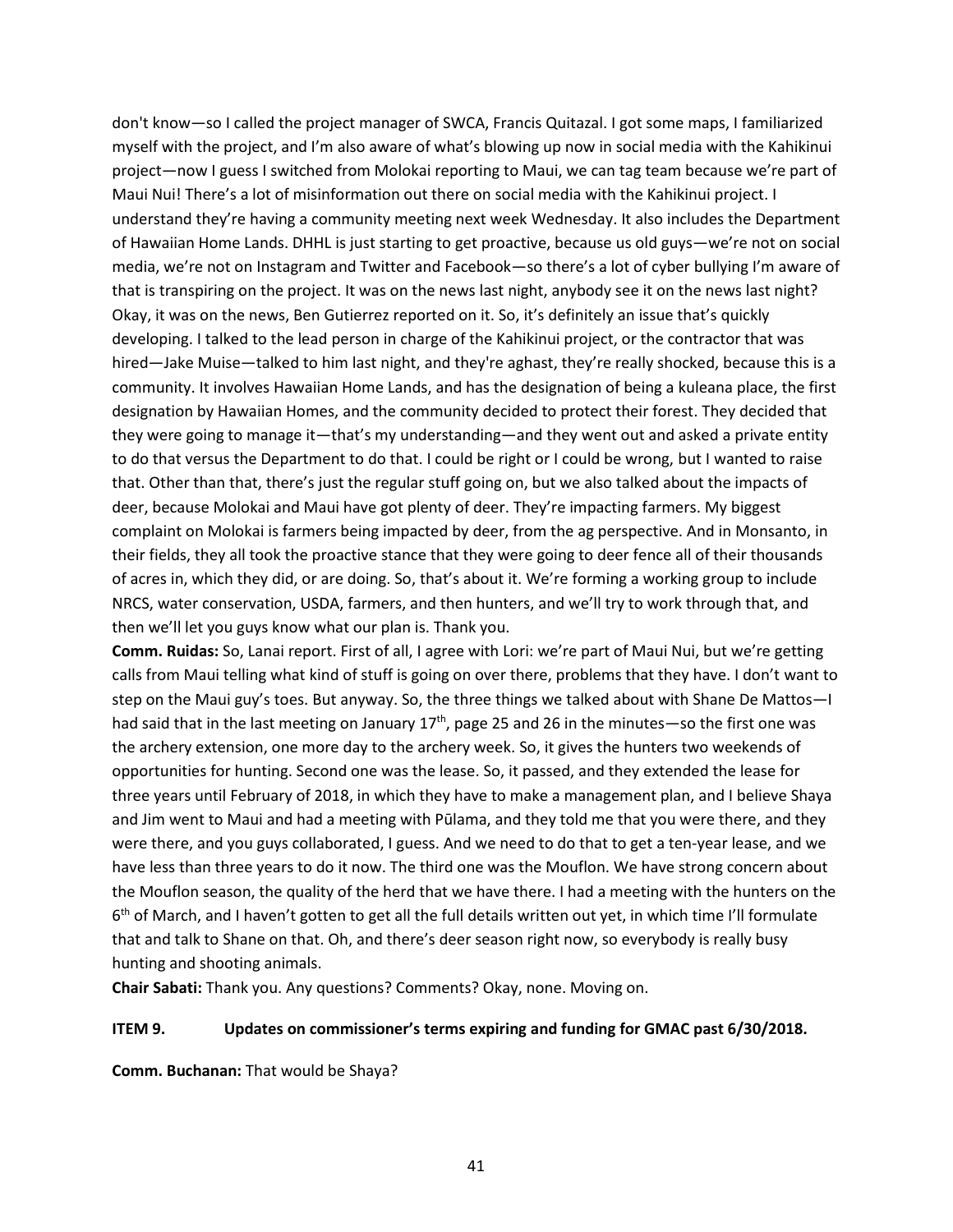**Shaya Honarvar (DOFAW):** So, there are two commissioners' terms coming to an end on June 30<sup>th</sup> of this year: Jon Sabati and Stan Ruidas. I received a letter from commissioner Ruidas, but I didn't receive one from Chair Sabati.

**Chair Sabati:** Because I have some medical concerns in my family, I'm actually visiting the doctor tomorrow. So, the decision will be made tomorrow and you'll be getting a letter from me.

**Shaya Honarvar (DOFAW):** Okay, so I contacted Shannon Ibara and she gave me the deadline of February 28<sup>th</sup>.

**Chair Sabati:** Oh, so I missed the deadline.

**Shaya Honarvar (DOFAW):** Yes. If there were commissioners who wanted to stay on and continue, she wanted the commissioners to submit a letter. And then if you weren't continuing, then if you had suggestions for other commissioners, you could suggest that before the deadline, which was the 28<sup>th</sup> of February, as well. I can contact her again and bring it up and see if there is anything we can do about the deadline, but I'm not 100% sure.

**Chair Sabati:** Okay, just let me know.

**Shaya Honarvar (DOFAW):** Yes. And then for the letter from Stan Ruidas: he would like to continue for another year, and that was written in the letter, and I personally brought that letter to Shannon Ibara. **Chair Sabati:** What about the funding?

**Shaya Honarvar (DOFAW):** So, this item was brought up by Commissioner Timko, what we are going to do about funding for GMAC past June 30<sup>th</sup>, because we have funding until June. And the answer to that question: I do not know. The one option is probably Wildlife Revolving Fund, but we need to talk about that. Just for your information, the cost per meeting is about \$1,500.

**Comm. Buchanan:** Sorry, I have one question on the budget. So, on the budget, where are we at? Are we okay, not okay, we have to ask for money from someplace else?

**Shaya Honarvar (DOFAW):** No, on the current budget, we're actually really good. The commission should spend more money.

**Comm. Buchanan:** Oh, okay! Well, we never had lunch yet—no, I'm just joking.

**Shaya Honarvar (DOFAW):** I have done the accounting, but I need to go back and doublecheck it because some of the coding strings were incorrect. So, I need to make sure that that's the case, but I believe an estimate: we've used somewhere between \$7,000 to \$10,000. I believe it's more around \$7,000.

**Comm. Buchanan:** Okay, thank you.

**Chair Sabati:** Okay, moving on. We actually moved ITEM 2, so we'd like to get back to that.

# **ITEM 2. (MOVED UP) Action Required: Approval of minutes from Jan. 17, 2018 GMAC meeting.**

**Comm. Buchanan:** I wanted to ask that something be taken out of the minutes, Mr. Chair. The item was on page 6, and at the end Andrew Choy from Hunter Education was presenting, and he made a statement. I consider the statement hearsay, so I wanted it stricken from the record. He said, and I quote, "I'll just add, though, if you look at hunter incidents that have happened within the last five to ten years in Hawaii, most of the fatalities, they've been with experienced hunters." I didn't see anything to validate that statement, so I'd like that statement to be stricken from the record. **Comm. Smith:** I don't think you can strike things from the record.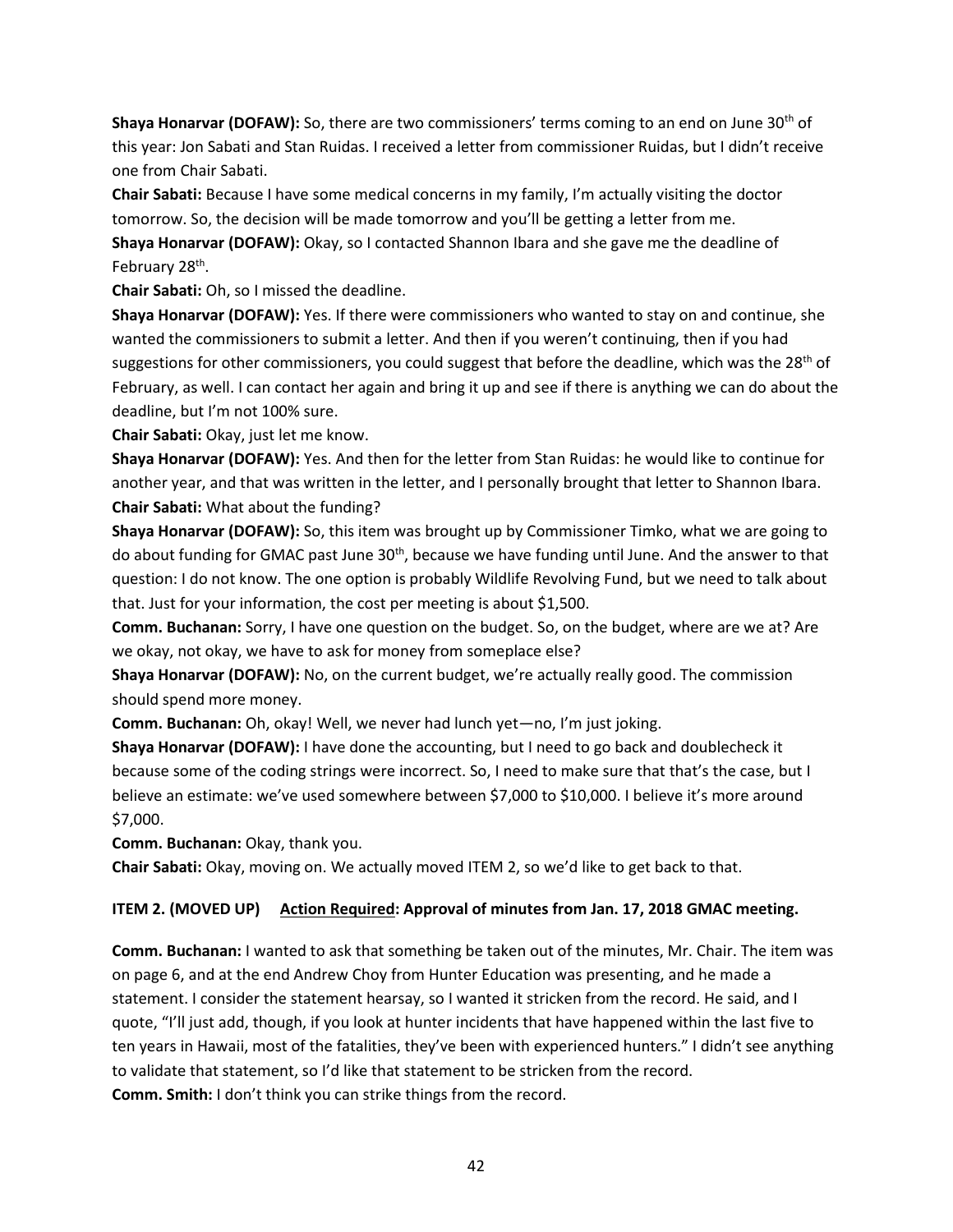#### **Comm. Buchanan:** Why not?

**Comm. Smith:** Because the record just reflects what happened at the meeting, it doesn't mean it was accurate or not. It's just, that's what was said. So, I think the minutes should reflect what was said. **Comm. Buchanan:** But this is draft minutes.

**Comm. Smith:** I know, but the minutes reflect what happened at the meeting, not whether you think they're correct or not, whether you agree with the statement or not. I don't think you can strike things like a direct statement from the minutes just because you don't think it was an accurate statement. **Comm. Buchanan:** This is a legal record.

**Comm. Smith:** And that is was what was said in the meeting.

**Comm. Buchanan:** Yes, Shaya?

**Shaya Honarvar (DOFAW):** I completely agree, you can't just strike things off of the record. But what you can do is contact Andrew and make sure he made that statement.

**Comm. Buchanan:** How about I give feedback on the agenda item, which is adoption of the minutes? I will do so on the record. That's going to be part of the record of the minutes of this meeting. Okay? So again, feedback. Mr. Chair: page 6 of January  $17<sup>th</sup>$  draft minutes, Andrew Choy, Hunter Education Program, stating that "the hunter incidents that have happened within the last five years in the state of Hawaii were by experienced hunters." Unless I see valid proof of that, I would disagree with that statement. He goes on to expound, just arbitrarily talking about different cases where people have died. So that's one, and there's another one. I want to state on the record: it looks like, from the minutes, that at some point in time, the beginning of the meeting started off with no quorum, and at some point on time that moved to have quorum, so you could be legal in taking votes. So, I did want to mention that. There's no distinction, but on the record, administrator says, "We can't do this, we have no quorum." Again, at that point it looks like Administrator Smith was kind of running the meeting, because I see him jumping in, and for the record, I don't think that the agency should be running the Game Management Commission meetings. That's why it's important for practices and procedures to be done for this, because we advise the agency—this is not the agency's commission, this is the hunters' commission. **Comm. Smith:** But the agency is on the commission, and there was no one else there: you didn't have a Chair, you didn't have a Vice Chair.

**Comm. Buchanan:** Yes, we did not, and that's why I said it's important for us to have rules that have that distinction.

**Comm. Smith:** Yes. That'd be great. I just filled in because there was no one else there to do it. I was trying to run the meeting in an efficient fashion, I wasn't trying to guide anything.

**Comm. Buchanan:** I know that, but it seems like what happened to me is that it got contentious. And I think it wouldn't have gotten contentious if the agency wasn't running the meeting. That's my observation. So, it looks like it got a little bit contentious because you had a considerable amount, or at least more than five people, from the public testifying.

**Comm. Smith:** My statement on that would be that it got contentious because people were trying to talk about things that weren't on the agenda, and I was saying, "This is a commission meeting, it's controlled by an agenda, you can't just talk about whatever you want." So, I was telling people they couldn't talk about anything they wanted, they needed to stick to the agenda, and they got upset about that. I'm sorry, but I think that's a legitimate way to run a meeting. It's not just stream of consciousness, whatever you want to talk about—there needs to be an agenda item. That's when people got mad, and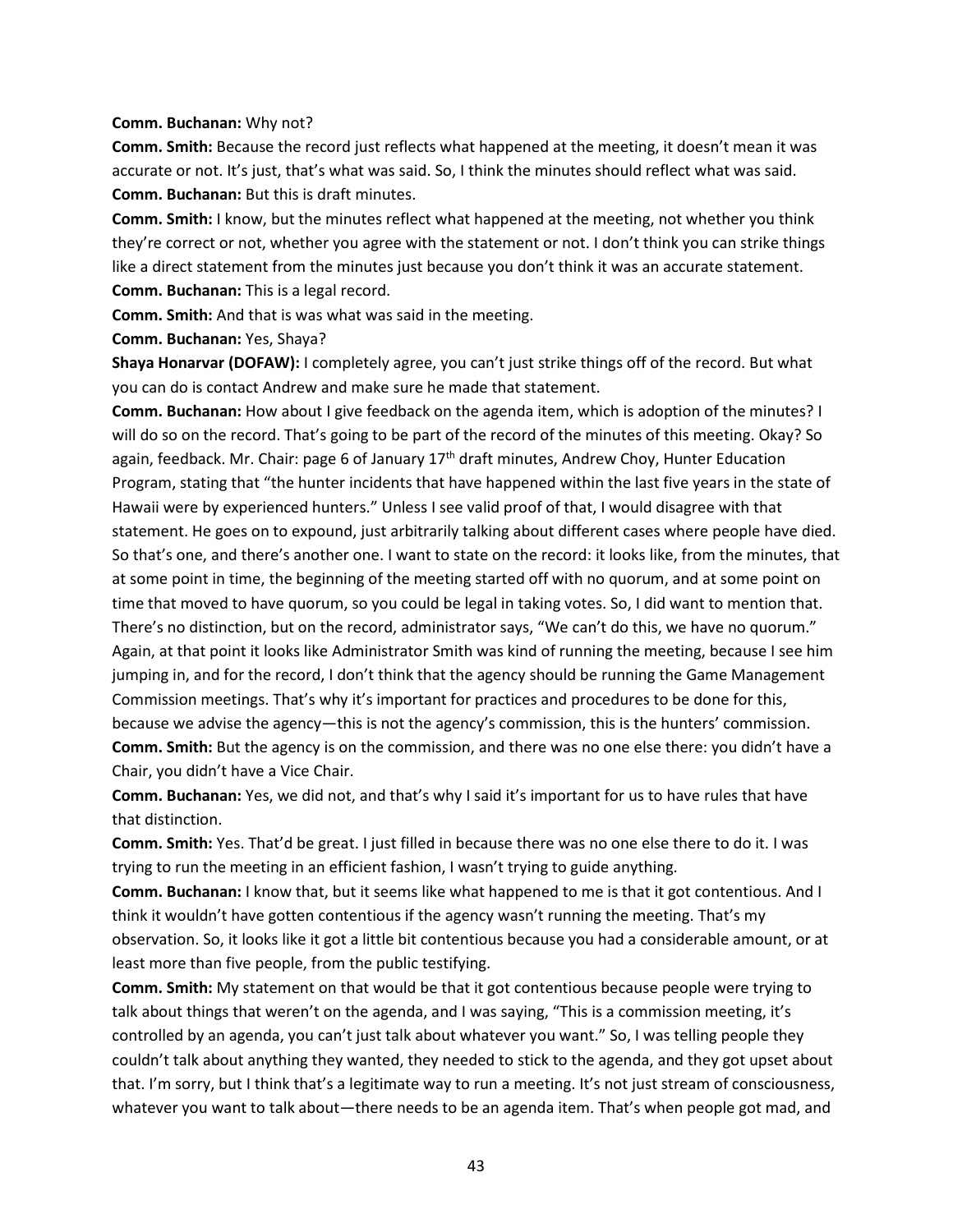one of the guys who got really mad—I actually let him go on for a long time, a few more minutes and DOCARE would've shown up and taken him out of there. There was nothing on the agenda about what he was talking about.

**Comm. Jury:** May I say something? One: he's right, he did ask us about the meeting. We felt we weren't comfortable running the meeting—or the commissioners that were there—so he did ask before he started to run the meeting. Two was that: the response from the community at the January  $17<sup>th</sup>$ meeting, it only came out from community input when we moved to the item of a short report from each of the commissioners. So, when Oahu did report on the update of what's going on with the feral goat situation, then the community came in after that. But in terms of why the meeting was being run by Administrator Smit, it's because at the time, I felt like that was our best option.

**Comm. Ruidas:** I think on page 21, if you look when Commissioner Kohatsu enters, then we have a quorum, so we should input "quorum was present." And yeah, that day was action, yeah? **Comm. Buchanan:** Yeah, action. Commissioner Jury, is there anything else that happened in the meeting that we should be aware of for the members that weren't able to be there? And I apologize, because I wasn't there, Chair wasn't there, Cremer wasn't there.

**Comm. Smith:** Can I mention that the one guy who got really mad—and was just going off on me—was mad because we had it on that day, which was the commemoration day, which you requested that we meet that day? So, I took quite a bit of flak from that guy for having it that day, when in fact it was you who requested that day, and you weren't there! So, I took some arrows for you, I just want you to know. **Comm. Cremer:** It actually was me, too!

**Comm. Buchanan:** Well, just to clarify, we set our date before the march people set their date. **Comm. Smith:** I'm not saying I have any problem with that, I'm just saying that some people in the public had issues with why we chose that day.

**Comm. Buchanan:** I see that they had issues with that. That's the only thing, I think it's just better that the commission work within ourselves to try to keep that, because we already know that most of this stuff is already contentious, and that's why we sit here, and we're just trying to be that buffer in a really structured way to be helpful and work together. That's okay, I'm going to let the rest go.

**Chair Sabati:** Okay, any other comments? Okay, so, motions? Motion for approval of the minutes. **Comm. Ruidas:** You need a motion to amend it.

**Comm. Buchanan:** Me? I cannot because I wasn't at the meeting. I just commented on the minutes. I'm going to abstain, because I'm not sure if I should be voting on the minutes when I wasn't there.

Commissioner Ruidas moves to accept the minutes from the January  $17<sup>th</sup>$ , 2018 GMAC meeting with the amendment of "quorum was present after Commissioner Kohatsu entered." Commissioner Kohatsu seconds. All in favor, except Commissioner Buchanan, who abstains. Motion carries.

### **ITEM 10. Set future meeting schedule and potential Agenda items.**

**Comm. Cremer:** Where is the next meeting? Is it Kauai? Is the meeting in Kauai? **Shaya Honarvar (DOFAW):** I think we should do it like we did last time. So, if it's going to be on Kauai, we should talk to the staff about where we're going to do it, and what the available dates are before we set the actual meeting date. But maybe we should say, "Okay, which month? Is it going to be April,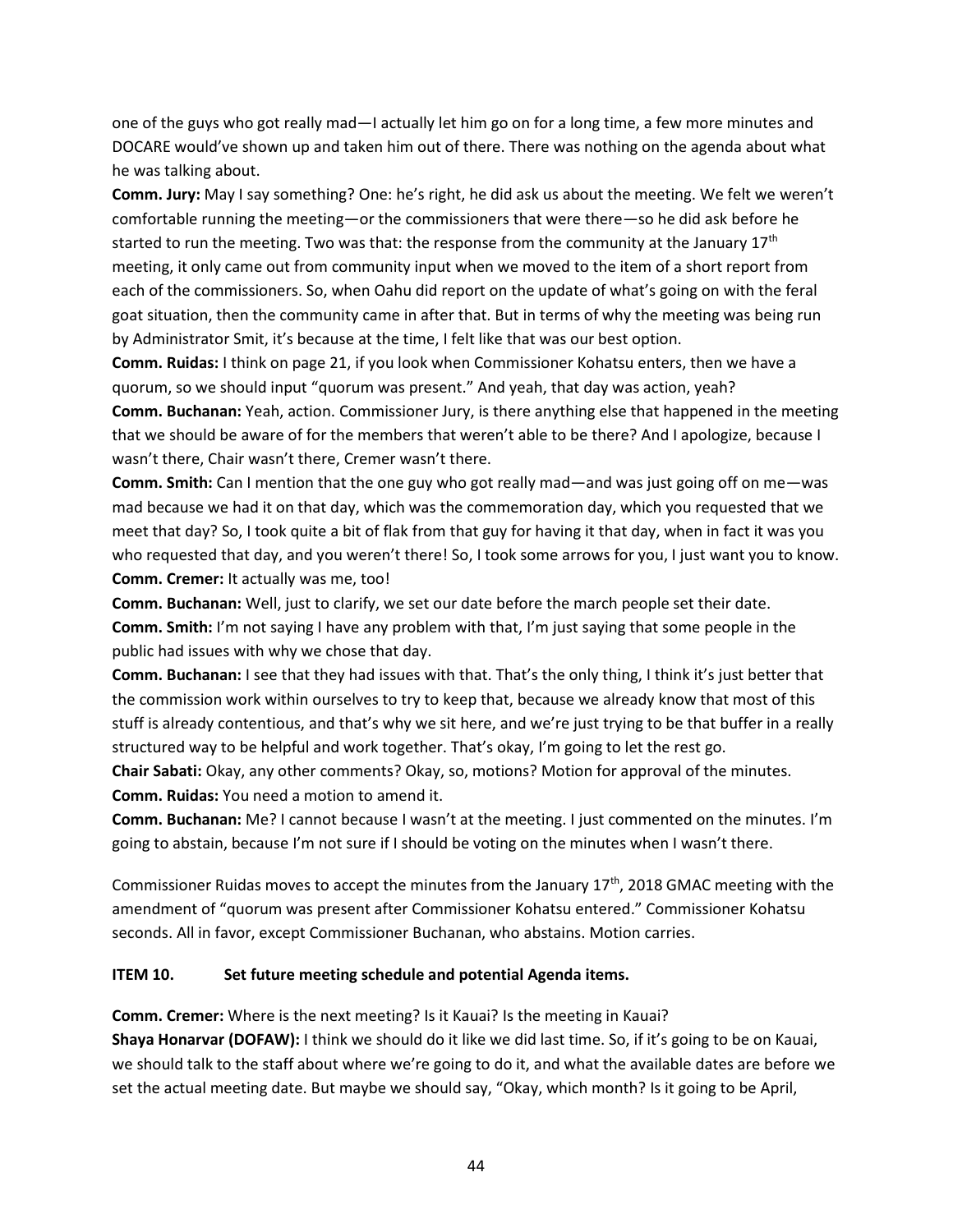May?" Just choose one month, and I'll look into it. Give me a two-week period, and then I'll send a couple of potential dates around.

**Comm. Ruidas:** So, we have funding for one or two more meetings? **Shaya Honarvar (DOFAW):** We have funding for another 20 meetings if you wanted to. **Comm. Cremer:** So, we're going to do two-day—you want a site visit on Kauai? **Comm. Buchanan:** Is Commissioner suggesting that we go to Kauai? **Comm. Cremer:** Yes. **Comm. Buchanan:** Would it be a good idea to go after the Legislature closes, so we know what bills have transpired? This is already March. April? May? June?

**Comm. Ruidas:** Fourth week of May? You have to work on that report.

**Comm. Cremer:** Fourth week of May is good.

# **Meeting tentatively set for 4 th week of May 2018.**

**Chair Sabati:** Potential agenda items?

**Comm. Buchanan:** We can work on them like we always do—we have plenty that came out of the January 17<sup>th</sup> meeting—with the understanding that we're going to have at least one report from the working group on the game management plan. One last thing: if I can ask staff—I suggest following up with Ibara on Chair's not putting the letter in by the 28<sup>th</sup>. Can you see if they can waive that because of medical issues?

**Shaya Honarvar (DOFAW):** I will definitely look into it.

**Comm. Buchanan:** Okay, thank you.

**Shaya Honarvar (DOFAW):** My understanding is: you will let me know whether you would like to continue or not, and then I'll contact Shannon.

**Chair Sabati:** I'm going to find out tomorrow, I have a doctor's appointment tomorrow.

**Shaya Honarvar (DOFAW):** And for the agenda items, may I please request that when you email me the agenda items to be very, very clear what you would like to see on the agenda, as if you were writing the item. Sometimes I get one or two words from commissioners, and I can't make up the agenda items. So, please write the agenda item as if it's an actual item that you'd like to see on here, and then if I have some edits, we'll communicate back and forth. And please try to get it to me at least a month before the meeting—some of it at least—so that we're not at the last minute trying to figure out what goes on the agenda.

**Comm. Buchanan:** Mr. Chair, until we write our rules, I would like the practice to be that we send all of this stuff to Shaya, and then Shaya sends it to the Chair and Vice Chair, and you guys see that I always remind you not to talk about to each other on email, that's a violation of Sunshine Law, so that's why I always say, don't respond to all. Everything goes to Shaya, Shaya distributes the information to us as commission members, yeah? You guys can talk to her, she'll talk to us. All right.

**Chair Sabati:** Any announcements?

**Comm. Buchanan:** Thank you, Department of Land and Natural Resources and DOFAW!

**Comm. Smith:** Thanks to our staff!

**Comm. Cremer:** Thanks for sitting here all day.